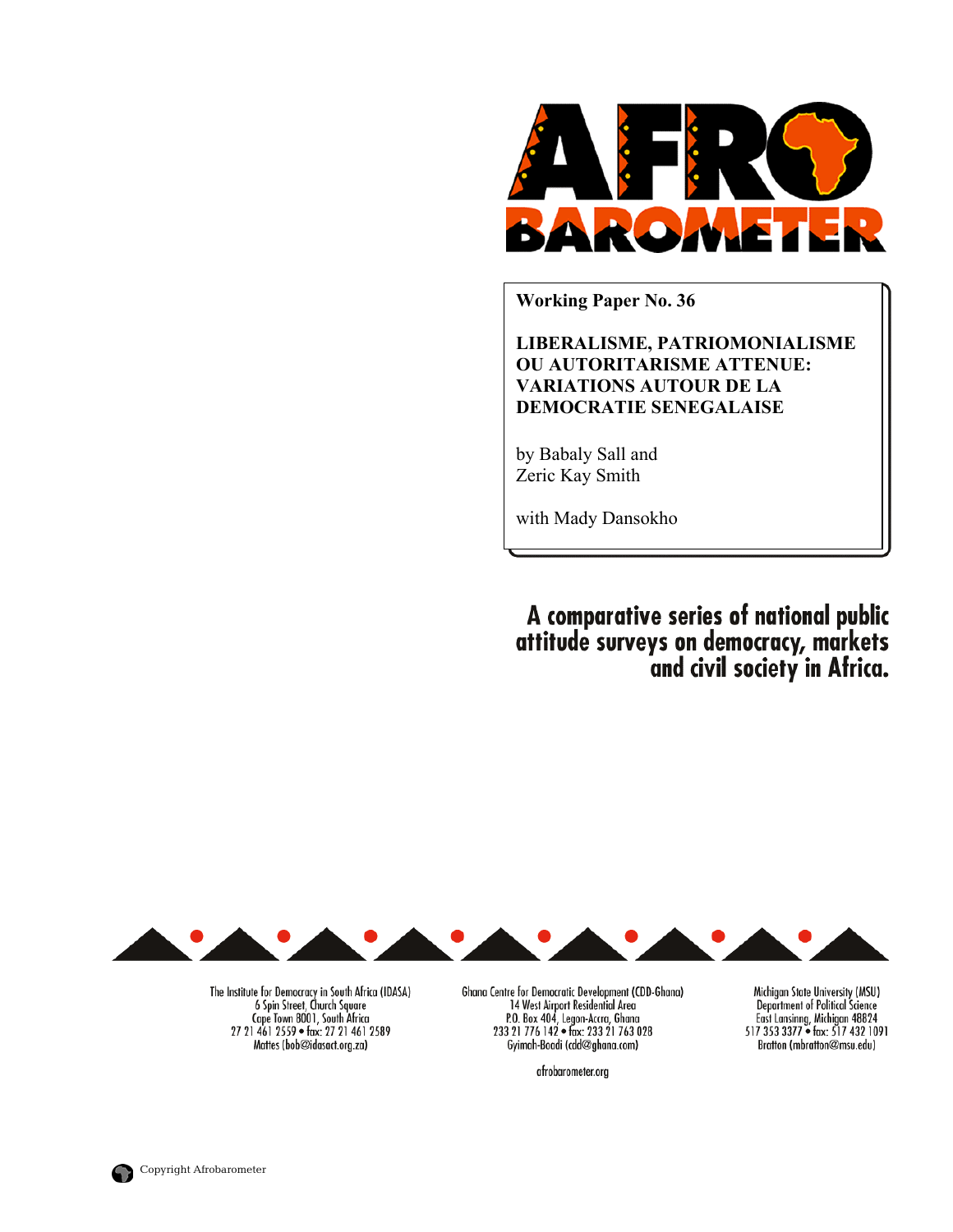# AFROBAROMETER WORKING PAPERS

**Working Paper No. 36** 

# **LIBERALISME, PATRIMONIALISME OU AUTORITARISME ATTENUE : VARIATIONS AUTOUR DE LA DEMOCRATIE SENEGALAISE**

by Babaly Sall and Zeric Kay Smith

with Mady Dansokho

**April 2004** 

Babaly Sall is with GERCOP/Université Gaston Berger de Saint Louis, Zeric Kay Smith is with Management Systems International, and Mady Dansokho is with ENEA, Départment de la Statistique, Dakar.

*We gratefully acknowledge the primary support for this survey project provided by the Netherlands Ministry of Foreign Affairs (NMFA).*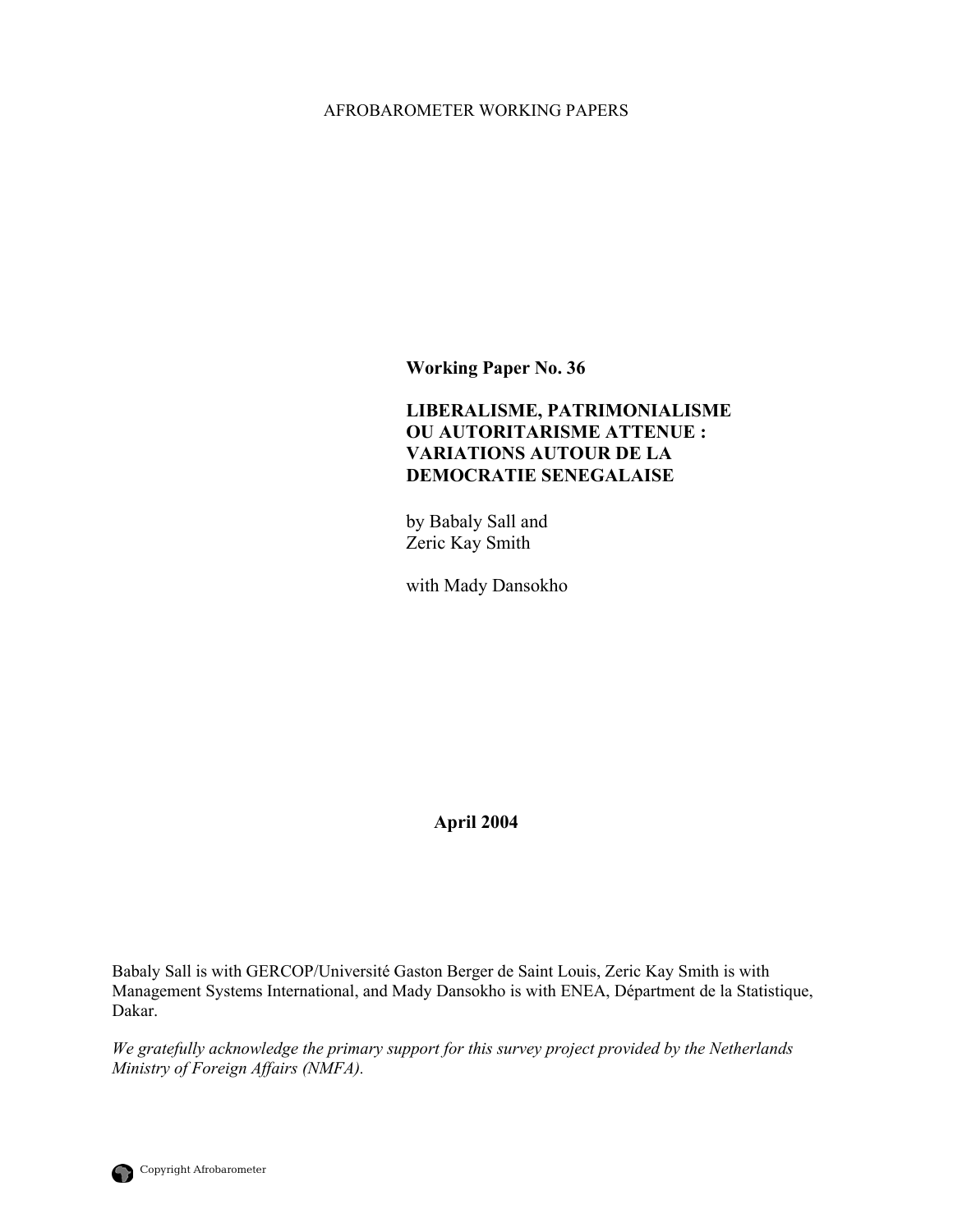# **AFROBAROMETER WORKING PAPERS**

Editors: Michael Bratton, E. Gyimah-Boadi, and Robert Mattes

Managing Editor: Carolyn Logan

 Afrobarometer publications report the results of national sample surveys on the attitudes of citizens in selected African countries towards democracy, markets, civil society, and other aspects of development. The Afrobarometer is a collaborative enterprise of Michigan State University (MSU), the Institute for Democracy in South Africa (IDASA) and the Centre for Democratic Development (CDD, Ghana). Afrobarometer papers are simultaneously co-published by these partner institutions.

 Working Papers and Briefings Papers can be downloaded in Adobe Acrobat format from [www.afrobarometer.org](http://www.afrobarometer.org/).

 Printed copies of Working Papers are available for \$15.00 each plus applicable tax, shipping and handling charges. Orders may be directed to:

> IDASA POS 6 Spin Street, Church Square Cape Town 8001 SOUTH AFRICA (phone: 27 21 461 5229, fax: 27 21 461 2589, e-mail: **tanya@idasact.org.za**)

An invoice will be sent.

# **I***d***asa**





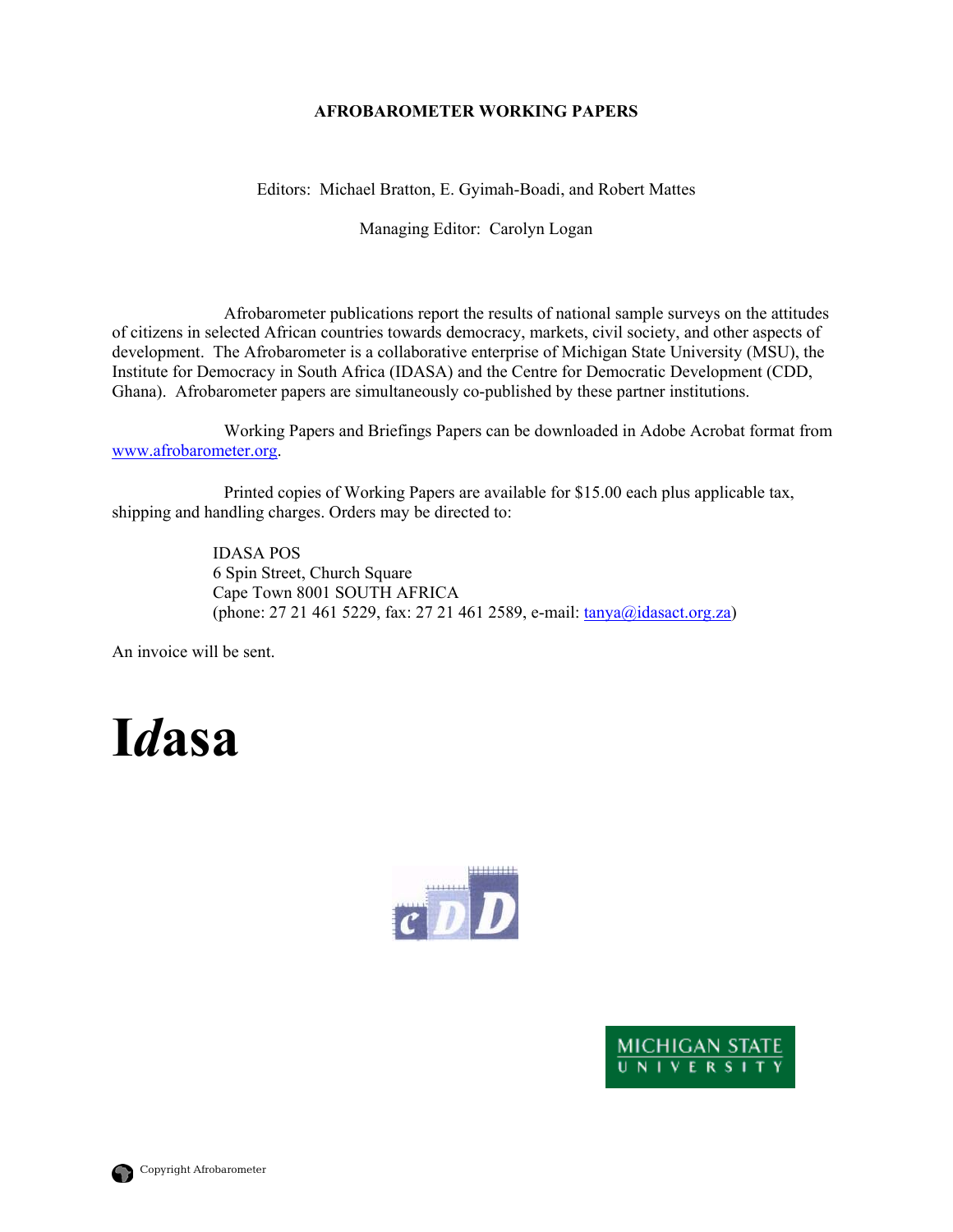#### *Publications List*

#### **AFROBAROMETER WORKING PAPERS**

- No.36 Sall, Babaly and Zeric Kay Smith, with Mady Dansokho, "Libéralisme, Patrimonialisme ou Autoritarisme Atténue : Variations autour de la Démocratie Sénégalaise," 2004.
- No.35 Coulibaly, Massa and Amadou Diarra, "Démocratie et légtimation du marché: Rapport d'enquête Afrobaromètre au Mali, décembre 2002," 2004.
- No.34 The Afrobarometer Network, "Afrobarometer Round 2: Compendium of Results from a 15-Country Survey," 2004.
- No.33 Wolf, Tom, Carolyn Logan, and Jeremiah Owiti, with Paul Kiage. "A New Dawn? Popular Optimism in Kenya After the Transition," 2004.
- No.32 Gay, John and Robert Mattes, "The State of Democracy in Lesotho," 2004.
- No.31 Mattes, Robert, and Michael Bratton. "Learning about Democracy in Africa: Awareness, Performance, and Experience," 2003**.**
- No.30 Pereira, Joao, Ines Raimundo, Annie Chikwanha, Alda Saute, and Robert Mattes. "Eight Years of Multiparty Democracy in Mozambique: The Public's View." 2003.
- No.29 Gay, John. "Development as Freedom: A Virtuous Circle?" 2003.
- No.28 Gyimah-Boadi, E. and Kwabena Amoah Awuah Mensah. "The Growth of Democracy in Ghana. Despite Economic Dissatisfaction: A Power Alternation Bonus?" 2003.
- No.27 Logan, Carolyn J., Nansozi Muwanga, Robert Sentamu, and Michael Bratton. "Insiders and Outsiders: Varying Perceptions of Democracy and Governance in Uganda." 2003.
- No.26 Norris, Pippa, and Robert Mattes. "Does Ethnicity Determine Support for the Governing Party?" 2003.
- No.25 Ames, Barry, Lucio Renno, and Francisco Rodrigues. "Democracy, Market Reform, and Social Peace in Cape Verde." 2003.
- No.24 Mattes, Robert, Christiaan Keulder, Annie B. Chikwana, Cherrel Africa, and Yul Derek Davids. "Democratic Governance in South Africa: The People's View." 2003.
- No.23 Mattes, Robert, Michael Bratton, and Yul Derek Davids. "Poverty, Survival, and Democracy in Southern Africa." 2003.
- No.22 Pereira, Joao C. G., Yul Derek Davids, and Robert Mattes. "Mozambicans' Views of Democracy and Political Reform: A Comparative Perspective." 2003.
- No.21 Whiteside, Alan, Robert Mattes, Samantha Willan, and Ryann Manning. "Examining HIV/AIDS in Southern Africa Through the Eyes of Ordinary Southern Africans." 2002.
- No.20 Lewis, Peter, Etannibi Alemika, and Michael Bratton. "Down to Earth: Changes in Attitudes Towards Democracy and Markets in Nigeria." 2002.
- No.19 Bratton, Michael. "Wide but Shallow: Popular Support for Democracy in Africa." 2002.
- No.18 Chaligha, Amon, Robert Mattes, Michael Bratton, and Yul Derek Davids. "Uncritical Citizens and Patient Trustees? Tanzanians' Views of Political and Economic Reform." 2002.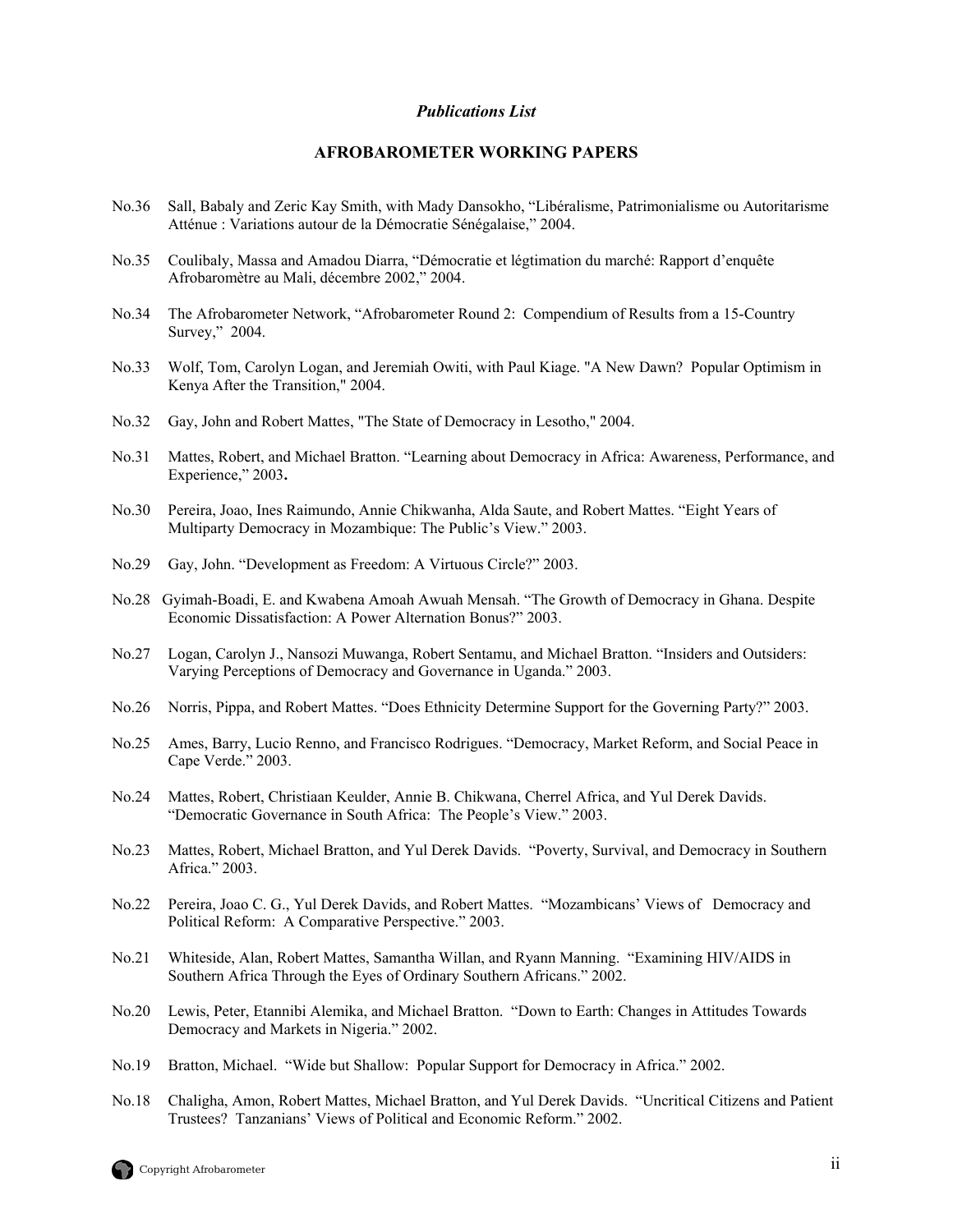- No.17 Simutanyi, Neo. "Challenges to Democratic Consolidation in Zambia: Public Attitudes to Democracy and the Economy." 2002.
- No.16 Tsoka, Maxton Grant. "Public Opinion and the Consolidation of Democracy in Malawi." 2002.
- No.15 Keulder, Christiaan. "Public Opinion and Consolidation of Democracy in Namibia." 2002.
- No.14 Lekorwe, Mogopodi, Mpho Molomo, Wilford Molefe, and Kabelo Moseki. "Public Attitudes Toward Democracy, Governance, and Economic Development in Botswana." 2001.
- No.13 Gay, John and Thuso Green. "Citizen Perceptions of Democracy, Governance, and Political Crisis in Lesotho." 2001.
- No.12 Chikwanha-Dzenga, Annie Barbara, Eldred Masunungure, and Nyasha Madingira, "Democracy and National Governance in Zimbabwe: A Country Survey Report." 2001.
- No. 11 The Afrobarometer Network. "Afrobarometer Round I: Compendium of Comparative Data from a Twelve-Nation Survey." 2002.
- No.10 Bratton, Michael and Robert Mattes, "Popular Economic Values and Economic Reform in Southern Africa," 2001.
- No. 9 Bratton, Michael, Massa Coulibaly and Fabiana Machado, "Popular Perceptions of Good Governance in Mali," March 2000.
- No.8 Mattes, Robert, Yul Derek Davids and Cherrel Africa, "Views of Democracy in South Africa and the Region: Trends and Comparisons," October 2000.
- No.7 Mattes, Robert, Yul Derek Davids, Cherrel Africa and Michael Bratton, "Public Opinion and the Consolidation of Democracy in Southern Africa," July 2000.
- No.6 Bratton, Michael and Gina Lambright, "Uganda's Referendum 2000: The Silent Boycott," 2001.
- No.5 Bratton, Michael and Robert Mattes, "Democratic and Market Reforms in Africa: What 'the People' Say," 2000.
- No.4 Bratton, Michael, Gina Lambright, and Robert Sentamu, "Democracy and Economy in Uganda: A Public Opinion Perspective," 2000.
- No.3 Lewis, Peter M. and Michael Bratton, "Attitudes to Democracy and Markets in Nigeria," 2000.
- No.2 Bratton, Michael, Peter Lewis and E. Gyimah-Boadi, "Attitudes to Democracy and Markets in Ghana," 1999.
- No.1 Bratton, Michael and Robert Mattes, "Support for Democracy in Africa: Intrinsic or Instrumental?" 1999.

![](_page_4_Picture_17.jpeg)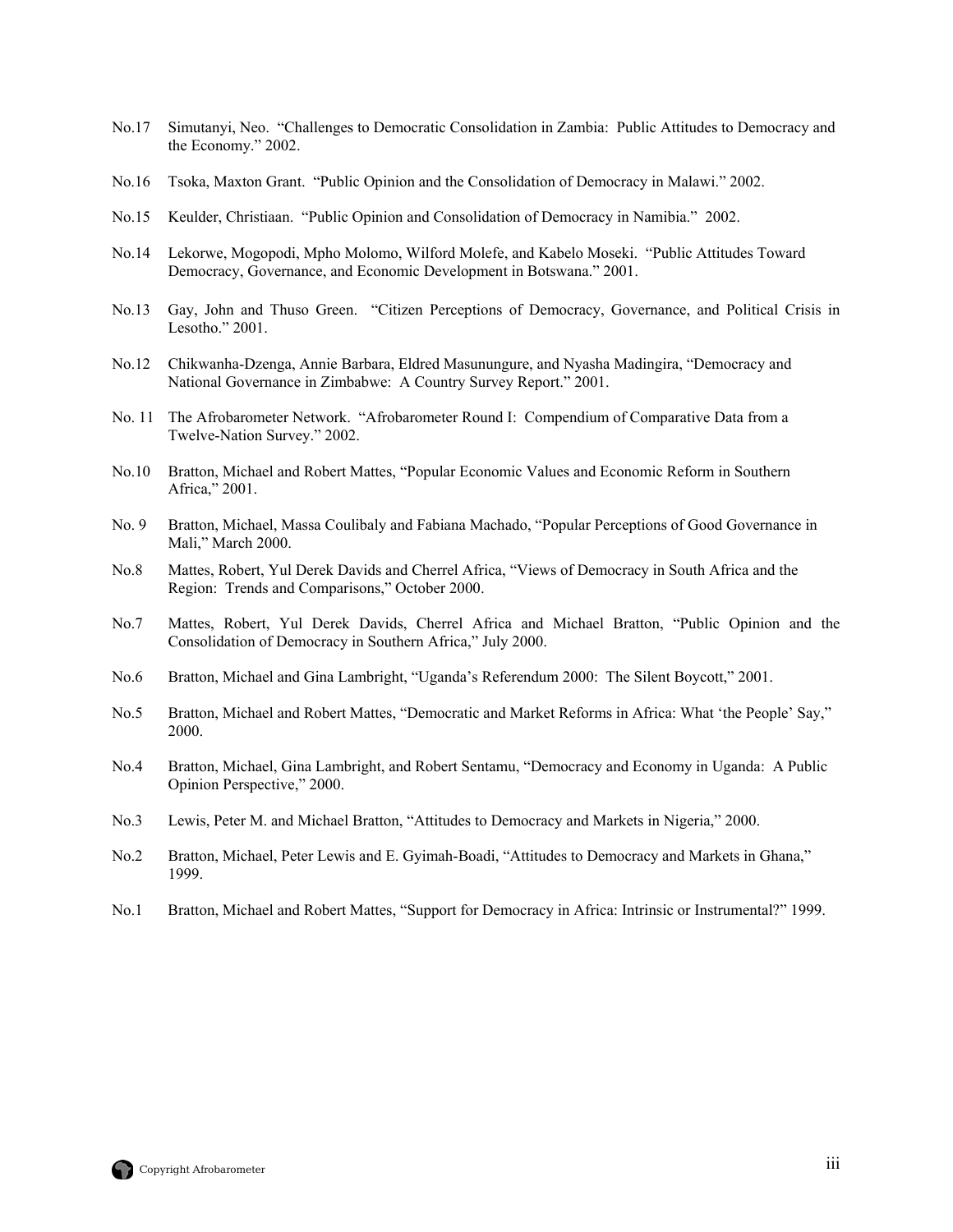| <b>TABLE DES MATIERES</b> |
|---------------------------|
|---------------------------|

| IV - LES PERFORMANCES GOUVERNEMENTALES, LES ATTITUDES ET LES ATTENTES |    |
|-----------------------------------------------------------------------|----|
|                                                                       |    |
|                                                                       |    |
|                                                                       |    |
|                                                                       |    |
|                                                                       | 27 |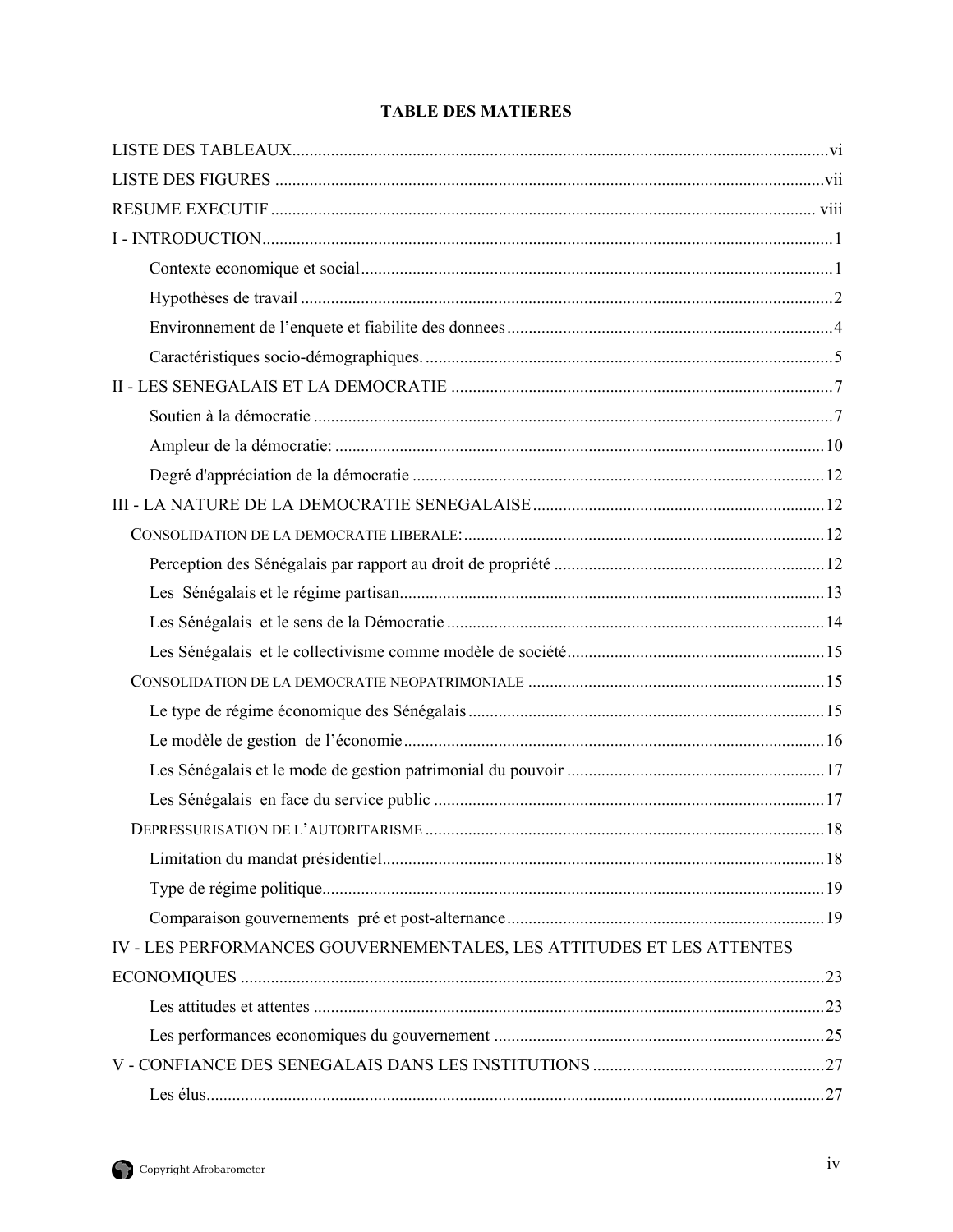![](_page_6_Picture_1.jpeg)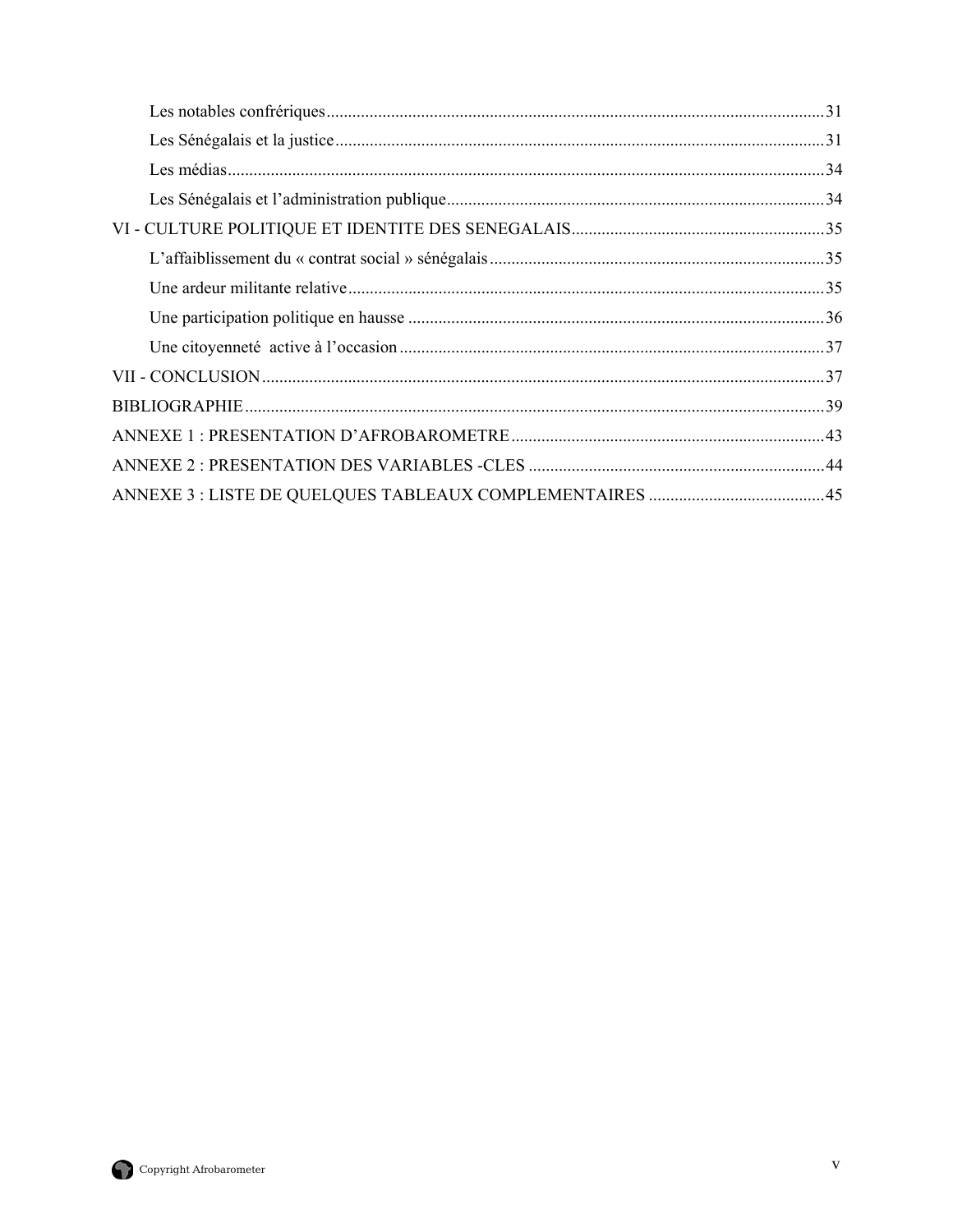# **LISTE DES TABLEAUX**

<span id="page-7-0"></span>

| Tableau N°13 : Opposition Economie de marché et Economie dirigée selon les catégories (q12)  16        |  |
|--------------------------------------------------------------------------------------------------------|--|
|                                                                                                        |  |
|                                                                                                        |  |
|                                                                                                        |  |
| Tableau N°17 : Degré d'attachement à la légalité républicaine selon les catégories (q33A) 17           |  |
|                                                                                                        |  |
| Tableau $N^{\circ}19$ : Attitudes des usagers envers service public selon les catégories (q60) 18      |  |
| Tableau $N^{\circ}20$ : Attitudes des usagers envers service public selon les confréries (q60) 18      |  |
|                                                                                                        |  |
|                                                                                                        |  |
|                                                                                                        |  |
|                                                                                                        |  |
|                                                                                                        |  |
| Tableau N°26 : Corruption du Président de la République et des fonctionnaires de la Présidence (q51a)  |  |
|                                                                                                        |  |
|                                                                                                        |  |
|                                                                                                        |  |
|                                                                                                        |  |
|                                                                                                        |  |
|                                                                                                        |  |
|                                                                                                        |  |
|                                                                                                        |  |
|                                                                                                        |  |
|                                                                                                        |  |
|                                                                                                        |  |
| Tableau N°37 : Dirigeant et membre actif de syndicats, d'organisation professionnelle ou de comités de |  |
| développement (q24b)                                                                                   |  |
|                                                                                                        |  |
|                                                                                                        |  |
|                                                                                                        |  |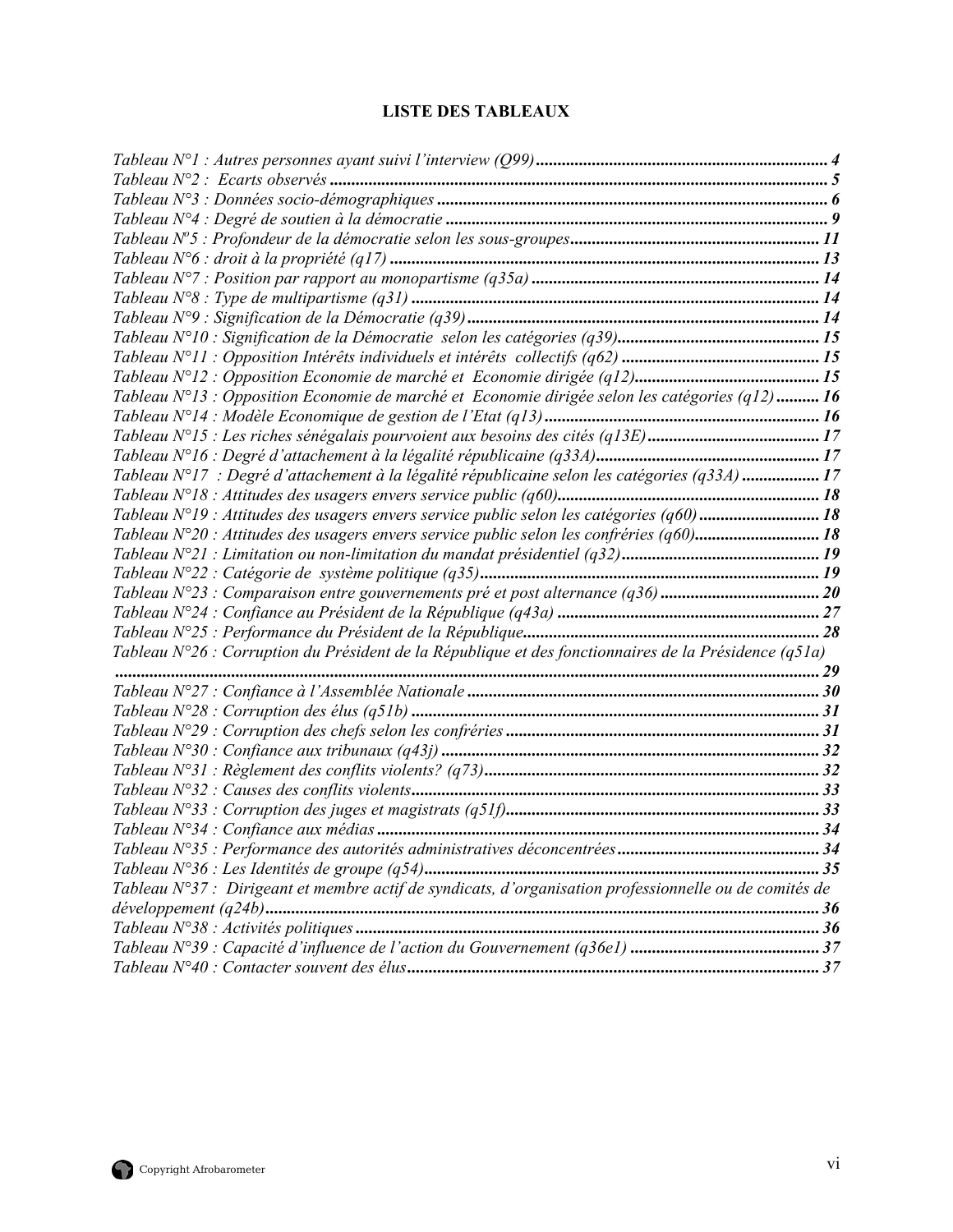# **LISTE DES FIGURES**

<span id="page-8-0"></span>

| Figure N <sup>o</sup> l : Comparaison du degré de soutien à la démocratie au Sénégal et dans d'autres pays        |                            |
|-------------------------------------------------------------------------------------------------------------------|----------------------------|
| africains                                                                                                         |                            |
| Figure N°2 : Degré de soutien à la démocratie selon zones de sécurité, le sexe et le milieu 8                     |                            |
|                                                                                                                   | 9                          |
| Figure N°4 : Etude comparative de la profondeur de la démocratie au Sénégal, dans Afrobarometre1, au              |                            |
|                                                                                                                   | $\boldsymbol{\mathit{II}}$ |
|                                                                                                                   | 12                         |
| Figure N°6 : Droit de propriété selon le milieu, le sexe, les partis et les zones de sécurité13                   |                            |
|                                                                                                                   | <i>21</i>                  |
| Figure N°8 : Choix du type de régime économique selon le milieu, le sexe, les partis et les zones de              |                            |
|                                                                                                                   | 22                         |
| Figure N°9 : Signification de la démocratie selon le milieu, le sexe, les partis et les zones de sécurité 22      |                            |
|                                                                                                                   | 23                         |
| Figure N°11 : Appréciation de la situation économique du pays selon le milieu, le sexe, les partis et les         |                            |
|                                                                                                                   | 24                         |
|                                                                                                                   | 25                         |
|                                                                                                                   | 26                         |
|                                                                                                                   | 27                         |
| Figure N°15 : Confiance au Président selon le milieu, le sexe, les partis et les zones de sécurité                | 28                         |
| Figure N°16 : Performance du Président de la République en fonction des variables clés                            | 29                         |
| Figure $N^{\circ}17$ : Degré de proximité des députés l'égard de leurs mandants en fonction des variables-clés 30 |                            |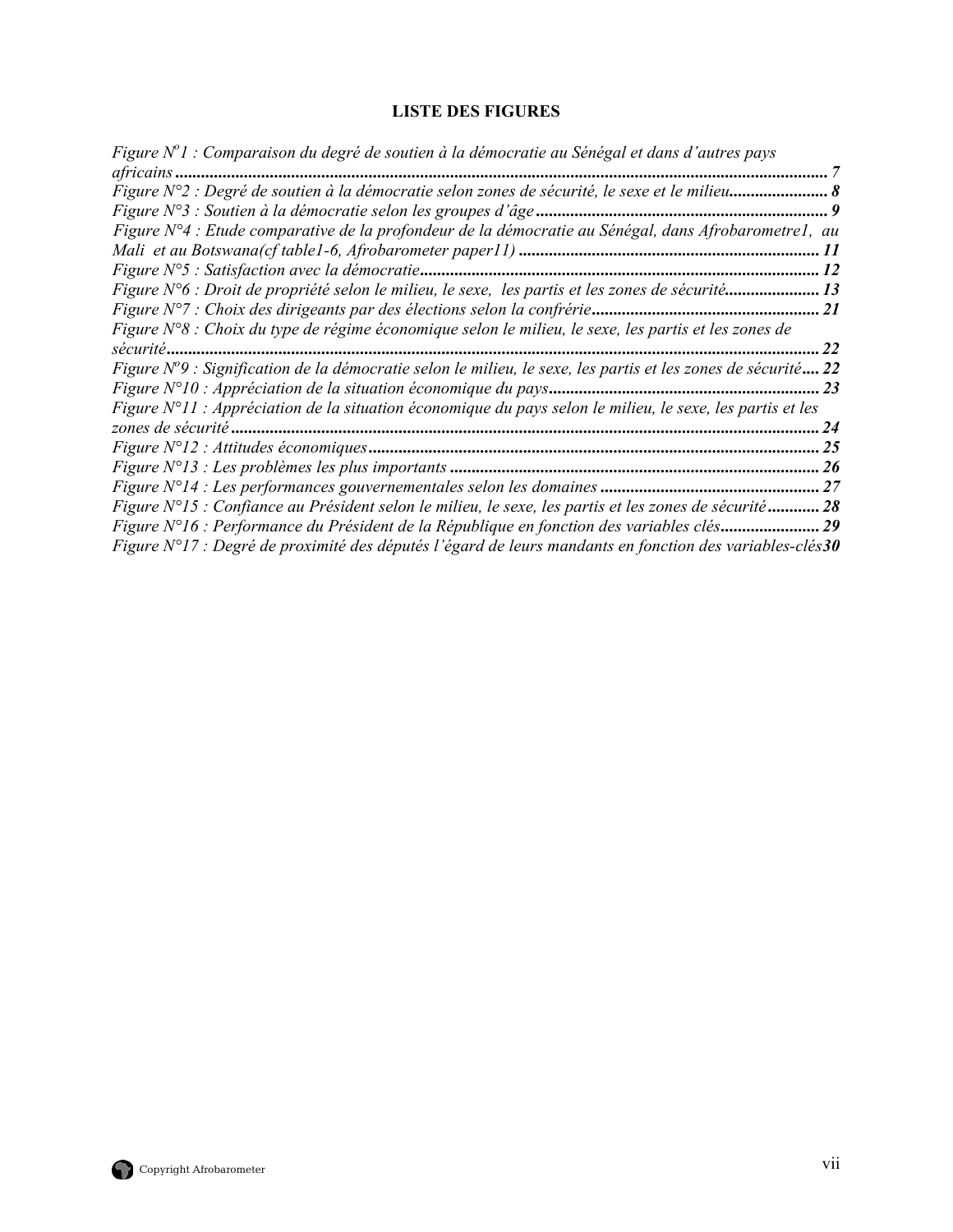## **RESUME EXECUTIF**

<span id="page-9-0"></span>Pour répondre à la problématique pose dans ce rapport à savoir la nature de la démocratie sénégalaise et ses performances et contreperformances, l'équipe d'Afrobarometre a réalisé une enquête nationale d'opinion en décembre 2002. L'enquête était basée sur un échantillon de 1200 personnes, âgés d'au moins 18 ans, proportionnellement repartis sur les dix premières régions du pays (Matam est compris dans Saint Louis). Cette enquête intervient dans le cadre de Afrobarometre 2 (série conduite dans 15 pays africains).

Les résultats qui suivent, constituent ce que l'on peut considérer comme étant une photographie du citoyen sénégalais dans son appréciation à la fois de la situation politique, économique et sociale tant individuelle que nationale.

## **Principaux Résultats**

- ¾ **Les sénégalais dans leur grande majorité proclament leur attachement à la démocratie** 
	- Les Sénégalais affirment vivre en démocratie et sont globalement satisfaits du fonctionnement de la démocratie dans leur pays (+51%). Cependant, il existe une infime proportion (2%) qui pense que le Sénégal n'est pas une démocratie.
	- Trois sénégalais sur quatre estiment que la démocratie est préférable à tout autre système de gouvernement. Seulement 4% pensent que dans certaines circonstances un système non – démocratique peut lui être préférable et 7% soutiennent que peu leur importe le système en place.
	- Un tiers pense que le système de gouvernement démocratique est synonyme de régime fondé sur la liberté et l'égalité entre les citoyens.
	- Mais pour près de la moitié (49%), la démocratie n'a de sens que si elle permet aux citoyens d'accéder au minimum vital.
	- Dans l'ensemble, il y a une appréciation positive du développement et de l'ancrage à la fois des droits et liberté d'association (75%), de pensée et d'expression (77%) et enfin de vote (74%).
- ¾ **De quel type de démocratie s'agit il : libérale, patrimoniale ou autoritaire ? La démocratie sénégalaise tendrait à revêtir un caractère plutôt libéral avec quelques relents de néopatrimonialisme et d'autoritarisme (notamment en ce qui concerne le système de gestion de l'économie).**
	- Les Sénégalais sont acquis dans leur grande majorité (89%) à l'idée de respecter le droit de propriété par une juste et préalable indemnité en cas d'expropriation du propriétaire.
	- Quant au modèle de gouvernement, les sénégalais (75%) optent pour un rejet non équivoque du régime mono partisan. Ils sont en total désaccord (44%)avec l'existence d'un seul parti susceptible de briguer les suffrages et de gouverner.
	- Le rejet du monopartisme ne signifie pas pour autant acceptation ou adhésion au régime de multipartisme intégral. En effet, sur le nombre de partis politiques nécessaires pour l'animation du jeu politique, les sénégalais affirment leur préférence pour un multipartisme limité ou encadré (56% contre 40% pour un multipartisme ouvert).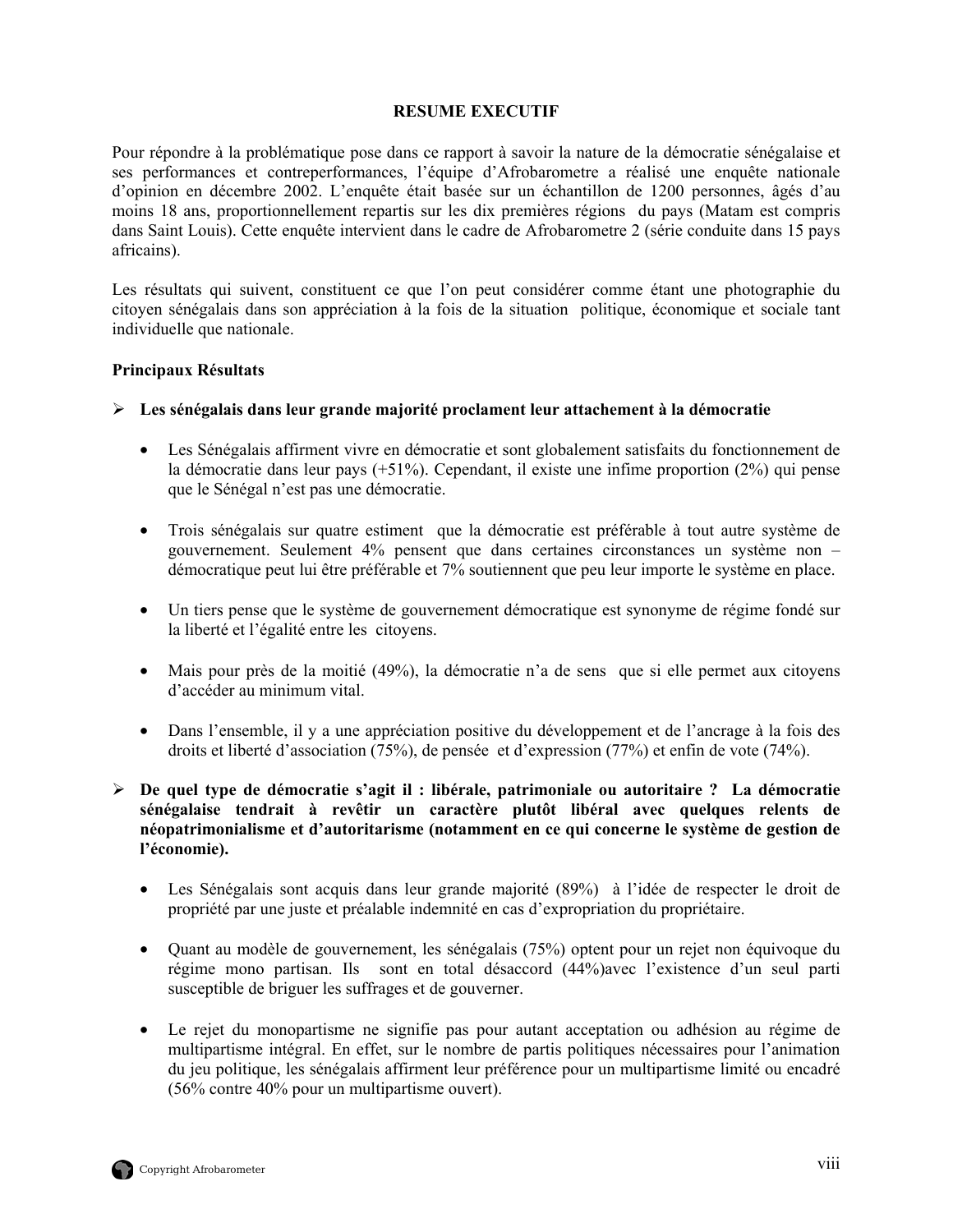- Quant au modèle de société, les sénégalais se prononcent à 78% pour le collectivisme.
- Les sénégalais semblent peu favorables à l'idée que le Président de la République gére le pouvoir comme un bien propre en outrepassant les lois votées par l'Assemblée Nationale. En effet, seuls 14% le lui reconnaissent contre 68% qui se prononcent pour la consécration de la prérogative parlementaire.
- En interprétant les positions suivantes du citoyen devant le service public:
	- i- ne pas s'en faire, juste attendre
	- ii- ou écrire une lettre au directeur de service comme étant des attitudes « républicaines » ;
	- iii- faire ce que bon vous semble, comme attitude « anti-républicaine » ;
	- iv- et enfin offrir un pourboire ou user de ses relations, comme attitude « clientéliste » .

On peut en conclure que les sénégalais inclineraient vers un comportement plutôt clientéliste (57%) que républicain (38%).

- Selon une très forte majorité de sénégalais (71%), le Président ne doit pas pouvoir briguer plus de deux mandats.
- S'agissant du type de régime politique, ils sont une très confortable majorité à dire leur opposition au système autoritaire ou totalitaire d'exercice du pouvoir (plus 76%).
- ¾ **Pour les sénégalais, cette conception politique de la démocratie revêt elle un même contenu au plan économique ? Au regard des résultats relatifs aux questions d'ordre économique, il n ' y a pas nécessairement concordance entre les aspects politique et économique de la démocratie. En effet, l'enthousiasme des sénégalais est moins visible lorsqu'il s'agit de la situation économique.** 
	- En effet, s'agissant du type de régime économique qui semble le plus proche de leur opinion, les Sénégalais sont partagés entre l'économie de marché (42%) et l'économie dirigée (44%). A noter cependant, une proportion significative d'indifférents (12%).
	- Aussi, ils sont assez partagés entre le modèle de gestion libéral, celui de la libre entreprise (59%) et le modèle collectiviste dans le cadre duquel l'Etat planifie les activités économiques (55%). Cependant, ils ne sont pas insensibles au mode de gestion autoritaire mais s'agissant seulement du domaine économique.
	- Environ 50% des répondants pensent que la situation économique actuelle du pays est mauvaise ou très mauvaise ; ce qui déteint sur leur propre situation (44%).
	- Un sénégalais sur deux pense que sa situation économique est identique à celle de ses compatriotes. Cependant, ils considèrent que cette situation est meilleure que celle de leurs voisins immédiats des pays limitrophes (Q2b).
	- Afin de relever l'économie nationale, une majorité des sénégalais affirme être disposée à faire des sacrifices économiques (55%). Mais, par contre un bon tiers pense aussi que l'Etat devrait abandonner les réformes économiques, si le coût de celles-ci s'avérait onéreux ; d'autant plus que selon 69% des personnes interrogées, les politiques économiques n'ont en réalité profité qu'à quelques uns seulement.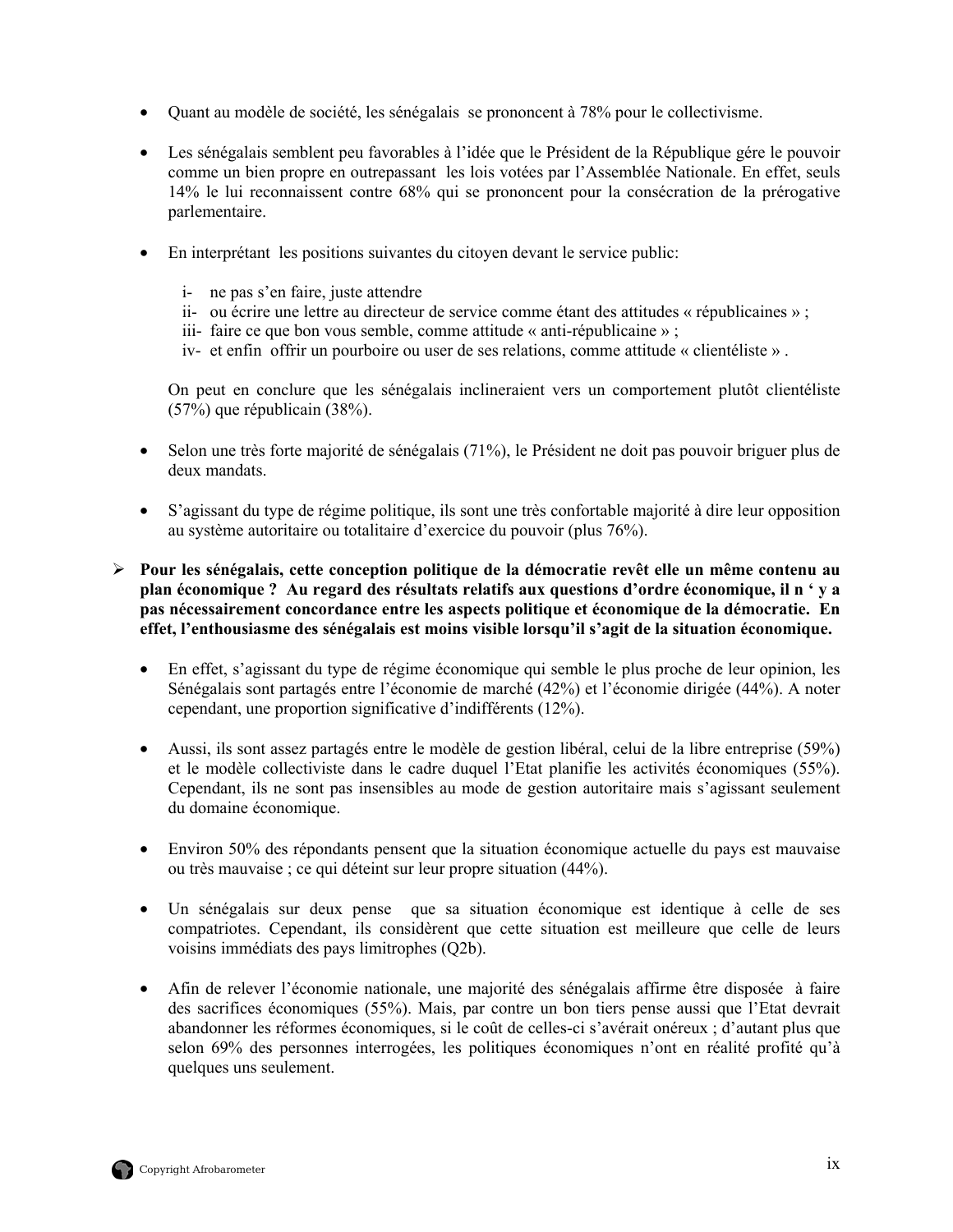• Il y a lieu de croire, pour environ 51% des répondants, en des lendemains meilleurs dans la mesure où la situation économique devrait pouvoir s'améliorer dans les 12 prochains mois.

# ¾ **En attendant l'embellie, les sénégalais se trouvent confrontés à un certain nombre de problèmes.**

- Les problèmes économiques les plus importants auxquels l'Etat devrait s'attaquer concernent essentiellement le développement économique. Parmi les huit réponses les plus récurrentes seule une pourrait être extraite du lot à savoir celle du crime et de l'insécurité.
- Les quatre principaux types de problèmes souvent évoqués sont les suivants : chômage, sécurité alimentaire, agriculture et pauvreté/inégalité.

# ¾ **Face à ses problèmes comme à d'autres, le gouvernement afficherait des limites (contreperformances).**

- Dans le domaine économique les performances de l'Etat ne sont pas toujours jugées concluantes.
- Le gouvernement est jugé moins performant dans la création d'emplois (62%) et de même, il ferait peu pour assurer la stabilité des prix (70%). Quant à la réduction du fossé entre riches et pauvres, ses performances sont jugées mauvaises par 66% des enquêtés. Par ailleurs, les sénégalais (54%) se déclarent non satisfaits des actions entreprises par le gouvernement pour assurer la sécurité alimentaire.
- Le gouvernement aurait échoué, selon les enquêtés, sur les questions suivantes : chômage, sécurité alimentaire, agriculture et pauvreté/inégalité. Ce n'est que pour le problème, accès à l'eau potable, que l'on décèle un relatif regain de confiance .

# ¾ **Ces limites seraient contrebalancées par des performances significatives parfois, comme dans le cas de l'accès à l'eau potable.**

- Les sénégalais apprécient, en majorité (50%), positivement les performances du gouvernement dans sa manière de gérer l'économie. Ce qui est loin d'être le cas pour ses actions dans certains secteurs clés.
- Les domaines où les actions du gouvernement semblent bien appréciées sont : l'éducation, la sécurité, la lutte contre le paludisme et le VIH/SIDA et enfin la résolution des conflits.

# ¾ **Ces résultats significatifs ne semblent pourtant pas avoir grand effet sur l'ampleur des attentes ; lesquelles ne seraient pas sans conséquence sur le poids de la légitimité des institutions.**

- *La Présidence de la République :* Malgré la confiance placée dans l'institution présidentielle (73%) et l'appréciation positive de l'action du Président de la République (71%), la majorité des personnes interrogées jette un regard critique, sur les rapports que les fonctionnaires de la présidence entretiennent avec la chose publique.
- *L'Assemblée Nationale*: Comparée à l'appréciation portée sur l'institution présidentielle, les sénégalais manifestent une confiance toute relative (52%) à l'endroit de l'institution parlementaire. Toutefois des particularités subsistent en la matière dans la mesure où l'institution exerce malgré tout un attrait significatif auprès de deux ruraux sur cinq. Hormis ceux –ci, 60%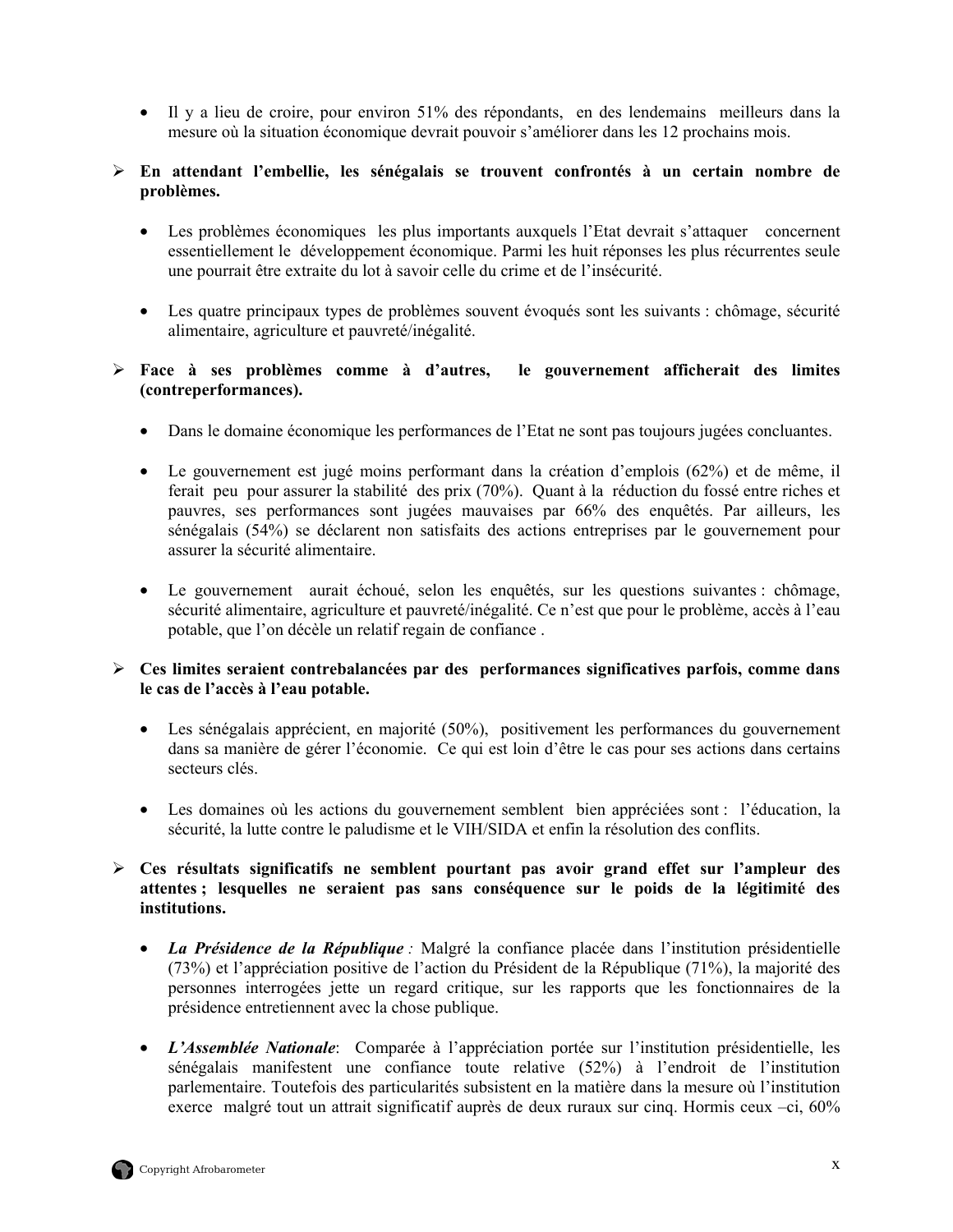des enquêtés pensent que les élus se préoccupent peu de leurs intérêts. Par ailleurs, pour trois sénégalais sur cinq, leurs élus seraient corrompus.

- *La justice:* Globalement les sénégalais font confiance à la justice et à l'institution judiciaire (69%). S'agissant toutefois de son personnel (magistrats) et du recours qu'ils font à ses services, sept personnes interrogées sur dix manifesteraient une confiance toute relative.
- *Les notables et/ou chefs traditionnels* :A l'inverse, les Sénégalais se tournent volontiers vers les notables et/ou chefs traditionnels (23%) pour un mode de règlement souvent amiable des litiges (médiation, consensus).Une telle attitude s'expliquerait d'une part par la nature des conflits en cause (individuels comme collectifs) et d'autre part par la défiance à l'égard des mécanismes juridictionnels.

# ¾ **Le peu d'attachement à l'élite politique et étatique, à l'opposé de l'élite traditionnelle religieuse pourrait s'interpréter sous l'angle d'un déficit de culture politique et d'une faiblesse structurelle de l'état .**

- Du point de leur perception collective, ils ne sont pourtant que 45% de sénégalais à s'identifier d'abord par la religion (pour 95% de musulmans dans la population totale). Hormis cet élément identitaire, les sénégalais se révèlent en définitive peu enclin à revendiquer leurs particularismes.
- Les sénégalais sont peu syndiqués (plus de 70% ne sont pas membres de syndicats), peu mobilisés dans des structures socioprofessionnelles (moins de 25%) et somme toute peu actifs dans des organisations communautaires de développement (moins de 35%).
- Par contre, les sénégalais, quelle que soit leur condition ou leur milieu, aiment beaucoup discuter de politique quant bien même ils serait confrontés à des conditions socioéconomiques moins favorables (76% pour les femmes et 81% en zone rurale).
- De façon générale, on remarque un pourcentage élevé de participation politique élevé chez les Sénégalais. En effet si cette participation devait être évaluée sur la base de l'échelle classique qui va de 0 à 3, 0 pour le vote, 1 pour l'information politique, 2 activité de militantisme politique et 3 l'appartenance à une organisation partisane, on pourrait situer le sénégalais entre le 2 et le 3.
- En effet, plus de 70% des sénégalais déclarent avoir déjà pris part à un meeting alors que presque autant sont prêts à initier un débat sur une question d'intérêt général, tout comme ils sont un bon tiers à être prêts à manifester leur mécontentement par rapport à une décision politique quelconque.
- Toutefois, s'agissant de la mise en œuvre du pendant naturel de la liberté qui est leur responsabilité de contrôle à l'égard de leurs représentants politiques, elle reste à parfaire. En effet, ils sont peu nombreux les sénégalais qui reconnaissent entretenir une relation suivie avec les élus  $(25\%)$ .

# **Conclusion**

Au sortir de cette étude sur ce que l'on pourrait considérer à bien des égards comme étant un portrait plus ou moins affiné de la société sénégalaise et des sénégalais, on est tenté de retenir un certain nombre d'idées dominantes articulées autour des préoccupations déjà exprimées dans l'introduction.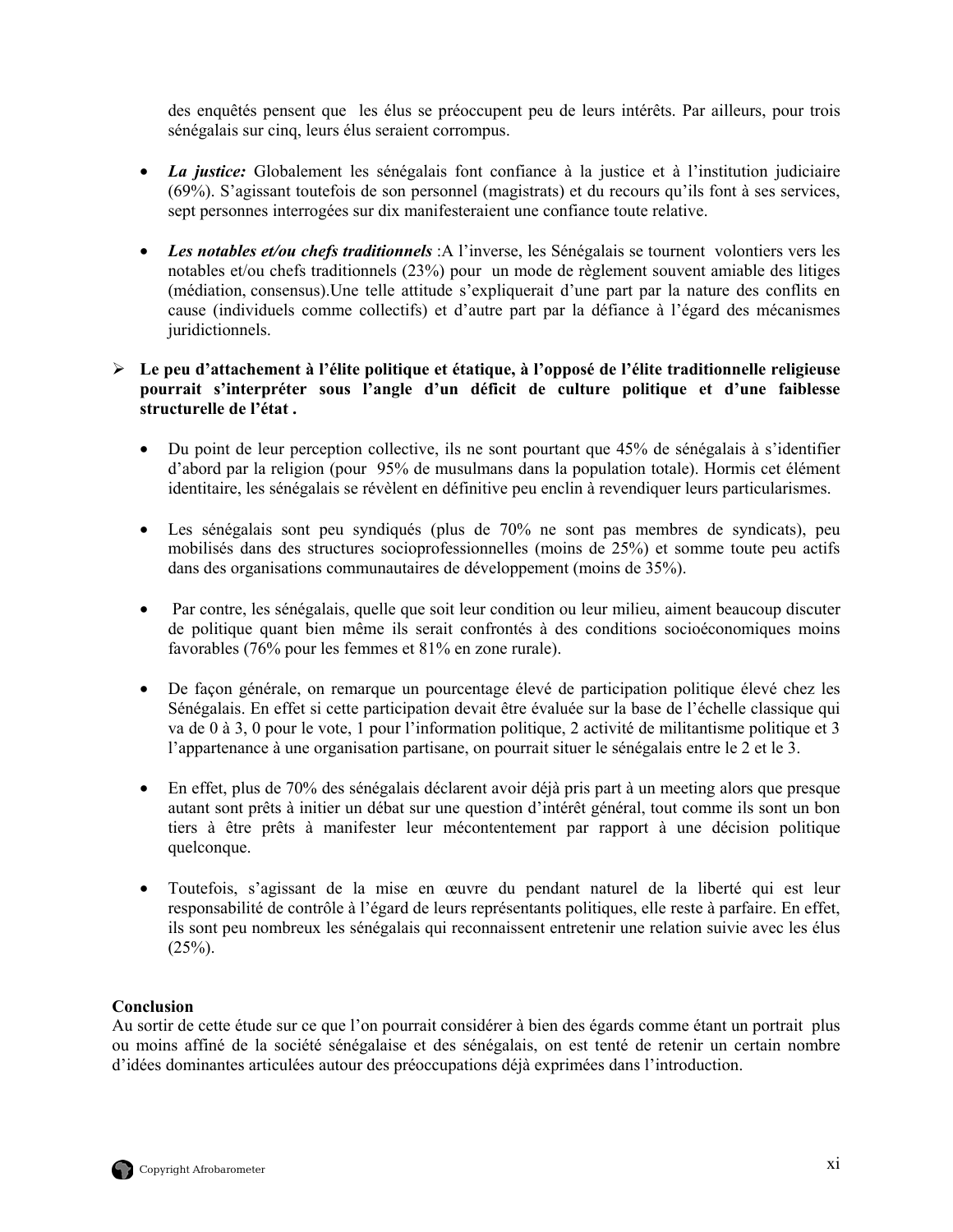Le premier trait qui semble se dégager c'est l'émergence d'une forme d'individualisme politique cependant bien chevillé à une grande solidarité économique. En effet, les Sénégalais restent très attachés aux différentes conquêtes libérales et démocratiques acquises de façon successive depuis 1960. Mais, compte tenu des difficultés économiques qu'ils vivent, ils accordent encore à l'Etat un rôle prépondérant dans la gestion de leur vie quotidienne.

Autrement dit, sur bien des aspects les résultats de l'enquête semblent confirmer l'irréversibilité du choix du modèle de gouvernement démocratique libéral par les Sénégalais qui irait de pair avec un attachement encore vivace aux modes de régulation sociale traditionnels. Cependant, s'agissant de la gestion des affaires collectives, ils s'abandonneraient volontiers dans les bras de l'Etat. Cette prééminence de l'Etat et des autorités publiques de façon générale ne serait pas sans conséquence sur la façon de conduire les affaires publiques et les résultats auxquels celles-ci peuvent donner lieu. Mais somme toute, si les Sénégalais en ont une opinion positive, ils refusent de cautionner les attitudes patrimonialistes qui pourraient en découler. Tout comme ils entendent se défier des tendances autoritaristes de façon générale.

![](_page_13_Picture_2.jpeg)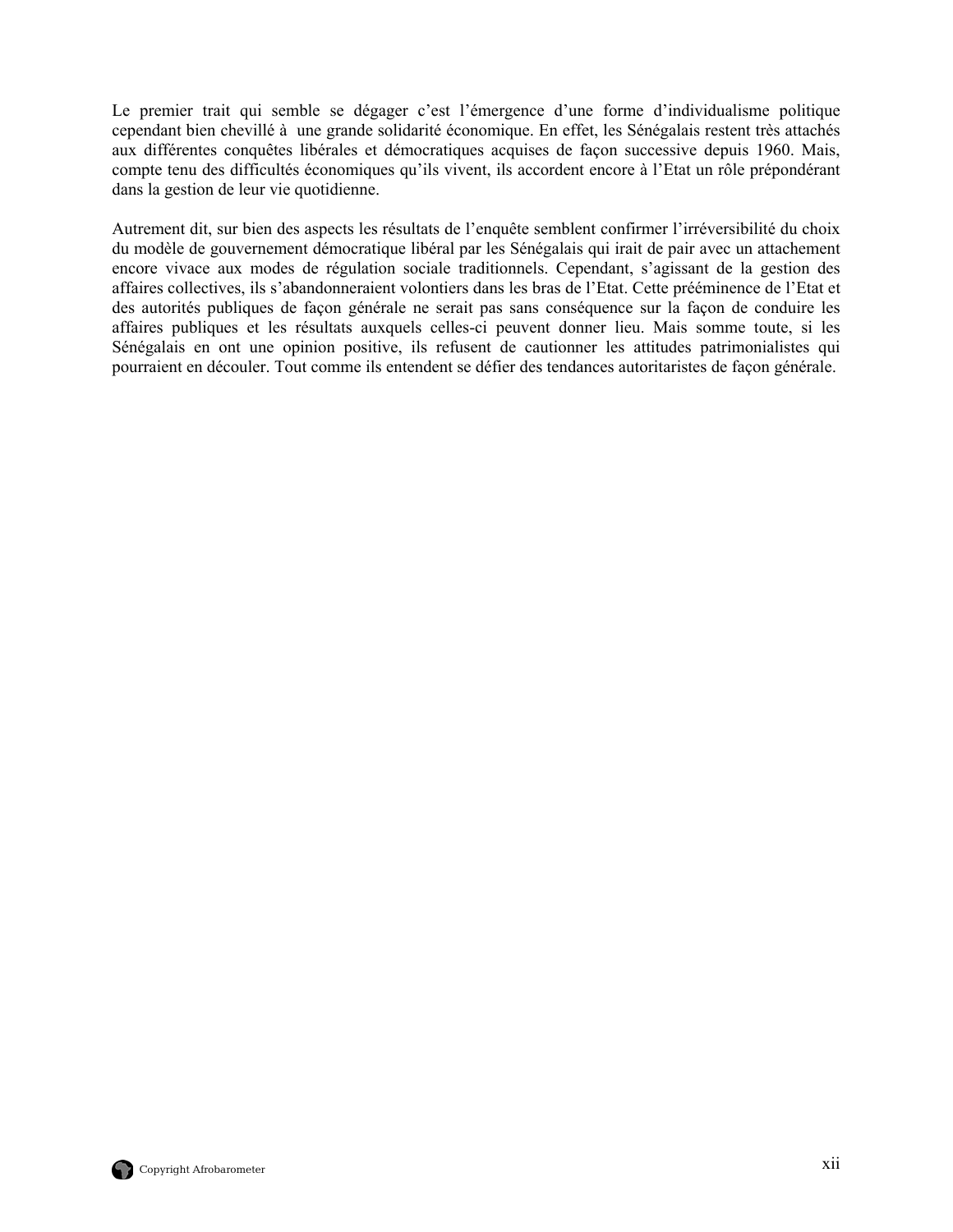## **I - INTRODUCTION**

#### <span id="page-14-0"></span>**CONTEXTE ECONOMIQUE ET SOCIAL**

En Afrique, de façon générale et au sud du Sahara en particulier, le Sénégal bénéficie du label d'un régime démocratique, à la fois permanent et stable. Si cette réputation ne paraît pas exagérée en ce que ce système de gouvernement découle d'un choix constitutionnel constant depuis l'indépendance (1960), elle n'en est pas pour autant entièrement juste dans la mesure où un monopartisme de fait a régné de 1966 à 1974 (date de la création du Parti Démocratique Sénégalais (PDS), actuellement au pouvoir. De 1974 à 1981, s'en est suivie une période de multipartisme limité à trois puis à quatre partis, seuls autorisés à compétir pour la conquête du suffrage des électeurs. On aurait pu penser que l'avènement de Abdou Diouf, en remplacement de Léopold Sédar Senghor (premier Président de la République) à la tête de l'Etat et l'élargissement subséquent du champ politique, allait ouvrir au système démocratique de nouvelles perspectives; n'excluant pas l'alternance, point d'orgue de toute démocratie. Pour diverses raisons, il n'en a rien été jusqu'au 19 mars 2000.

Parallèlement à cette situation de blocage politique, le Sénégal était confronté à d'énormes difficultés économiques qui découlaient selon les experts à la fois, de la détérioration constante des termes de l'échange et de la sécheresse qui sévit depuis le début des années 70. La combinaison de ces deux facteurs soumettra l'économie sénégalaise à une situation de tensions en définitive insoutenable, au point de pousser les gouvernements successifs, de Senghor à Diouf, à négocier avec les institutions financières internationales (Banque Mondiale, Fonds Monétaire International) la mise en place de plans d'ajustement structurel. L'objectif poursuivi, ici comme partout ailleurs en Afrique et dans les pays sous développés, est à la fois de dégraisser le secteur public pour le rendre plus efficient et de fortifier le secteur privé en lui insufflant une dynamique de développement. Au regard des évaluations déjà faites ou en cours, les résultats sont loin d'être probants (VAN DE WALLE). En effet, on ne semble pas encore avoir accédé au stade du développement tant souhaité et les effets des plans s'avèrent particulièrement désastreux à l'égard des couches les plus faibles de la société sénégalaise (syndrome de crise économique permanente).

La relative stabilité politique et sociale du Sénégal s'accommode mal des violences enregistrées à l'occasion des scrutins électoraux à la fin des années 80 (1988) ou consécutives aux revendications irrédentistes qui sévissent en Casamance depuis 1982. C'est pour aplanir toutes ces difficultés que les dirigeants politiques sénégalais expérimentent depuis le début des années 90 le système de gouvernement élargi à l'opposition. Cette nouvelle formule de gestion du pouvoir aurait procuré une accalmie politique et sociale propice aux réformes consensuelles, comme celle qui a abouti à un nouveau code électoral (1992). L'amélioration des règles d'encadrement du jeu électoral grâce à ce texte va rendre possible l'avènement d'une alternance qui surviendra finalement lors des élections présidentielles de février-mars 2000. Celles-ci se sont soldées par la victoire de Me Abdoulaye Wade et de son parti le PDS.

Le rôle joué globalement, par les organisations de la société civile, les mass media et les institutions indépendantes d'observation et d'arbitrage des élections comme l'Observatoire National des Elections (ONEL), est considérable. En effet, on a noté avec intérêt la médiation qu'une organisation non gouvernementale comme la Rencontre Africaine pour la Défense des Droits de l'Homme et des peuples (RADDHO) a entreprise et réussi entre les différents protagonistes, dans des situations de tension, à propos de l'accès des candidats aux media publics. Tout comme les radios et journaux privés ont pu jouer le rôle de vecteur de la citoyenneté au moment de ces consultations. Mais, c'est incontestablement la création et l'expérimentation, en dehors de la logique administrative classique, d'une institution de surveillance et de contrôle de l'ensemble des opérations électorales qui va constituer la révolution sur le champ électoral. En effet, c'est l'ONEL qui se tiendra à équidistance, à la fois de l'administration et des différents acteurs politiques, pour assurer la garantie d'une élection libre, juste et transparente.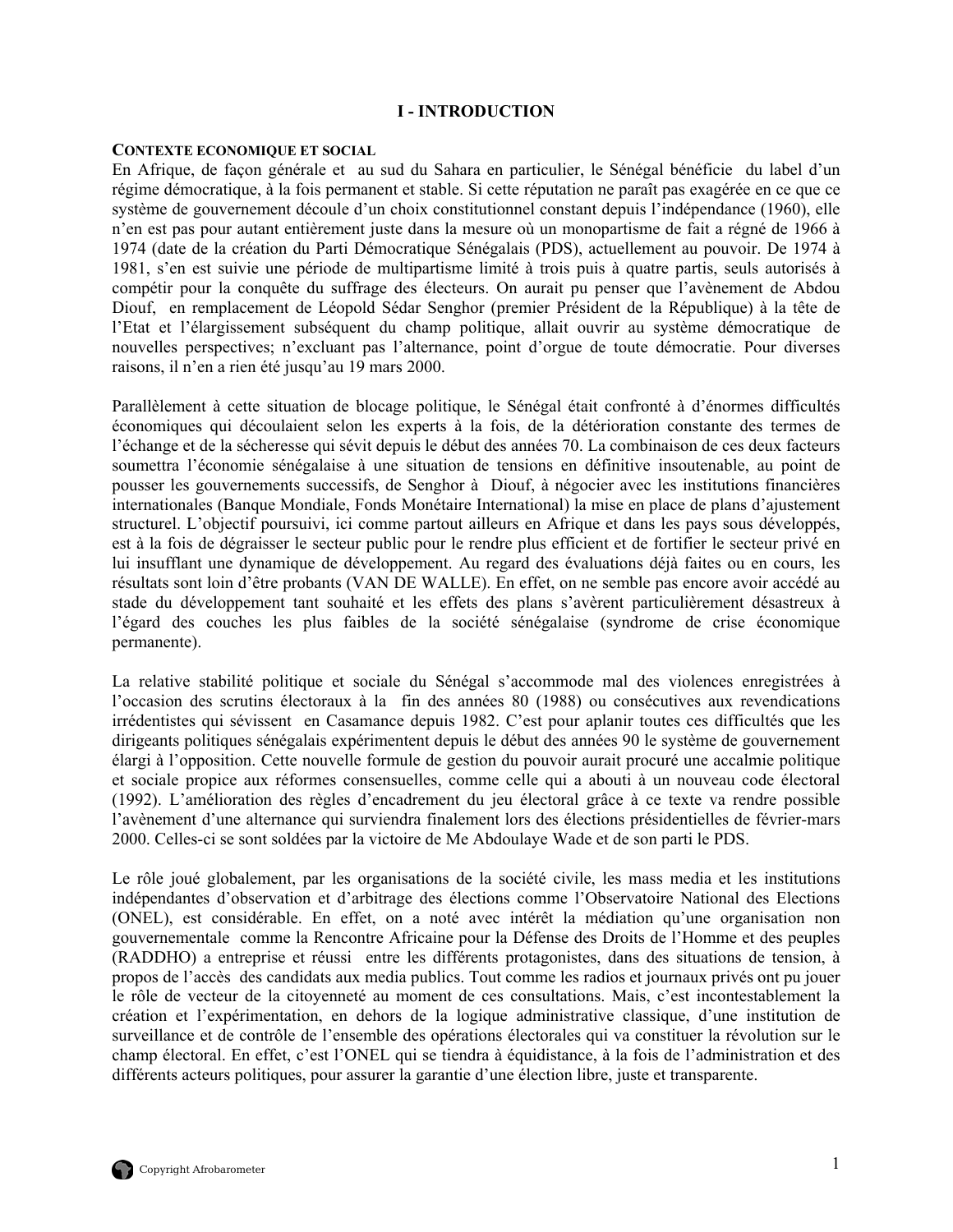<span id="page-15-0"></span>Arrivé sur ces entrefaits, ce que le langage commun a tendance à appeler aujourd'hui « le régime de l'alternance », est confronté à un double défi : maintenir les acquis politiques et ne pas décevoir les espoirs populaires.

La portée de cet évènement politique est considérable. Ce n'est certes pas la première fois qu'un changement politique survient de manière pacifique à la tête d'un Etat dans la sous région ; mais, en l'occurrence, celui-ci se réalise dans un pays dont la spécificité politique, comme nous l'avons vu, reste très forte. Son ampleur est telle que va s'ouvrir pour la nouvelle majorité politique une période relativement longue d'état de grâce qui va durer au moins jusqu'à la fin du cycle des différentes élections, consécutives à l'installation du nouveau chef de l'Etat et finalement remportées largement par la coalition au pouvoir (le parti majoritaire et ses allies).

Depuis l'installation des différentes assemblées locales et surtout la nomination au poste de Premier ministre du Secrétaire Général adjoint du PDS, ce parti a désormais entre les mains tous les leviers du pouvoir. Cette nouvelle phase coïncide aussi avec le début de la période probatoire pour la nouvelle majorité. En effet, dans le cadre de sa gestion du pouvoir, celle-ci est soumise depuis lors à un contrôle systématique et sur pièce de la part des citoyens, fondé sur les promesses qui ont pu être faites auparavant.

Qu'en est–il aujourd'hui?

# **HYPOTHESES DE TRAVAIL**

Dans la littérature politique africaniste en général, la démocratie sénégalaise a toujours suscité des interrogations quant à sa nature patrimoniale ou autoritaire(cf. par exemples: Bratton et Van de Walle, Diaw et Diouf , Diop et Diouf, Olukoshi, Schatzberg et Young).Ces doutes sur sa dimension véritablement libérale persistent encore en dépit des nombreuses conquêtes engrangées sur le long chemin qui a conduit à l'alternance par les urnes en mars 2000.

En rapport avec les principaux objectifs de Afrobaromètre (Annexe 1),nous entendons à travers ce rapport poser et répondre à la problématique de la nature de la démocratie sénégalaise, en mettant particulièrement l'accent tant sur ses performances que sur ses contreperformances. Dans cette perspective, nous avons posé trois hypothèses.

Ce sont:

- 1- la consolidation de la démocratie libérale
- 2- la consolidation de la démocratie néopatrimoniale
- 3- la dépressurisation de l'autoritarisme

Dans les développements qui vont suivre, nous allons tenter de vérifier ces trois principales hypothèses à la lumière d'une caractéristique fondamentale qui affecterait, selon plusieurs auteurs, l'Etat sénégalais. En effet, pour CRUISE O'BRIEN par exemple, celui-ci repose sur ce qu'il appelle le « contrat social sénégalais », fruit d'un accord tacite entre les confréries et le pouvoir politique débouchant sur un échange d'avantages mutuels (soutien pour le pouvoir politique et octroi de facilités matérielles pour les guides religieux. On appelle confrérie, le rassemblement de fidèles autour d'un guide spirituel qui remplit un rôle d'intermédiation, à la fois, social et mystique dans la pratique de l'islam soufi<sup>1</sup>.

En effet, si le poids de cette variable se vérifie toujours tel qu'il est généralement présenté par la littérature majoritaire, elle devrait logiquement rejaillir sur le comportement à la fois collectif et individuel des sénégalais. Nous entendons y prêter une attention particulière.

<span id="page-15-1"></span><sup>&</sup>lt;sup>1</sup> Les principales confréries que l'on retrouve au Sénégal sont les suivantes : khadre, layène, mouride et tidiane.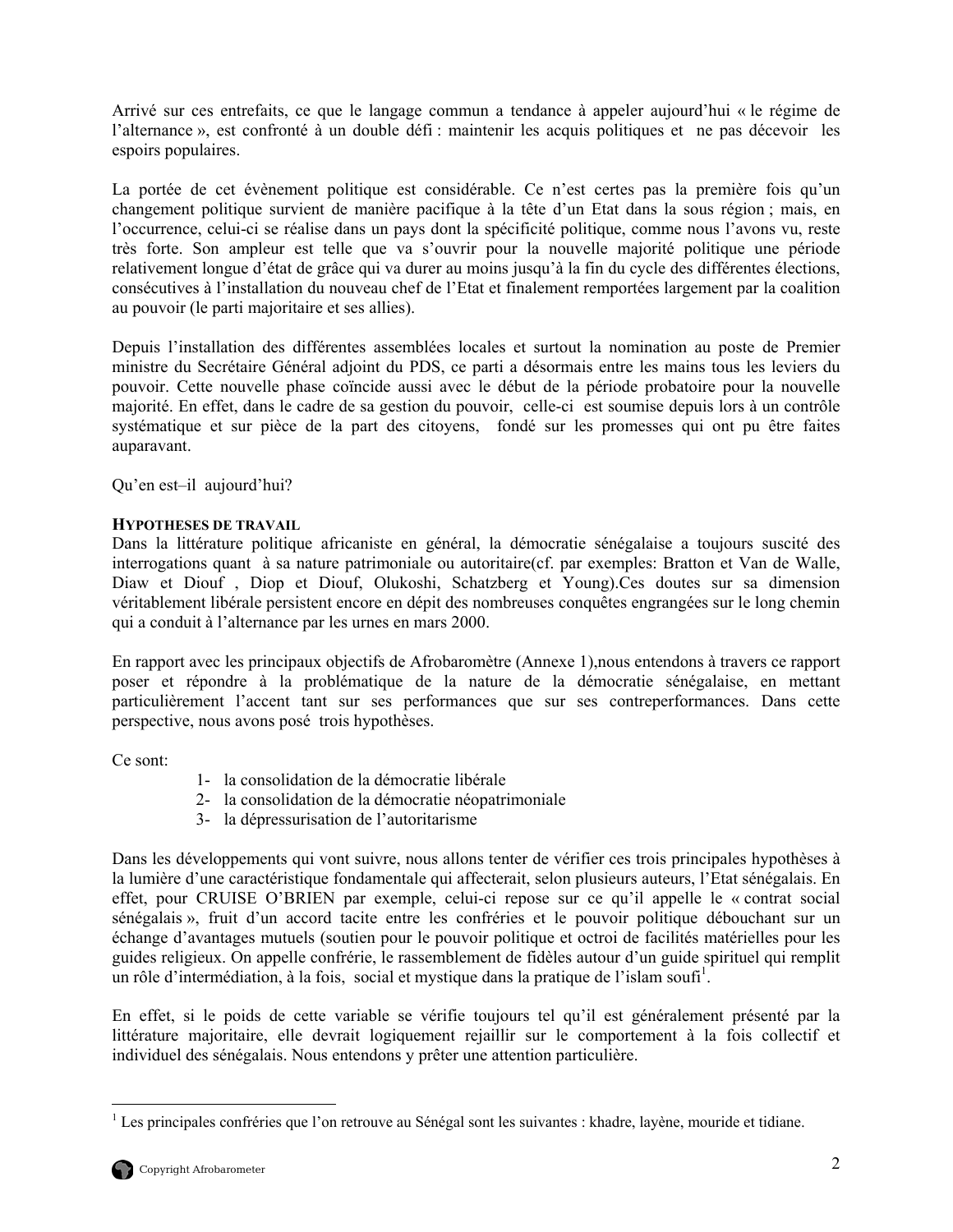# **La consolidation de la démocratie libérale**

L'hypothèse de la consolidation de la démocratie libérale nous amène à interpréter la politique au Sénégal, à l'heure actuelle, avec sérénité. A cet égard, la continuité constitutionnelle semble avoir déteint positivement sur la culture politique des citoyens. Le passage du système de parti unique, de fait, au multipartisme intégral qui a rendu possible la victoire de l'opposition, par la voie des urnes, en 2000, correspond au renforcement gradué d'une culture politique qui vient en appoint aux institutions et à la pratique démocratique dans le pays.

Si cette interprétation est correcte, certains comportements devraient prédominer dans le pays, a savoir notamment :

- La population devrait, dans une large proportion percevoir la démocratie en termes de libertés publiques; celles-ci incluant à la fois les libertés politiques et certains droits économiques.
- La démocratie devrait être défendue par beaucoup de personnes
- Elle devrait être d'un niveau conséquent
- Le soutien aux institutions démocratiques devrait être équilibré et réel.

Cet état d'esprit est celui qu'on attend du citoyen dans une démocratie transparente qui protège et promeut a la fois les libertés fondamentales et la bonne gouvernance.

## **La consolidation de la démocratie néopatrimoniale**

La consolidation de la démocratie néopatrimoniale au Sénégal nous renverrait l'image de la plupart des régimes politiques africains. La démocratie néopatrimoniale conserve au plan formel les règles démocratiques mais dans son essence tous les rapports sont individualisés; ceux qui participent au pouvoir ayant souvent un statut à part. Si la démocratie sénégalaise doit être rangée dans cette catégorie, les perceptions des citoyens s'articuleraient de la façon suivante :

- la démocratie appréhendée sous son aspect plutôt économique
- le soutien a la démocratie peut pâtir de la répartition déséquilibrée du revenu national dans le cadre de cette démocratie néopatrimoniale
- la démocratie pâtira forcement de l'inefficacité du système
- le soutien aux gouvernants sera plus solide que celui qu'on apporte aux institutions

Même si les systèmes néopatrimoniaux ont tendance à fonctionner sur une base minimaliste, leur logique tend à modeler les citoyens autrement, en leur inculquant des réflexes aux antipodes de ce qui est officiellement proclamé.

## **L'assouplissement de l'autoritarisme démocratique**

Si c'est cette troisième et dernière hypothèse qui prévaut, on serait dans la situation où les institutions dégageraient aux yeux des citoyens l'image de garant de l'ordre politique. On le sait , souvent en Afrique, l'ardent désir d'assurer le développement et de veiller à l'harmonie ethnique engendrent souvent cet autoritarisme démocratique ; alors que les pressions extérieures et intérieures poussent , au contraire, à plus de liberté. Dans une telle perspective, les caractéristiques de l'état d'esprit du citoyen devraient être les suivantes:

- la démocratie peut être perçue comme source de conflits
- le pouvoir d'Etat appréciable mais avec une prestation économique jugée insuffisante, du fait que le développement et l'ordre servent de motifs à une pratique autoritaire qui annihile tout progrès. Ici c'est la responsabilité de l'Etat qui est en jeu.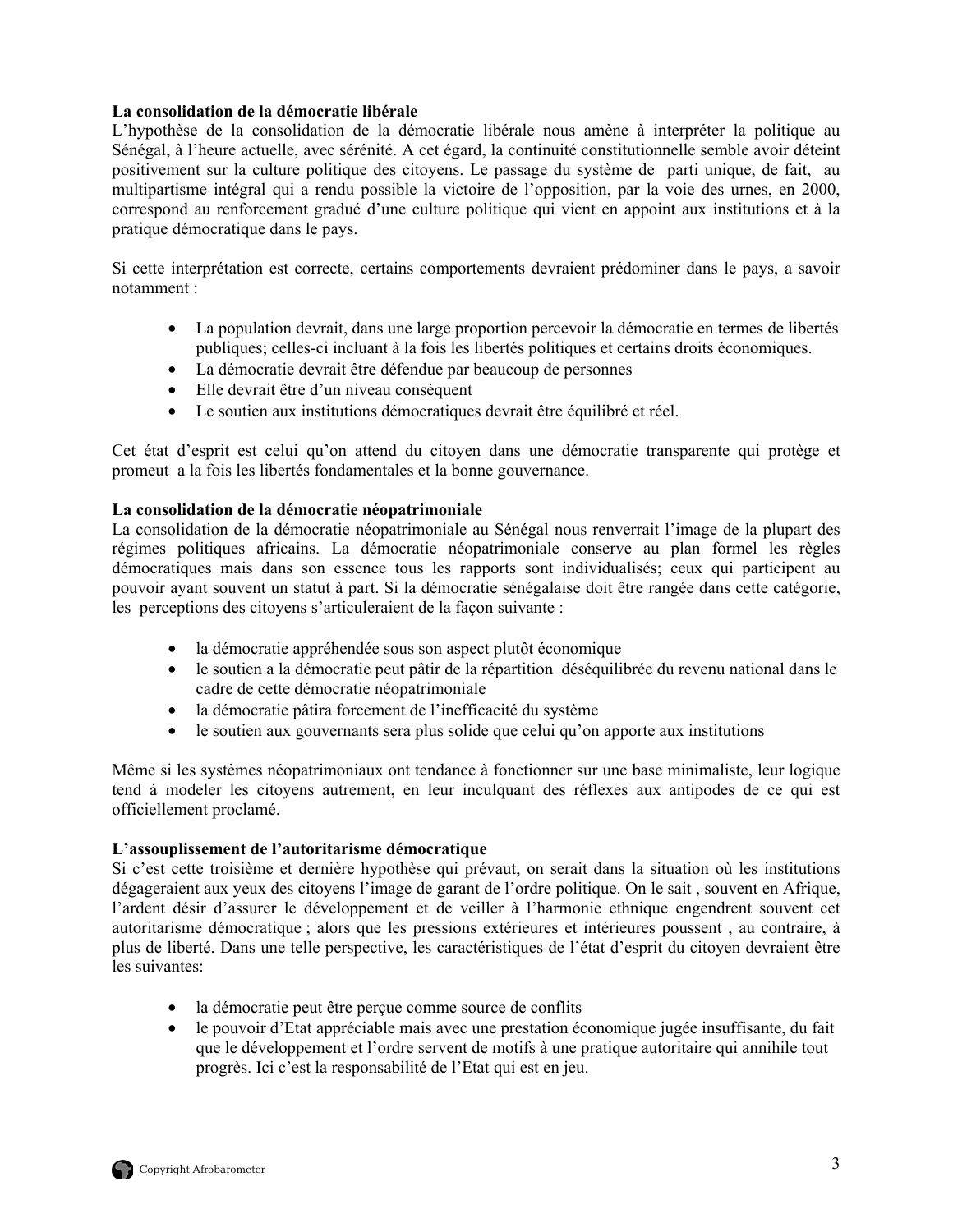<span id="page-17-0"></span>L'objectif principal de cette étude est double : évaluer l'attitude des citoyens/électeurs sénégalais et en même temps essayer de saisir leurs opinions à l'égard non seulement de chacun des trois types de régime précédemment identifiés mais aussi du point de vue de leurs interactions. Cette étude, d'envergure nationale, vient certes s'ajouter à l'abondante littérature politique sénégalaise mais en y apportant quelque chose de nouveau et fondamental : Ce que pensent les citoyens sénégalais eux-mêmes de leur propre univers.

#### **ENVIRONNEMENT DE L'ENQUETE ET FIABILITE DES DONNEES**

Il s'agit de passer en revue ici tous les points d'interrogation qui, comme ceux relatifs au questionnaire en lui-même, à l'attitude ou aux sentiments des répondants, sont susceptibles d'entacher la qualité des données recueillies.

#### **Du questionnaire**

Globalement, la plupart des questions semblent avoir été bien comprises par les enquêtés (réponses à q102). En effet, seuls 8% des répondants semblent avoir éprouvé des difficultés a leur propos contre 67% qui n'en ont pas eues ou qui en ont peu eues. Ceci dénoterait l'absence de difficultés particulières pour la traduction et l'administration du questionnaire dans les quatre langues nationales (Diola, puular, serere et wolof) retenues dans le cadre de l'enquête.

## **De l'attitude des répondants**

Dans l'ensemble les répondants ont fait preuve d'une grande disponibilité lors de l'administration du questionnaire (q103d). En effet, on a relevé une telle attitude chez 79% d'entre eux ; ce qui pourrait être interprété comme étant le signe d'un intérêt certain qu'ils attachaient aux différents thèmes de l'enquête(q103b).

#### **Du sentiment des répondants**

Dans la majorité des cas, les interviews ont été réalisées dans un cadre confidentiel parce que l'enquêté n'était soumis à l'influence d'une quelconque présence (40%) autre que celle de personnes de son cercle familial restreint (époux et enfants) (20%).

| I WORCHING IT IT IT IS THEN CO. PUT SUITLES IN FIGHT SHEET IT THEIR THEIR TO A A |      |
|----------------------------------------------------------------------------------|------|
| Autres personnes avant suivi l'interview                                         | $\%$ |
| Personne                                                                         | 40   |
| $E$ poux(se) seulement                                                           | 6    |
| Enfants seulement                                                                | 14   |
| Quelques autres                                                                  | 36   |
| Petite foule                                                                     |      |

*Tableau N°1 : Autres personnes ayant suivi l'interview (Q99)* 

Ces différents chiffres présumeraient de la liberté de réaction des enquêtés par rapport aux questions qui leur ont été posées. Cette attitude n'est jamais démentie même lorsqu'ils pensent être en présence d'un émissaire du gouvernement de façon générale, ainsi entendu de toute autorité ou institution centrale de l'Etat (62%). Il en est ainsi même dans les zones d'insécurité (Ziguinchor et Kolda) où la situation aurait pu susciter une peur ou à tout le moins une méfiance à l'égard de toute initiative qui pourrait être regardée comme institutionnelle ou officielle. Ceci est loin d'être le cas dans la mesure où le pourcentage de répondants qui pensent que l'enquête est commanditée par le gouvernement (environ 40%) se situe en deçà des chiffres enregistrés dans des régions comme Dakar, Fatick et Tambacounda (61%) ; pour le pourcentage de méfiants aussi, qui reste sinon insignifiant du moins faible, la situation est la même (cf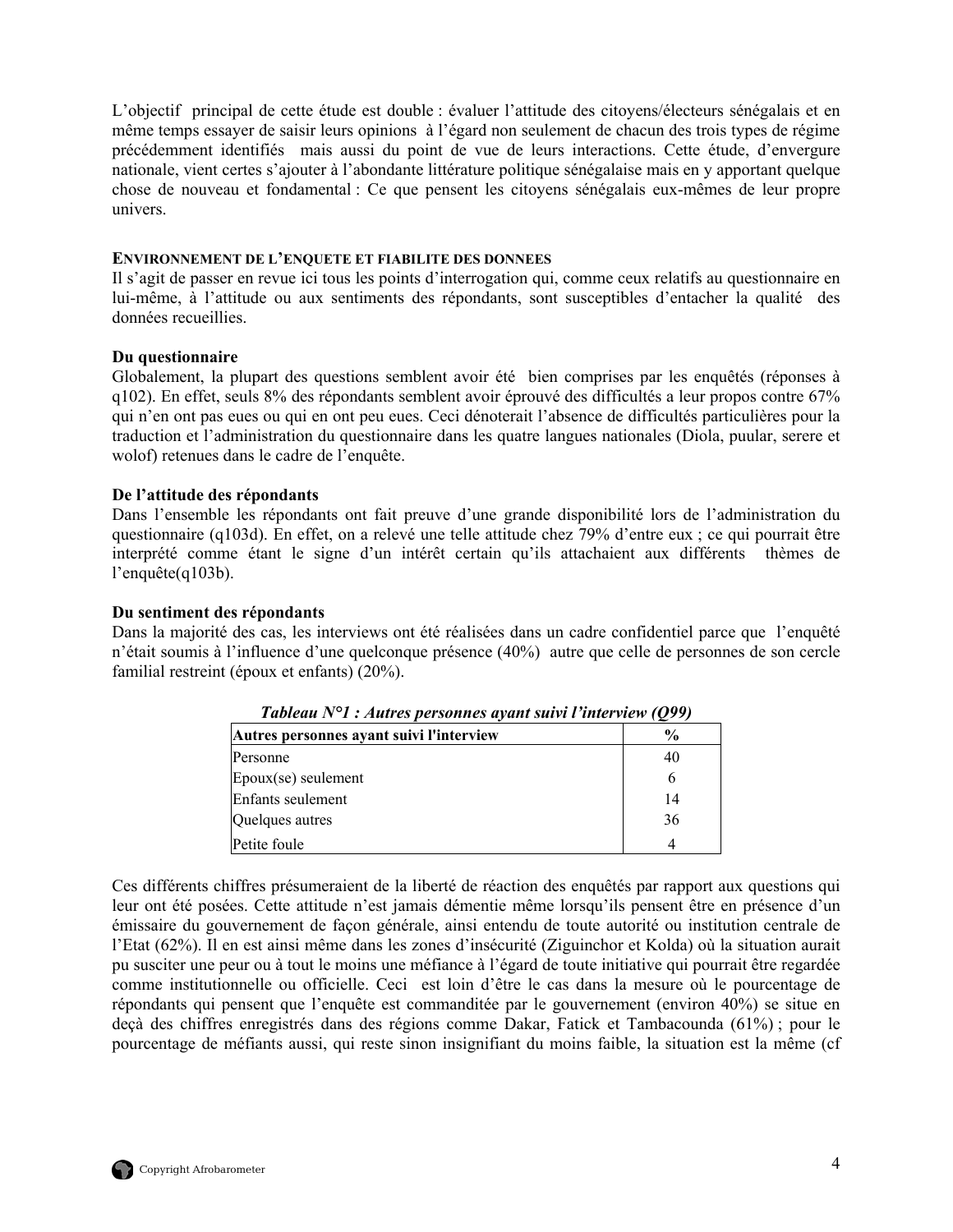<span id="page-18-0"></span>tableaux en annexe 2). Donc, pour répondre aux questions, l'écrasante majorité des enquêtés (89%) n'a éprouvé le besoin de recueillir l'avis de quiconque. Seuls 11% l'ont fait. [2](#page-18-1)

De façon globale et définitive, les interviews semblent s'être déroulées en dehors de toute influence susceptible d'obérer la liberté du répondant. Ce sentiment serait confirmé du reste par le pourcentage de réponses négatives (84%) à la question de savoir si quelqu'un a influencé ou non le répondant au cours de l'interview (q101).

En conclusion, à s'en tenir strictement à l'interprétation de l'attitude des personnes interrogées, on pourrait en déduire une très forte présomption d'honnêteté (87%) qui postule la fiabilité des données de l'enquête.

## **De l'échantillon**

La première enquête Afrobaromètre au Sénégal est basée sur un échantillon de 1200 individus, suffisamment représentatif de la population sénégalaise majeure (18 ans et plus). Les enquêtés ont été choisis au hasard. Autrement dit, il existe une chance égale de pouvoir figurer parmi les répondants. Par conséquent, les résultats issus de cette enquête sont susceptibles de refléter de façon plus ou moins fidèle (marge d'erreur de plus ou moins 5%) l'opinion des sénégalais. On est d'autant plus fondé à le penser que les écarts entre la population de référence et celle de l'échantillon sont si minimes que l'on n'a pas eu besoin de recourir à des redressements (weights).

| Tableau $No2$ : Ecarts observes |        |        |  |  |
|---------------------------------|--------|--------|--|--|
| Région                          | Urbain | Rural  |  |  |
| Dakar                           | 0.9997 | 1.0001 |  |  |
| Diourbel                        | 1.0005 | 1.     |  |  |
| Fatick                          | 0.999  | 1.0012 |  |  |
| Kaolack                         | 0.9996 | 1.0001 |  |  |
| Kolda                           | 0.9953 | 1.0048 |  |  |
| Louga                           | 0.9996 | 0.9997 |  |  |
| Saint Louis                     | 0.9998 |        |  |  |
| Tambacounda                     | 0.9997 | 1.0001 |  |  |
| Thiès                           | 1.0004 | 1.0002 |  |  |
| Ziguinchor                      | 0.9998 | 1.0004 |  |  |

*Tableau N°2 : Ecarts observés* 

#### **CARACTERISTIQUES SOCIO-DEMOGRAPHIQUES**

Le tableau N°3 confirme encore, s'il en était besoin, la représentativité de l'échantillon à travers la structure de la population par sexe et par religion.

Un rapide examen des chiffres révèle que les Sénégalais dans leur écrasante majorité pratiquent la religion musulmane mais dans le cadre de confréries. Par ailleurs, on constate qu'il y a une frange relativement importante (le tiers) de la population qui n'a subi aucune instruction.

 $\overline{a}$ 

<span id="page-18-1"></span><sup>&</sup>lt;sup>2</sup> La question Q100 est ainsi libellée : le répondant s'est –il avisé auprès d'autres personnes pour répondre aux questions ?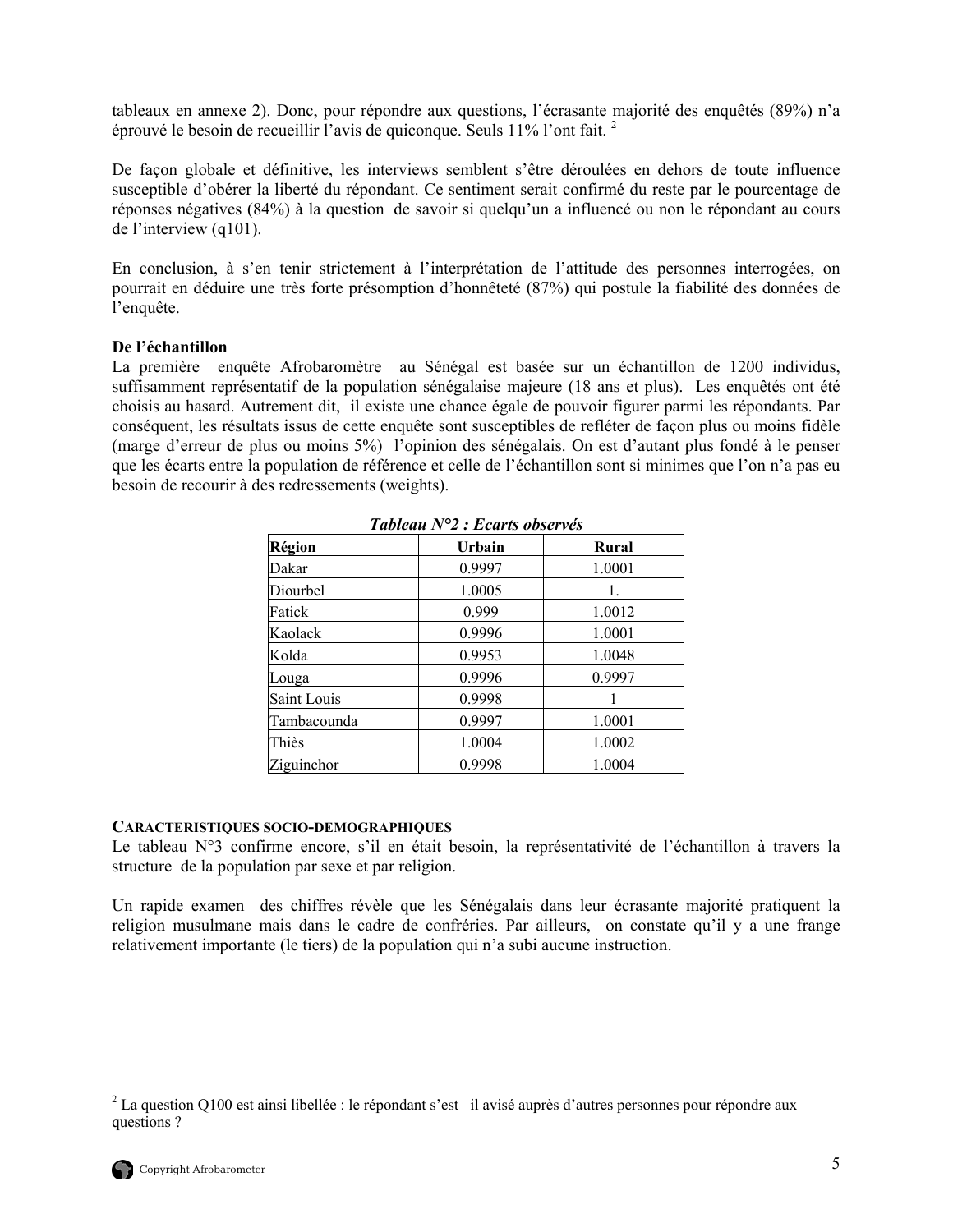<span id="page-19-0"></span>

| TAILLE DE L'ECHANTILLON            | $N = 1200$              | <b>REGIONS</b>         | $\frac{0}{0}$  |
|------------------------------------|-------------------------|------------------------|----------------|
| Homme /Femme                       | 49.3:50.7               | Dakar                  | 24.8           |
| Age moyen                          | 34                      | Diourbel               | 9.3            |
| Urbain/Rural                       | 46.4:53.6               | Fatick                 | 6.0            |
|                                    |                         | Kaolack                | 12.9           |
| <b>EDUCATION</b>                   |                         | Kolda                  | 7.7            |
| Non scolarise                      | 31.3                    | Louga                  | 5.3            |
| Education non formelle             | 26.4                    | Saint Louis            | 8.1            |
| Niveau elementaire                 | 12.5                    | Tambacounda            | 5.0            |
| Diplome elementaire                | 6.1                     | Thies                  | 15.6           |
| Niveau secondaire                  | 15.3                    | Ziguinchor             | 5.3            |
| Diplome secondaire                 | $\overline{\mathbf{3}}$ |                        |                |
| Enseignement professionnel         | 2.5                     | <b>LANGUES</b>         |                |
| Niveau universitaire               | 2.2                     | Wolof                  | 44             |
| Diplome universitaire              | 0.7                     | Serer                  | 14             |
|                                    |                         | Mandinka               | 5              |
| <b>RELIGION</b>                    |                         | Pulaar                 | 28             |
| Sans                               | $\mathbf{1}$            | Diola                  | 5              |
| Musulman                           | 94                      | Soninké                | $\overline{2}$ |
| Sans confrerie                     | 9                       | Autres                 | 3              |
| Mouride                            | 43                      |                        |                |
| Tidjane                            | 41                      | <b>REVENUS</b>         |                |
| Khadre                             | $\overline{7}$          | Rien                   | 61.7           |
| Layene                             | 0.5                     | Jusqu'à 10 000 fcfa    | 10.3           |
| Autre confrerie                    | 0.3                     | 10 001 - 20 000 fcfa   | 4.9            |
| Catholique                         | 5                       | 20 001 - 30 000 fcfa   | 4.6            |
| Protestant                         | 0.6                     | 30 001 - 40 000 fcfa   | 1.9            |
| Protestant (Evangelique/Pentecote) | 0.2                     | 40 001 - 50 000 fcfa   | 2.5            |
| Religion traditionnelle            | 0.1                     | 50 001 - 100 000 fcfa  | 5.8            |
|                                    |                         | 100 001 - 200 000 fcfa | 5.6            |
|                                    |                         | 200 001 - 300 000 fcfa | 1.8            |
|                                    |                         | 300 001 - 400 000 fcfa | 0.6            |
|                                    |                         | Plus de 400 000 fcfa   | 0.4            |

*Tableau N°3 : Données socio-démographiques* 

![](_page_19_Picture_2.jpeg)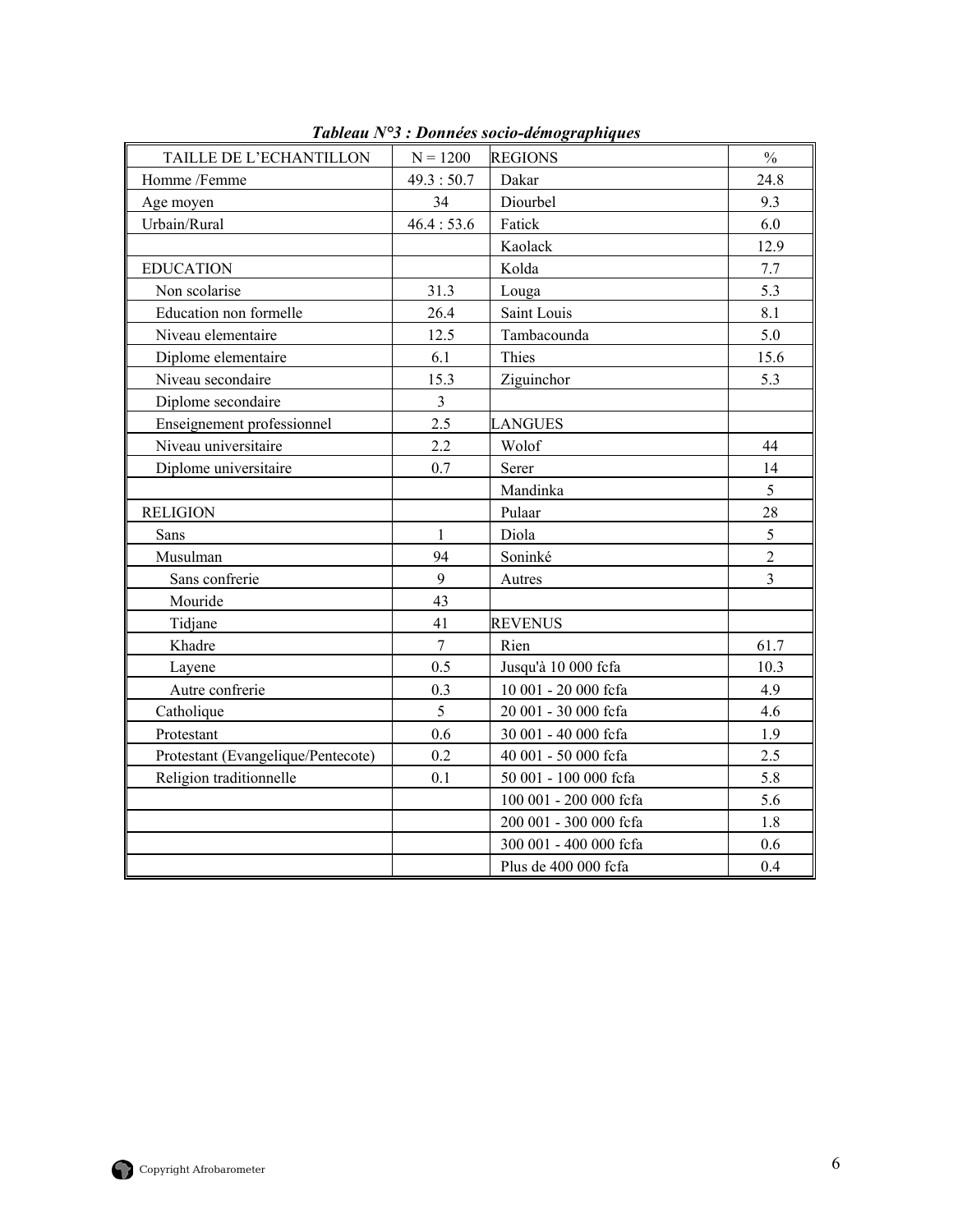# **II - LES SENEGALAIS ET LA DEMOCRATIE**

#### <span id="page-20-0"></span>**SOUTIEN A LA DEMOCRATIE**

Le soutien à la démocratie au Sénégal est nettement élevé comparativement à d'autres pays africains de situation similaire. En effet, 75% environ des enquêtés estiment que la démocratie est préférable à tout autre système de gouvernement. Seulement 4% pensent que dans certaines circonstances un système non – démocratique peut être préférable et 7% soutiennent que peu leur importe le système en place (figure  $1)^3$  $1)^3$ .

Pour le continent africain dans son ensemble, les résultats de la 1<sup>ère</sup> série d'enquêtes Afro baromètre (1999 – 2001), révèlent un large soutien à la démocratie (69%).

*Figure N°1 : Comparaison du degré de soutien à la démocratie au Sénégal et dans d'autres pays africains*

![](_page_20_Figure_5.jpeg)

En comparaison du Cap Vert qui a aussi connu l'alternance par les urnes, le Sénégal apparaît dans une meilleure position. Tout comme, il fait mieux que le Mali, son voisin francophone, mais dont la situation socioéconomique paraît moins favorable. Toutefois, rapporté au cas du Botswana, qui comme le Sénégal expérimente aussi depuis longtemps le système démocratique, la performance se situe bien en deçà (moins de 8%)(figure 1).

Cependant, lorsqu'on scrute les résultats de l'enquête sur ce point précis à la lumière d'un certain nombre de variables, on relève divers enseignements d'importance inégale.

<span id="page-20-1"></span> $\overline{a}$ <sup>3</sup> La question N° 38 est libellée de la façon suivante : « Laquelle des trois affirmations suivantes est la plus proche de votre opinion ? A : la démocratie est préférable à toute autre forme de gouvernement. B : Dans certaines circonstances, un gouvernement non démocratique peut être préférable. C : Pour quelqu'un comme moi, peu importe quel type de gouvernement nous avons. »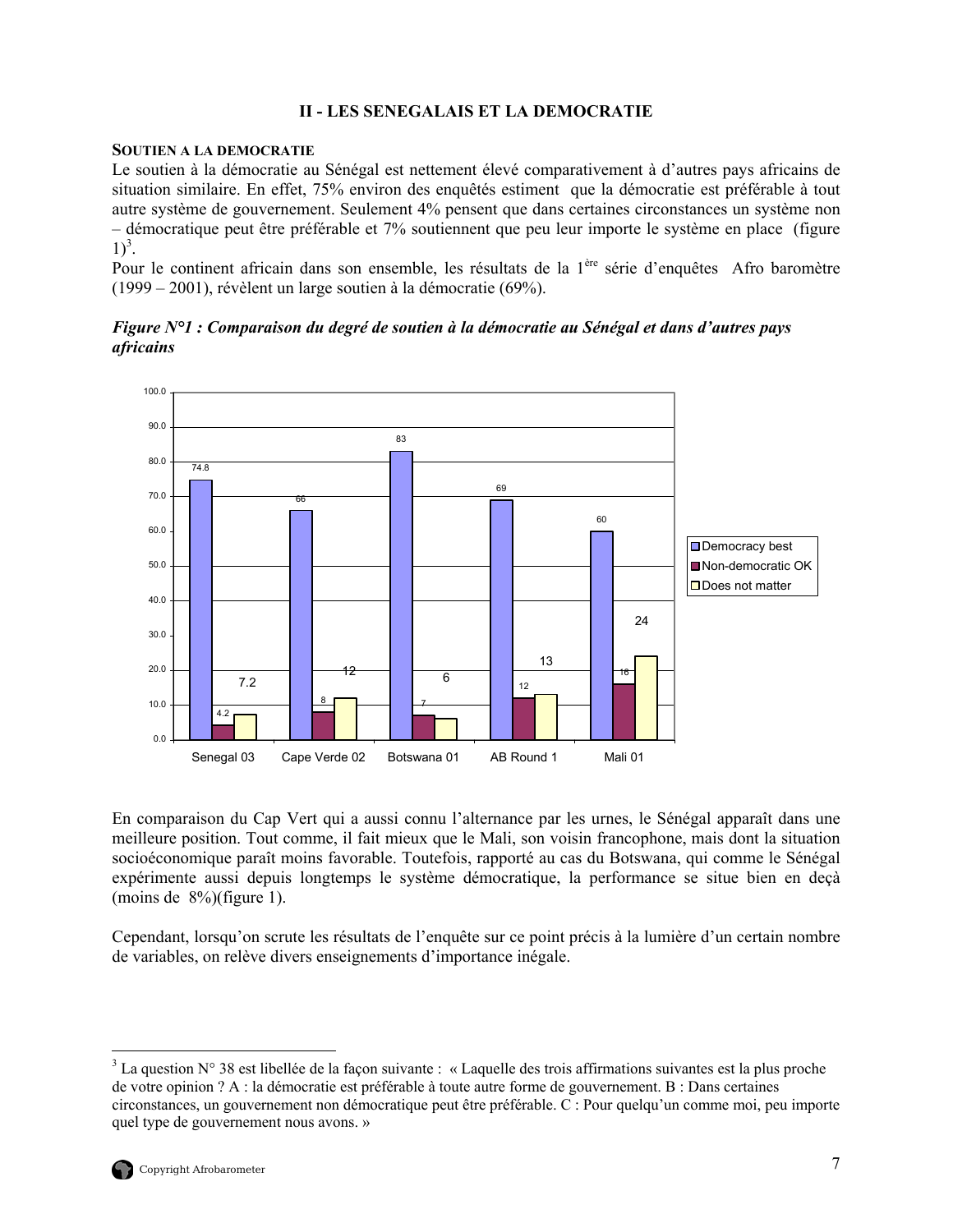![](_page_21_Figure_0.jpeg)

<span id="page-21-0"></span>*Figure N°2 : Degré de soutien à la démocratie selon zones de sécurité, le sexe et le milieu*

L'examen de la figure 2 fait ressortir une différence significative dans le degré de soutien à la démocratie en fonction des zones de sécurité ou d'insécurité. En effet, ce soutien est nettement plus élevé à Ziguinchor et Kolda<sup>4</sup> par rapport au reste du pays. L'explication se trouverait dans trois types de facteurs. Le premier serait d'ordre historique : Ziguinchor fait partie des premières régions à s'ouvrir au débat politique à cause de la revendication autonomiste portée par ses leaders (Exemples : Ibou DIALLO et Emile BADIANE) bien avant l'accession du Sénégal à l'indépendance. Le deuxième facteur, d'ordre sociologique et anthropologique, réside dans le cosmopolitisme et l'égalitarisme qui affectent les rapports intracommunautaires dans ces régions. Le troisième et dernier facteur, d'ordre civique, postule une plus grande réceptivité politique de ces populations à cause d'un taux de scolarisation toujours plus élevé qu'ailleurs, quelles que soient les circonstances. La conjugaison de ces différents facteurs avec les nombreux problèmes socio-économiques qui découlent de la situation de tension fait que l'absence de démocratie se ressent intensément : « un seul être vous manque, l'univers se dépeuple ». S'agissant des zones de sécurité, cependant on relève la spécificité de la région de Dakar où les enquêtés manifesteraient aussi un soutien relativement élevé à la démocratie, à cause peut- être des privilèges économique et politique qui découlent du statut de leur région. Celle ci abrite la capitale du pays.

De façon générale, le lien supposé entre statut économique élevé et degré de soutien important à la démocratie apparaît nettement dans les résultats de l'enquête au Sénégal. En effet, il y a un ensemble de facteurs socioéconomiques qui influent systématiquement sur le degré de soutien à la démocratie. Parmi ceux ci, on note le niveau de scolarisation, le niveau de revenus et enfin le taux d'urbanisation. On relève aussi des différences importantes entre les hommes (54%) et les femmes (46%), tout comme celles qui existent en général entre les répondants en fonction de leur niveau d'instruction.

Malgré le poids de l'islam dans ce pays, les résultats ne laissent cependant apparaître chez les répondants aucune influence notable de la religion sur le degré de soutien à la démocratie. Sur ce point précis, la situation est la même que celle qui prévaut dans la plupart des pays qui ont fait l'objet de la première série d'enquêtes d'Afro baromètre (cf. Afrobarometer Briefing Paper N°3, September 2002, Islam, democry and public opinion in Africa) . Toutefois, si l'on s'intéresse de plus près aux seuls musulmans, on

 $\overline{a}$ 

<span id="page-21-1"></span><sup>&</sup>lt;sup>4</sup> Ces deux régions n'en constituaient qu'une seule, « la région de Casamance », avant la réforme de ??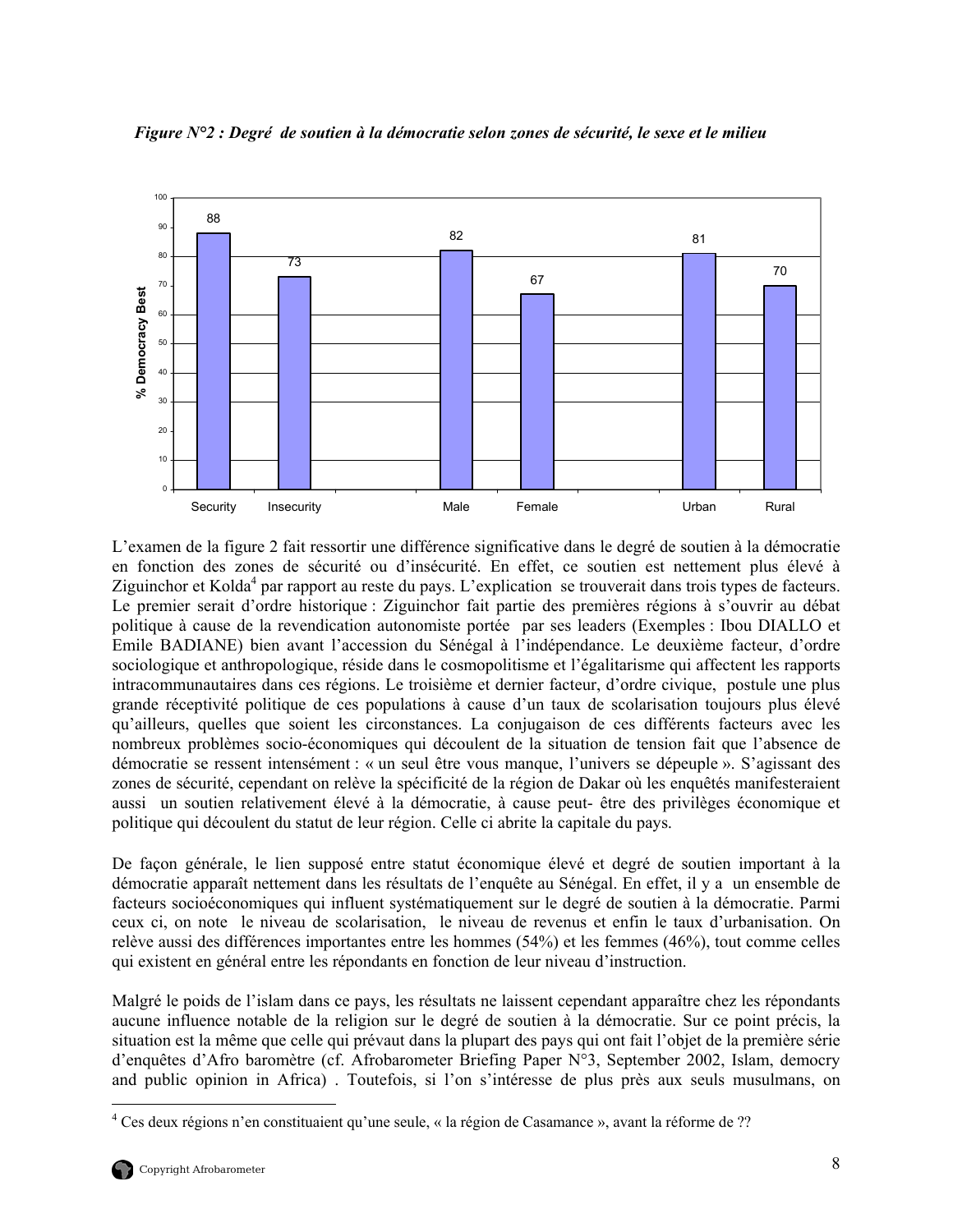<span id="page-22-0"></span>enregistre quelques différences selon la confrérie. Si l'on se réfère d'une part à la particularité, précédemment mentionnée, du système politique sénégalais qui reste encore très marqué par le poids de l'islam et d'autre part à l'histoire propre des rapports entre les autorités de l'Etat et les confréries, on comprend aisément cette subtilité (COULON, CRUISE O'BRIEN, GERCOP Rapport inédit, MAGASSOUBA et MARTY).

| Sénégal              |                                                    | 75                       |
|----------------------|----------------------------------------------------|--------------------------|
| Régions              |                                                    |                          |
|                      | Dakar                                              | 28                       |
|                      | Diourbel                                           | 8                        |
|                      | Fatick                                             | $\overline{\mathcal{A}}$ |
|                      | Kaolack                                            | 11                       |
|                      | Kolda                                              | 9                        |
|                      | Louga                                              | 4                        |
|                      | Saint Louis                                        | 8                        |
|                      | Tambacounda                                        | 5                        |
|                      | Thies                                              | 16                       |
|                      | Ziguinchor                                         | 6                        |
| Niveau d'instruction |                                                    |                          |
|                      | Enseignement informel seulement                    | $\Omega$                 |
|                      | Autres qualifications supérieures que l'Université | 38                       |
|                      | Université inachevée                               | 18                       |
|                      | Université achevée                                 | 27                       |
|                      | Etudes post universitaires                         | 17                       |
| Confrérie            |                                                    |                          |
|                      | Sans confrérie                                     | 9                        |
|                      | Mouride                                            | 41                       |
|                      | Tidjane                                            | 42                       |
|                      | Khadre                                             | 7                        |
|                      | Layene                                             | 1                        |
|                      | Ne sais pas                                        | 0                        |
|                      | Autres                                             | $\theta$                 |

*Tableau N°4 : Degré de soutien à la démocratie (percent)* 

En s'intéressant à la structure d'âge des répondants, au-delà d'un large soutien à la démocratie on relève toutefois quelques différences de degré susceptibles de s'expliquer par l'histoire propre des générations. En effet, les plus âgés (qui se partagent entre 38 à 57 ans d'une part et 58 ans et plus d'autre part) témoins privilégiés des flux et reflux de la démocratie sénégalaise, la soutiennent fortement (respectivement 81% et 77%. Tout comme les moins âgés (18 à 37 ans) qui ne se situent cependant qu'à 72% ; ce qui peut paraître paradoxal pour la simple raison que cette tranche d'âge regroupe des personnes à la fois nées sous l'ère de la pleine démocratie (1981-2000) et réputées avoir joué un rôle déterminant de l'alternance (voir par exemple Diouf, Diaw et Diop, 2001). La relativité de ce soutien se conçoit plus facilement si l'on convient que le fait d'être né sous la démocratie prive ces jeunes, à l'opposé des adultes, d'un élément de comparaison par rapport à d'autres systèmes de gouvernement. Ceci est confirmé d'ailleurs par la proportion de 10% de ces jeunes qui avouent n'avoir pas de préférence particulière pour le type de régime en place.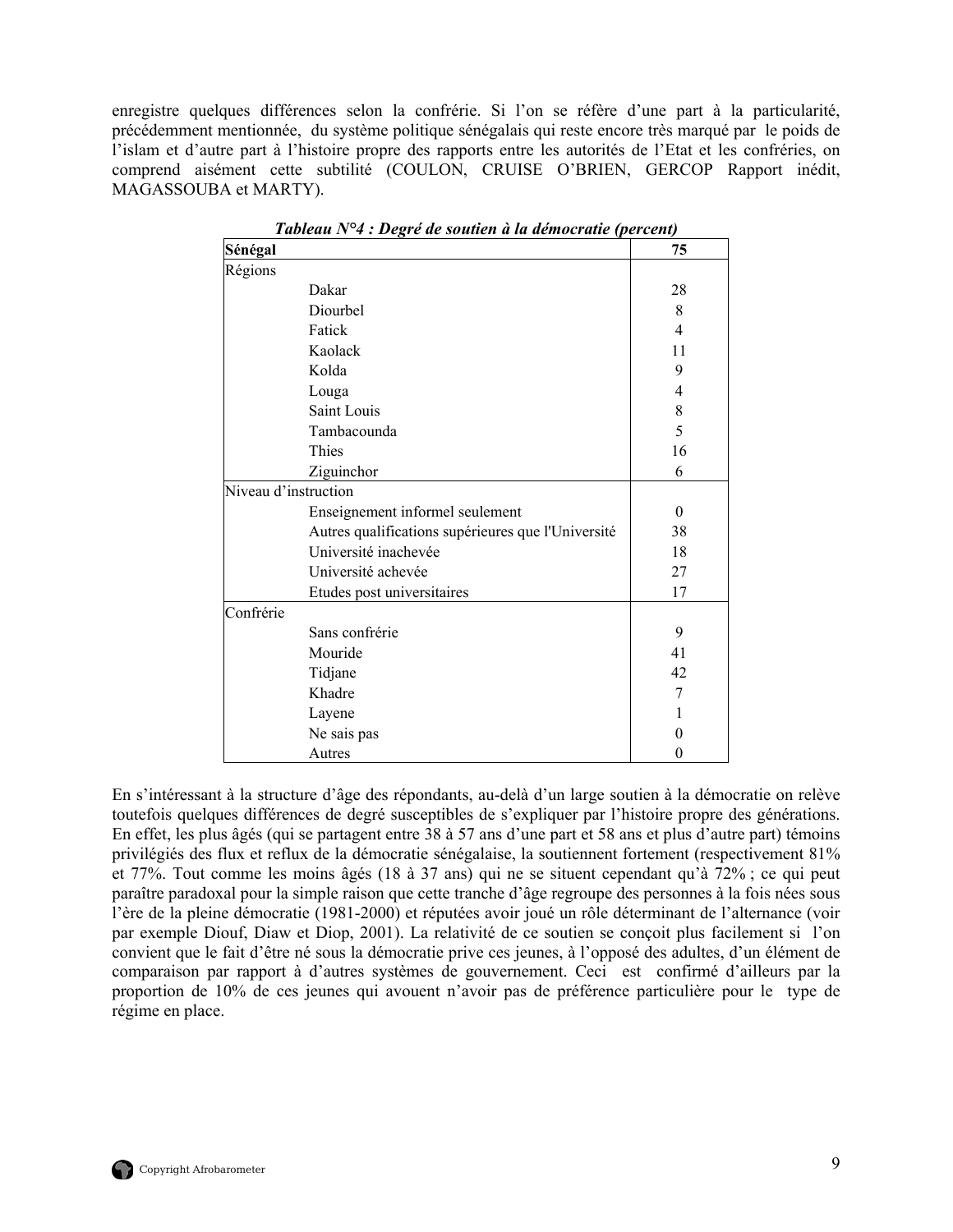<span id="page-23-0"></span>*Figure N°3 : Soutien à la démocratie selon les groupes d'âge* 

![](_page_23_Figure_1.jpeg)

Pour ce qui est enfin de l'appartenance politique, les résultats ne laissent apparaître aucune différence significative s'agissant du degré de soutien à la démocratie. Les répondants, qu'ils se réclament de l'opposition ou de la majorité, manifestent dans leur très grande majorité un soutien à la démocratie (respectivement 72 et 78%. Il en ressort qu'au Sénégal, la démocratie semble bien ancrée.

#### **AMPLEUR DE LA DEMOCRATIE:**

Après avoir appréhendé le degré de soutien à la démocratie au Sénégal, il est normal de chercher à savoir comment ce système de gouvernement est perçu par les citoyens eux-mêmes.

Ainsi à travers les réponses fournies à la question « que vaut aujourd'hui la démocratie sénégalaise à votre avis? », et lorsqu'on regroupe entre elles les modalités : « pleine démocratie », « démocratie avec problèmes mineurs » et « oui, c'est une démocratie », le Sénégal apparaît dans une position fort avantageuse vis-à-vis de son voisin immédiat le Mali, tout comme dans le cadre d'une comparaison globale avec les pays envisagés dans la première série d'enquêtes d'Afrobaromètre 1 (1999-2001). Par rapport au Botswana, cependant, c'est l'inverse.

![](_page_23_Picture_6.jpeg)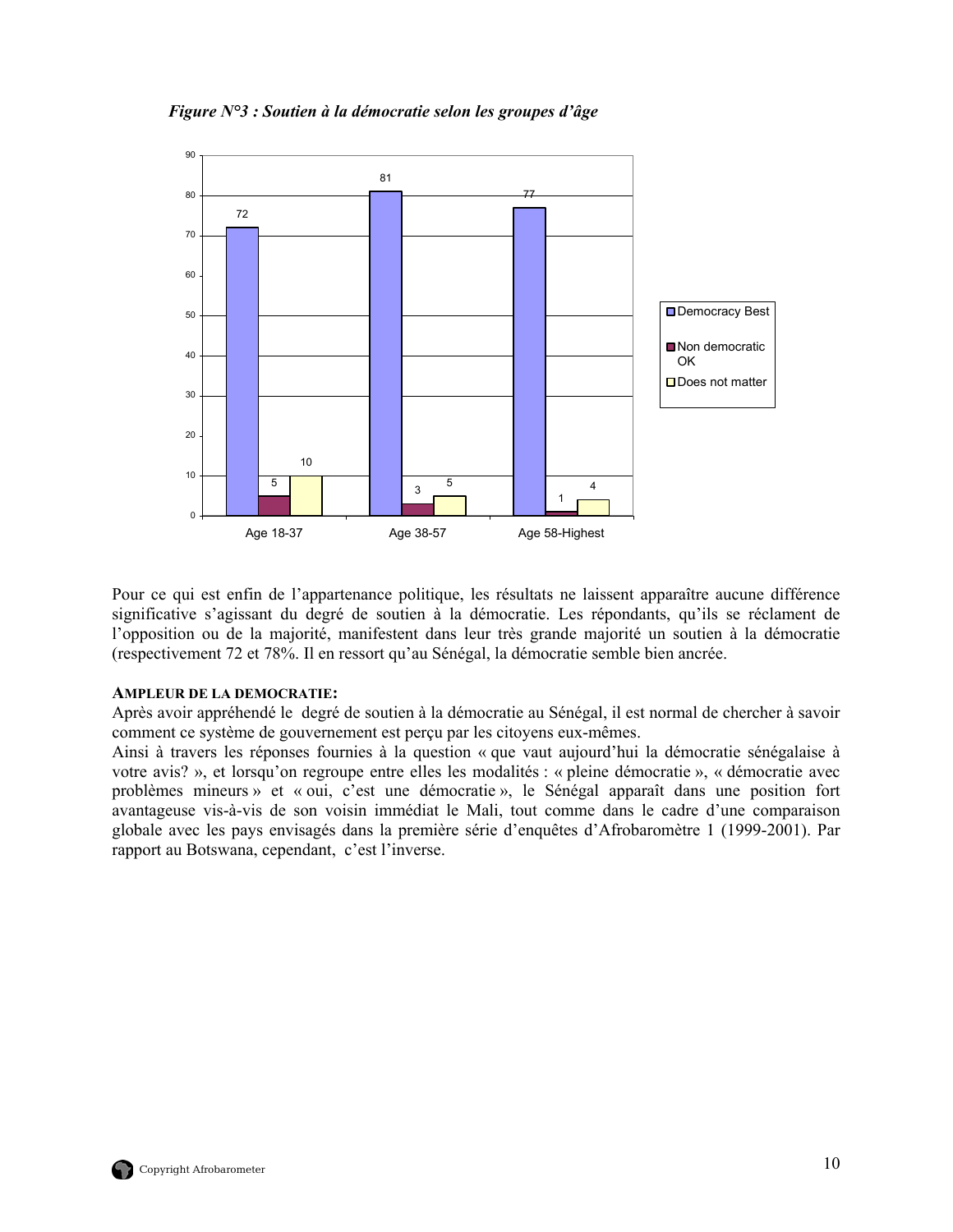<span id="page-24-0"></span>![](_page_24_Figure_0.jpeg)

![](_page_24_Figure_1.jpeg)

S'agissant de la profondeur (solidité) de la démocratie au Sénégal, elle apparaît de façon manifeste avec les différents pourcentages que l'on peut relever auprès des enquêtés qui affirment, quelle que soit la variable considérée, vivre en pleine démocratie. Ces pourcentages varient de 53% (zone rurale et femmes) à 72% (zone d'insécurité. De façon corrélative, ces chiffres sont confirmés par le faible pourcentage de répondants qui considèrent qu'on est en présence d'une démocratie avec des problèmes majeurs (généralement 23% à peine. La seule exception se retrouve chez les partisans de l'opposition (26%) dont la situation politique aiguise la sensibilité à la question.

| Sous-groupes        | Pas une<br>Démocratie | Une démocratie avec des<br>problèmes majeurs | Une pleine démocratie /<br>avec des problèmes<br>mineurs | Je ne sais pas /<br><b>Comprends</b> pas |
|---------------------|-----------------------|----------------------------------------------|----------------------------------------------------------|------------------------------------------|
| Partis d'opposition |                       | 26                                           | 57                                                       | 12                                       |
| Parti majoritaire   |                       |                                              | 64                                                       | 14                                       |
| Zone de Sécurité    |                       | 20                                           | 55                                                       | 18                                       |
| Zone d'Insécurité   |                       | 22                                           | 72                                                       |                                          |
| Homme               |                       | 23                                           | 62                                                       | δ                                        |
| Femme               |                       | 18                                           | 53                                                       | 24                                       |
| Zone urbaine        |                       | 21                                           | 62                                                       |                                          |
| Zone rurale         |                       | 20                                           | 53                                                       | 22                                       |

|  |  |  | Tableau N° 5 : Profondeur de la démocratie selon les sous-groupes |
|--|--|--|-------------------------------------------------------------------|
|--|--|--|-------------------------------------------------------------------|

Sur ce point précis, les résultats confirment globalement les tendances qui ont été dégagées précédemment quant au degré de soutien à la démocratie. Il en est par exemple ainsi de la différence selon les zones de sécurité et d'insécurité : dans celle ci le soutien et la solidité de la démocratie y sont plus manifestes. De façon corrélative, la solidité de la démocratie est plus sujette à question concernant les catégories socioéconomiques plus faibles (zone rurale 22%) ou moins instruites (femmes 24%).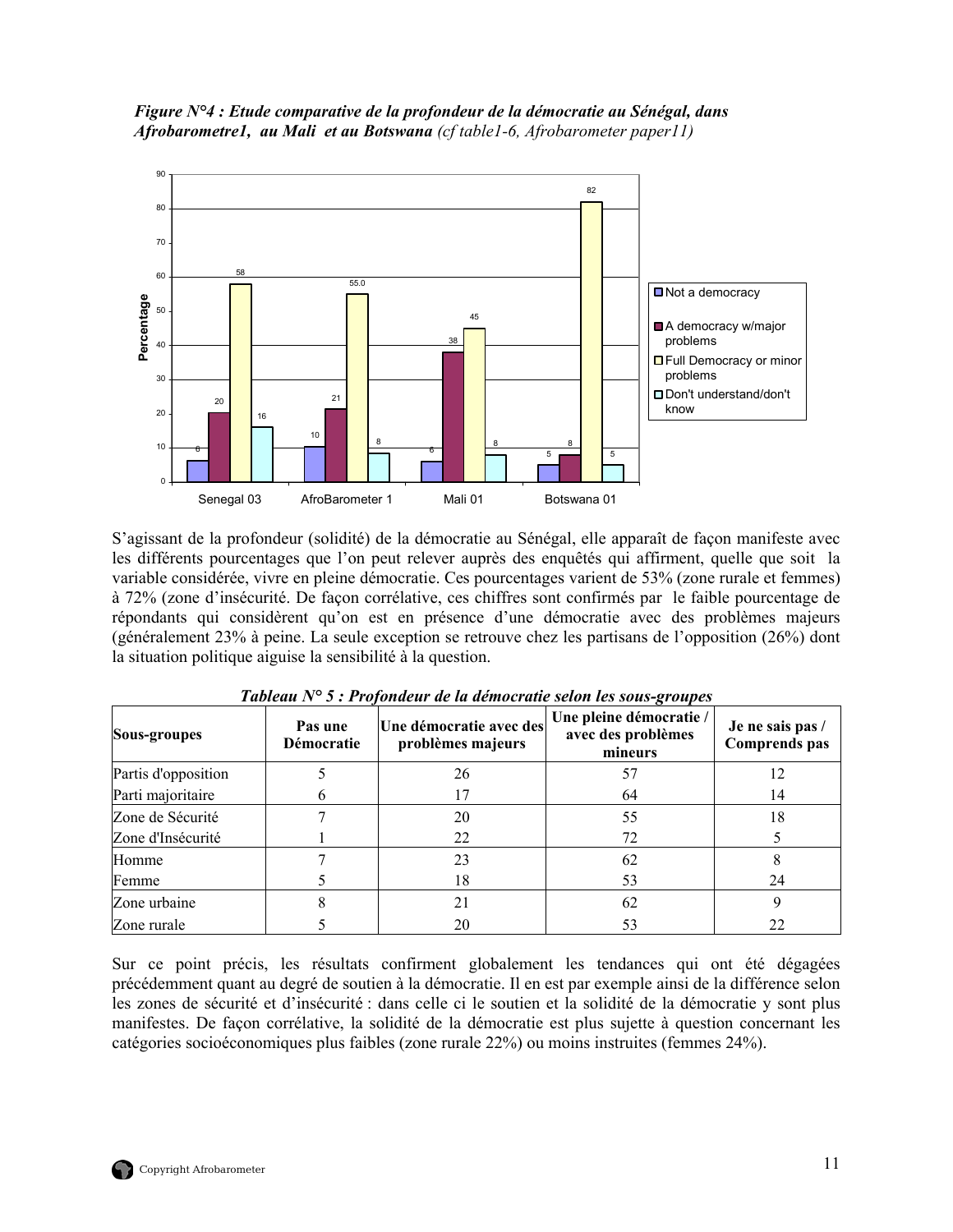#### <span id="page-25-0"></span>**DEGRE D'APPRECIATION DE LA DEMOCRATIE**

*Figure N°5 : Satisfaction avec la démocratie* 

![](_page_25_Figure_2.jpeg)

Le niveau de satisfaction des sénégalais par rapport à la Démocratie est assez confortable, compte tenu du pourcentage élevé de soutien dont elle a bénéficié et à son degré de profondeur.

D'ailleurs, les chiffres fournis par le tableau n° 5 permettent de classer le Sénégal dans le peloton de tête après le Botswana, donc dans une position enviable.

Les sénégalais sont globalement satisfaits du fonctionnement de la démocratie (+50% quelque soit la variable considérée. Mais cette satisfaction est plus notable s'agissant des sympathisants de la majorité au pouvoir (64%) . Ce qui est fort compréhensible du fait de l'alternance politique qui les a récemment portés au pouvoir. Dans les zones d'insécurité le fonctionnement de la démocratie sénégalaise a également été approuvé par 67% des répondants. Cette forte adhésion des habitants des zones d'insécurité trouve son explication dans leur aspiration à la stabilité et à la sécurité qui sont considérées comme des vecteurs de la démocratie.

## **III - LA NATURE DE LA DEMOCRATIE SENEGALAISE**

## **CONSOLIDATION DE LA DEMOCRATIE LIBERALE**

Il s'agit de voir à travers les résultats de l'enquête quels sont les éléments qui permettent d'accréditer la thèse de la consolidation de la démocratie libérale.

#### **PERCEPTION DES SENEGALAIS PAR RAPPORT AU DROIT DE PROPRIETE**

La théorie libérale repose sur deux piliers : la liberté et la propriété. Le degré de libéralisme de l'Etat est toujours appréhendé par rapport à l'importance que l'on accorde à ces deux facteurs.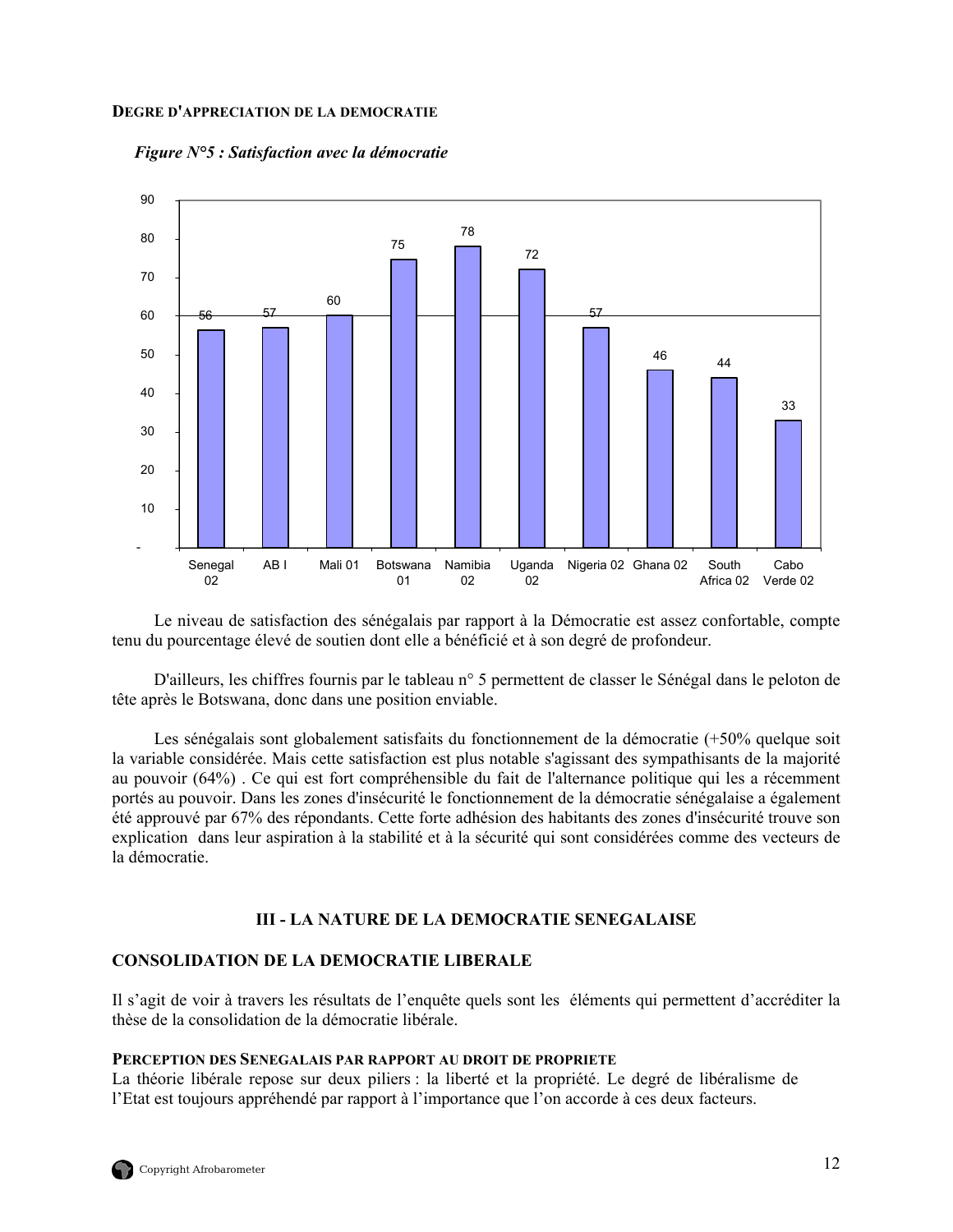<span id="page-26-0"></span>Comme dans les démocraties libérales classiques, les Sénégalais sont acquis dans leur grande majorité (89%) à l'idée de respecter le droit de propriété par une juste et préalable indemnité en cas d'expropriation du propriétaire (Q17).

| $I$ ableau $N=0$ . aron a la proprietem $I$ |               |
|---------------------------------------------|---------------|
|                                             | $\frac{6}{9}$ |
| Accord                                      | 89            |
| Ni désaccord ni accord                      |               |
| Désaccord                                   |               |
| Ne sait pas                                 |               |

*Tableau N° 6 : droit à la propriété(q17)* 

Cette perception est la même partout quelle que soit la catégorie considérée et surtout chez les citadins et les « sans confréries » (plus de 93%)

![](_page_26_Figure_4.jpeg)

*Figure N°6 : Droit de propriété selon le milieu, le sexe, les partis et les zones de sécurité* 

# **LES SENEGALAIS ET LE REGIME PARTISAN**

A la question relative au modèle de gouvernement, les ¾ des personnes interrogées optent pour un rejet non équivoque du régime mono partisan. En effet, 44% sont en total désaccord avec l'existence d'un seul parti susceptible de briguer les suffrages et de gouverner. Cette opinion est encore plus nette en opposant simplement ceux qui sont pour ou contre le monopartisme (14% contre 76%), comme système de gouvernement.

Cette forte opposition au monopartisme est largement partagée par les personnes interrogées quelle que soit la catégorie considérée. A noter simplement, sa nette réaffirmation à la fois chez les hommes, parmi les sympathisants de l'opposition et dans les zones d'insécurité (plus de 81%).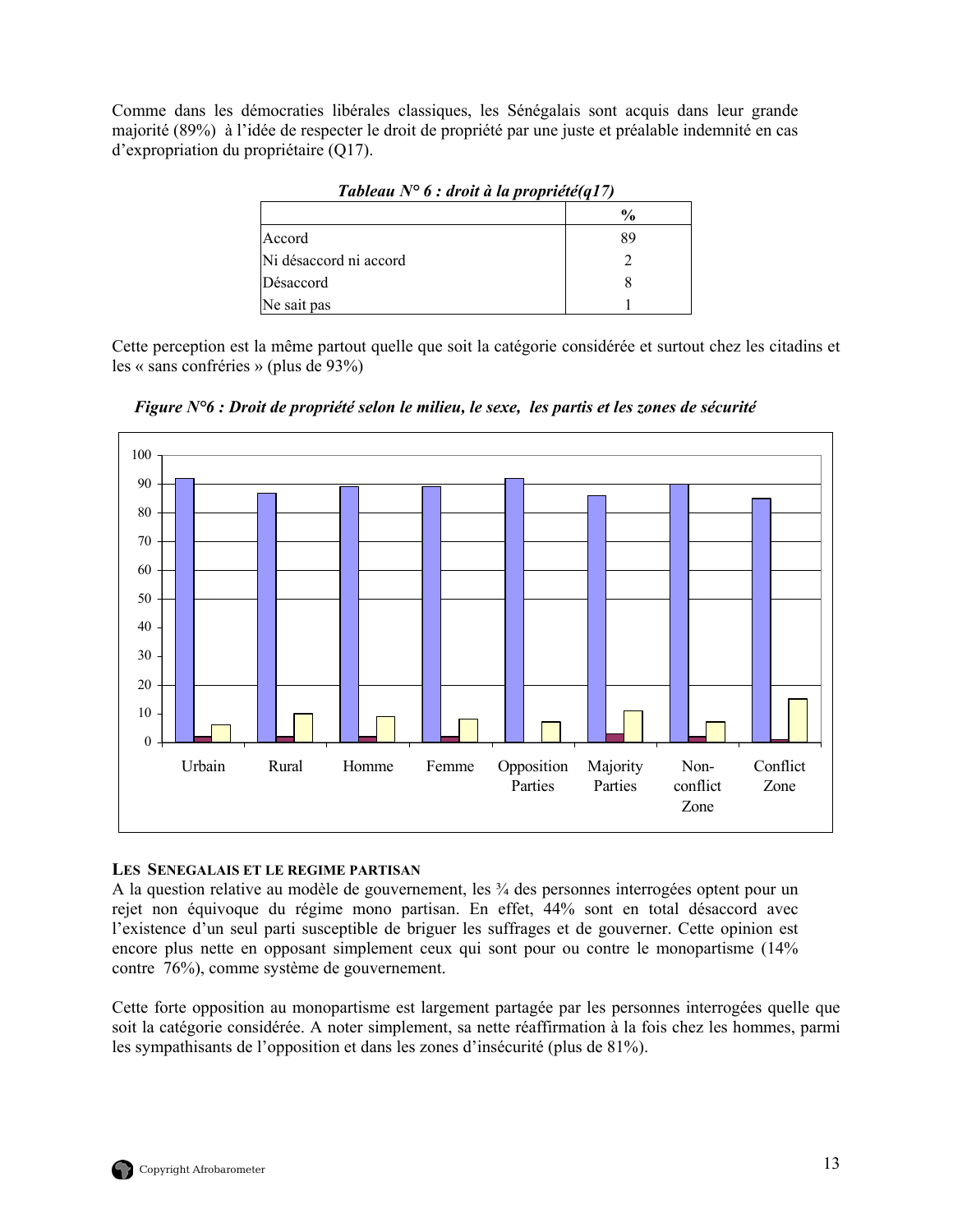|                        | $\frac{6}{6}$ |
|------------------------|---------------|
| Fortement désaccord    | 44            |
| Désaccord              | 33            |
| Ni désaccord ni accord |               |
| D'accord               | 10            |
| Fortement d'accord     |               |
| Ne sais pas            |               |

<span id="page-27-0"></span>*Tableau N°7 : Position par rapport au monopartisme (q35a)* 

Ce rejet du monopartisme ne signifie pas pour autant acceptation ou adhésion au régime de multipartisme intégral. En effet, à la question Q31 sur le nombre de partis politiques nécessaires pour l'animation du jeu politique, les sénégalais affirment leur préférence pour un multipartisme limité ou encadré (56% contre 40% pour un multipartisme ouvert).

Cependant, il y a lieu de clarifier la portée de cette réponse. En effet, la supériorité des réponses favorables à A (Les partis politiques créent la division et la confusion, il n'est donc pas nécessaire d'en avoir plusieurs au Sénégal) par rapport a B (Plusieurs partis politiques sont nécessaires pour garantir que les sénégalais aient réellement le choix de ceux qui v ont les gouverner) ne contredit pas forcément l'hypothèse de la consolidation de la démocratie libérale. Elle doit être simplement interprétée comme étant une réaction contextuelle qui découle du nombre élevé de partis politiques aujourd'hui (plus de 65) et de leur coût élevé pour le contribuable surtout au moment des élections.<sup>5</sup>

|  |  |  | Tableau $N^{\circ}$ 8 : Type de multipartisme (q31) |  |  |
|--|--|--|-----------------------------------------------------|--|--|
|--|--|--|-----------------------------------------------------|--|--|

|                      | $\frac{6}{9}$ |
|----------------------|---------------|
| Multipartisme limité | 56            |
| Multipartisme ouvert | 40            |
| Aucun des deux       |               |
| Ne sait pas          |               |

# **LES SENEGALAIS ET LE SENS DE LA DEMOCRATIE**

On l'a vu, les Sénégalais sont fortement attachés au système de gouvernement démocratique. Celuici est synonyme de régime fondé sur la liberté et l'égalité entre les citoyens. Ils ont effectivement un bon tiers à le penser (37%). Mais pour autant selon la moitié environ des personnes interrogées (49%), la démocratie n' a de sens que si elle permet aux citoyens d'accéder au minimum vital (Q39).

*Tableau N° 9 : Signification de la Démocratie (q39)*

|                                                                             | $\frac{0}{0}$ |
|-----------------------------------------------------------------------------|---------------|
| Accorde à tout le monde une libre et égale voix dans les prises de décision | 37            |
| Aucune des deux valeurs                                                     |               |
| peut satisfaire les besoins économiques de base de tout le monde            | 49            |
| Ne sait pas                                                                 |               |

Cette tendance se confirme généralement quelle que soit la catégorie des interrogés. Naturellement dans les zones d'insécurité, l'ampleur des privations fait que cette perception de la démocratie est nettement plus ample (74%).

<span id="page-27-1"></span><sup>&</sup>lt;sup>5</sup> Cf les déclarations du Président de la République allant dans le même sens le jour du récent scrutin local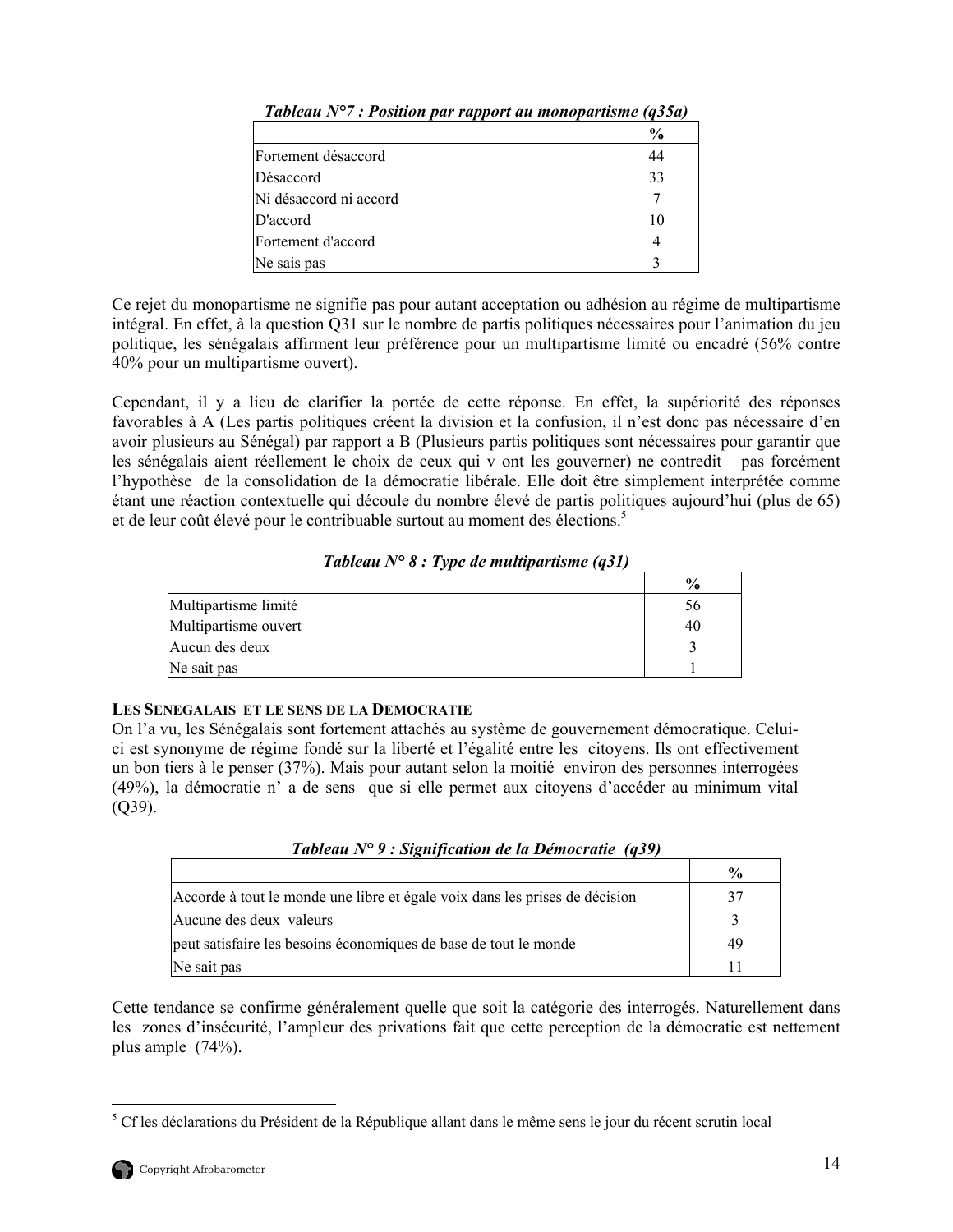<span id="page-28-0"></span>

|                       | Démocratie $=$     | Démocratie=     | Démocratie=                 |             |
|-----------------------|--------------------|-----------------|-----------------------------|-------------|
|                       |                    |                 | <b>Satisfaction besoins</b> |             |
|                       | Liberté et Egalité | Aucune des deux | économique                  | Ne sait pas |
| Urbain                | 44                 |                 | 50                          |             |
| Rural                 | 32                 |                 | 48                          | 17          |
| Homme                 | 44                 |                 | 47                          | 6           |
| Femme                 | 31                 |                 | 51                          | 16          |
| Partis d'opposition   | 36                 |                 | 49                          | 11          |
| Partis de la majorité | 36                 |                 | 49                          | 11          |
| Zone de sécurité      | 40                 |                 | 45                          | 12          |
| Zone d'insécurité     | 23                 |                 | 74                          |             |

*Tableau n°10 : Signification de la Démocratie selon les catégories(q39)* 

# **LES SENEGALAIS ET LE COLLECTIVISME COMME MODELE DE SOCIETE**

L'attachement des Sénégalais au libéralisme (cf supra) n'est pas du tout synonyme d'individualisme, compris comme système dans lequel la liberté d'entreprendre est conférée à l'individu au détriment de la collectivité.

En effet, ils se prononcent à 78% pour le collectivisme comme modèle de société (Q62)

| Tableau $N^{\circ}11$ : Opposition Intérêts individuels et intérêts collectifs (q62) |  |  |  |  |
|--------------------------------------------------------------------------------------|--|--|--|--|
|                                                                                      |  |  |  |  |

|                        | $\frac{6}{9}$ |
|------------------------|---------------|
| Accord                 |               |
| Ni désaccord ni accord |               |
| Désaccord              | 1 G           |
| Ne sait pas            |               |

# **CONSOLIDATION DE LA DEMOCRATIE NEOPATRIMONIALE**

# **LE TYPE DE REGIME ECONOMIQUE DES SENEGALAIS**

S'agissant du type de régime économique qui semble le plus proche de leur opinion, les Sénégalais dans leur majorité sont partagés entre l'économie de marché (42%) et l'économie dirigée (44%). A noter cependant, une proportion significative d'indifférents (12%).

| Tubleau IV 12, Opposition Economic de marché et Economic atrigée (q12) |               |
|------------------------------------------------------------------------|---------------|
|                                                                        | $\frac{6}{9}$ |
| Economie de marché                                                     | 42            |
| Economie dirigée                                                       | 44            |
| Peu importe                                                            |               |
| Ne sais pas                                                            |               |

| Tableau N°12 : Opposition Economie de marché et Economie dirigée (q12) |  |
|------------------------------------------------------------------------|--|
|                                                                        |  |

D'un point de vue catégorielle, la proportion des personnes favorables à l'économie dirigée s'accroît légèrement chez les ruraux (46%) et parmi les sympathisants de la majorité au pouvoir (49%) qui fait pourtant du libéralisme, son credo. A l'opposé le penchant pour l'économie de marché est plus net parmi les urbains (45%) et les sympathisants de l'opposition (53%) dont les chefs de file se réclament cependant du socialisme.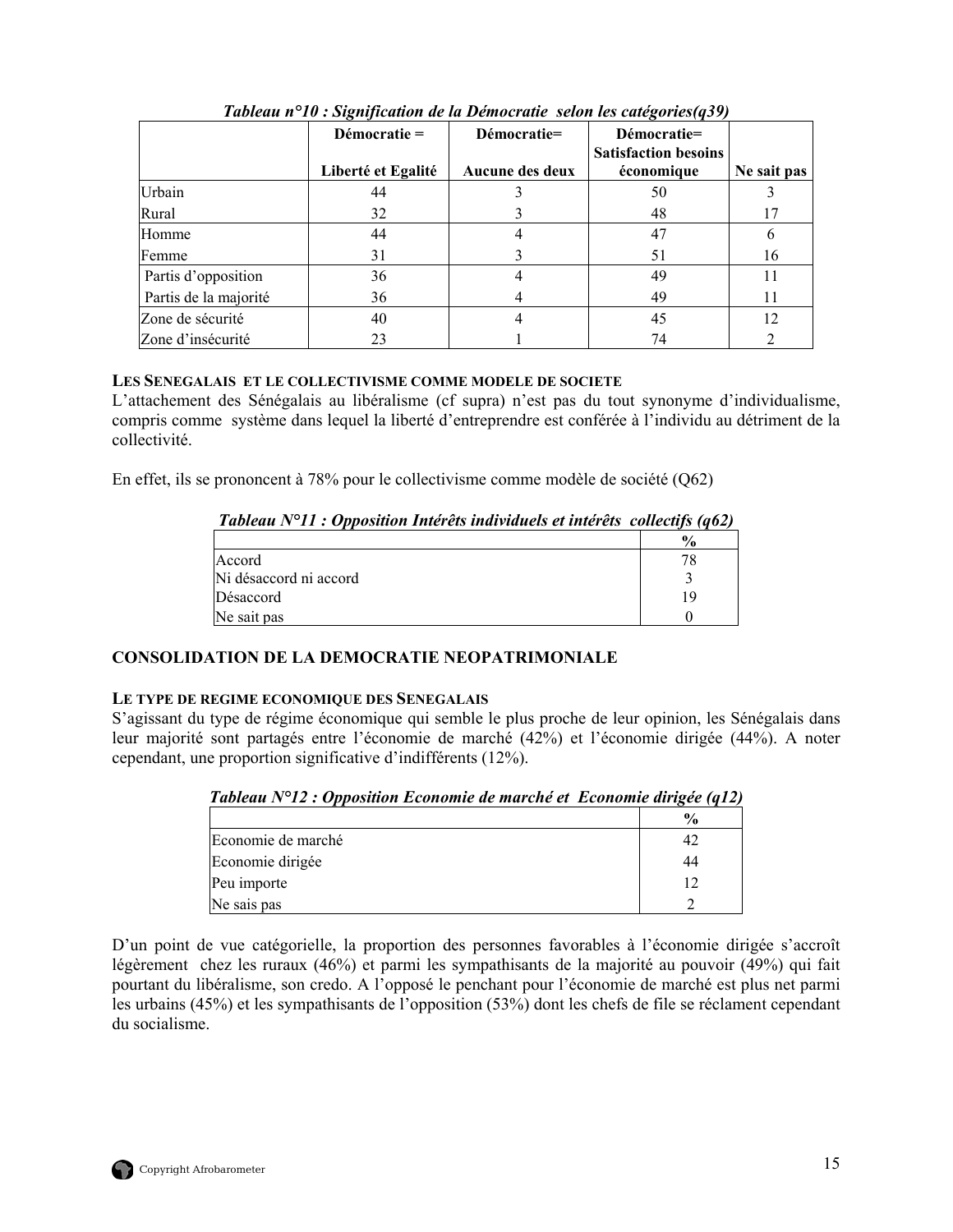<span id="page-29-0"></span>Derrière cette apparente contradiction se profilerait une supposée bonne ou mauvaise disposition de l'Etat selon qu'on appartient respectivement aux ruraux et au camp de la majorité ou aux urbains et à l'opposition.<sup>[6](#page-29-1)</sup>

|                       | Economie de marché | Economie dirigée | Peu importe | Ne sais pas |
|-----------------------|--------------------|------------------|-------------|-------------|
| Urbain                | 45                 | 42               | 12          |             |
| Rural                 | 39                 | 46               | 13          |             |
| Homme                 | 41                 | 46               |             |             |
| Femme                 | 42                 | 42               | 13          |             |
| Partis d'opposition   | 53                 | 33               |             |             |
| Partis de la majorité | 37                 | 49               | 13          |             |
| Zone de sécurité      | 39                 | 46               | 13          |             |
| Zone d'insécurité     | 58                 | 35               |             |             |

*Tableau N°13 : Opposition Economie de marché et Economie dirigée selon les catégories(q12)* 

# **LE MODELE DE GESTION DE L'ECONOMIE**

A la question de savoir quel modèle de gestion aurait la préférence des sénégalais, il apparaît que les personnes interrogées sont assez partagées entre le modèle libéral, celui de la libre entreprise (59%) et le modèle collectiviste dans le cadre duquel l'Etat planifie les activités économiques  $(55\%)$ .

Il apparaît donc que les Sénégalais ne sont pas insensibles au mode de gestion autoritaire mais s'agissant seulement du domaine économique.

L'idée qui prévaut ici est que dans les pays sous développés, au Sénégal comme ailleurs, compte tenu de la faiblesse des revenus des citoyens on attend de l'Etat qu'il assume un rôle central.

| Tableau IV 14. Modele Economique de gestion de l'Etat(q15) |                  |                           |          |                |  |  |
|------------------------------------------------------------|------------------|---------------------------|----------|----------------|--|--|
|                                                            | <b>Désaccord</b> | Ni désaccord<br>ni accord | D'accord | Ne sais<br>pas |  |  |
| A-Le Gouvernement planifie production et distribution      | 31               |                           | 55       |                |  |  |
| B- Les individus décident pour eux-mêmes                   | 26               |                           | 59       |                |  |  |
| C-Les gens retournent à la terre                           | 1 Q              |                           |          |                |  |  |
| D-Les experts économiques prennent les décisions           | 49               |                           | 35       |                |  |  |
| E-Les riches sénégalais pourvoient aux besoins des cités   | 22.              |                           | 70       |                |  |  |

*Tableau N°14: Modèle Economique de gestion de l'Etat(q13)* 

L'action de l'Etat consisterait même à redistribuer les richesses nationales de façon plus équitable en prenant aux riches pour donner aux autres. L'idée de solidarité qui sous-tend les sociétés africaines apparaît nettement ici mais avec une connotation marxisante lorsqu'on met en rapport les partisans de l'économie planifiée et ceux qui sont favorables à ce que les riches sénégalais pourvoient aux besoins de la communauté. En effet, la proportion des personnes qui y sont favorables est très forte (73%).

<span id="page-29-1"></span> $\overline{a}$ <sup>6</sup> En milieu rural, l'attitude de dépendance à l'égard de l'Etat a toujours été forte ; ce qui découlerait au Sénégal des décennies d'épongement de la dette paysanne lors de chaque campagne agricole.

S'agissant des sympathisants de la majorité, ils escomptent logiquement de leur soutien politique une rétribution en retour de la part des dirigeants actuels de l'Etat.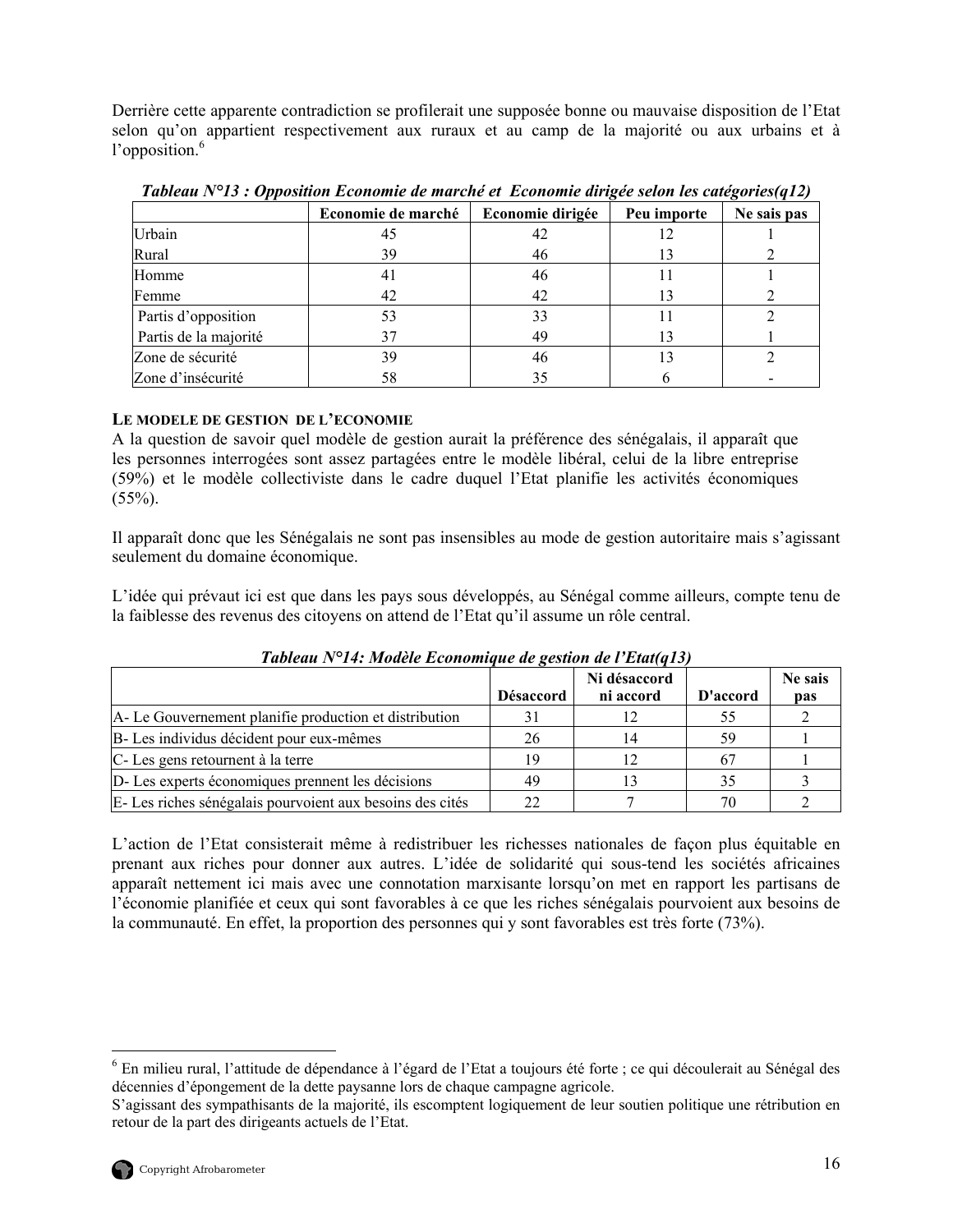|                          | $\frac{1}{2}$ |
|--------------------------|---------------|
| Désaccord                |               |
| Ni accord - ni désaccord |               |
| Accord                   |               |
| ne sait pas              |               |

<span id="page-30-0"></span>*Tableau N°15 : Les riches sénégalais pourvoient aux besoins des cités (q13E)* 

## **LES SENEGALAIS ET LE MODE DE GESTION PATRIMONIAL DU POUVOIR**

A la question de savoir, si le Président de la République peut gérer le pouvoir comme un bien propre en outrepassant les lois votées par l'Assemblée Nationale, les Sénégalais répondent majoritairement par la négative. En effet, seuls 14% le lui reconnaissent contre 68% qui se prononcent pour la consécration de la prérogative parlementaire.

| Tableau $N^{\circ}16$ : Degré d'attachement à la légalité républicaine (q33A) |  |  |
|-------------------------------------------------------------------------------|--|--|
|-------------------------------------------------------------------------------|--|--|

|                                                                                          | $\frac{0}{0}$ |
|------------------------------------------------------------------------------------------|---------------|
| Assemblée Nationale souveraine, même si le Président de la République n'est pas d'accord | 68            |
| D'accord avec aucune                                                                     | 16            |
| Le Président de la République doit outrepasser sans soucier de l'Assemblée Nationale     | 14            |
| Ne sait pas                                                                              |               |

Ces tendances se trouvent confirmées à l'examen de la question au regard de nos catégories habituelles (exemples chez les ruraux et les partisans de la majorité 16%).

|                       | AN souveraine,<br>même si PR pas<br>d'accord | D'accord avec<br>aucune | PR doit outrepasser<br>sans soucier de<br>l'AN | Ne sait pas |
|-----------------------|----------------------------------------------|-------------------------|------------------------------------------------|-------------|
| Urbain                | 67                                           | 19                      | 12                                             |             |
| Rural                 | 68                                           | 13                      | 16                                             |             |
| Homme                 | 72                                           | 14                      | 13                                             |             |
| Femme                 | 64                                           | 17                      | 15                                             |             |
| Partis d'opposition   | 76                                           | 12                      | 11                                             |             |
| Partis de la majorité | 67                                           | 15                      | 16                                             |             |
| Zone de sécurité      | 65                                           | 18                      | 15                                             |             |
| Zone d'insécurité     | 85                                           |                         |                                                |             |

*Tableau N°17 : Degré d'attachement à la légalité républicaine selon les catégories (q33A)* 

# **LES SENEGALAIS EN FACE DU SERVICE PUBLIC**

Si on interprète les positions de la manière suivante :

- Ne pas s'en faire, juste attendre ou écrire une lettre au directeur de service comme étant des attitudes « républicaines » ;
- Faire ce que bon vous semble, comme attitude « anti-républicaine » ;
- Offrir un pourboire ou user de ses relations, comme attitude « clientéliste »

On peut en tirer le principal enseignement selon lequel les sénégalais devant le service public tendraient à se comporter de façon plutôt clientéliste (57%) que républicaine (38%).

![](_page_30_Picture_15.jpeg)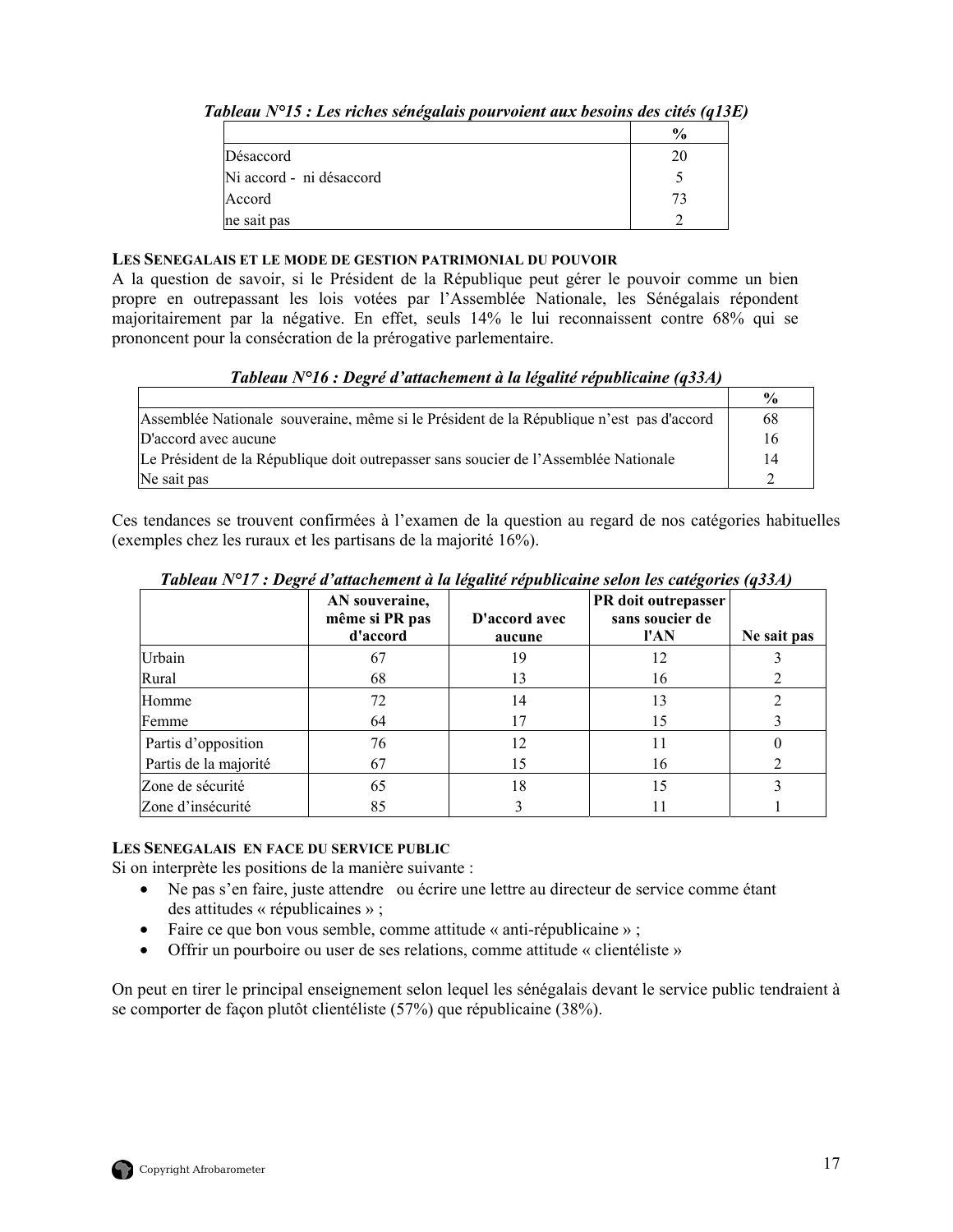|                           | $\frac{6}{6}$ |
|---------------------------|---------------|
| Attitude antirépublicaine |               |
| Attitude républicaine     | 38            |
| Attitude clientéliste     | 57            |
| Autre                     |               |
| Ne rien faire             |               |

<span id="page-31-0"></span>*Tableau N°18: Attitudes des usagers envers service public (q60)* 

Cette attitude est cependant plus remarquable en milieu rural, dans les zones de sécurité et chez les sympathisants de la majorité au pouvoir (plus de 59%)

|                       |                  | <b>Attitudes</b> |              |       |               |
|-----------------------|------------------|------------------|--------------|-------|---------------|
|                       | antirépublicaine | républicaine     | clientéliste | Autre | Ne rien faire |
| Urbain                |                  | 41               | 55           |       |               |
| Rural                 |                  | 36               | 59           |       |               |
| Homme                 |                  | 38               | 58           |       |               |
| Femme                 |                  | 39               | 57           |       |               |
| Partis d'opposition   |                  | 40               | 57           |       |               |
| Partis de la majorité |                  | 36               | 60           |       |               |
| Zone de sécurité      |                  | 37               | 59           |       |               |
| Zone d'insécurité     |                  |                  | 47           |       |               |

*Tableau N°19: Attitudes des usagers envers service public selon les catégories (q60)* 

Au regard de la confrérie, cette attitude est confirmée avec une proportion nettement au dessus de la moyenne chez les mourides (66%) et les Layenes (67%).

| Confréries     |                  | . .          | <b>Attitudes</b> |       |               |
|----------------|------------------|--------------|------------------|-------|---------------|
|                | antirépublicaine | républicaine | clientéliste     | Autre | Ne rien faire |
| Sans confrérie |                  | 44           | 50               |       |               |
| Mouride        |                  | 32           | 66               |       |               |
| Tidjane        |                  | 41           | 54               |       |               |
| Khadre         |                  | 49           | 44               |       |               |
| Layene         |                  | 33           |                  |       |               |
| Autres         |                  |              |                  |       |               |
| Ne sais pas    |                  | 100          |                  |       |               |

*Tableau N°20: Attitudes des usagers envers service public selon les confréries (q60)* 

## **DEPRESSURISATION DE L'AUTORITARISME**

## **LIMITATION DU MANDAT PRESIDENTIEL**

En effet, à la question de savoir si le Président de la République devrait pouvoir briguer autant de mandats qu'il le souhaite, ils sont une faible proportion de sénégalais à répondre positivement (20%). Or on le sait le risque de personnalisation du pouvoir est d'autant plus grand que la durée au pouvoir d'un chef s'allonge. A l'opposé, ils sont une très forte majorité (71%) à penser que le Président ne doit pas pouvoir briguer plus de deux mandats. Cette opinion est largement répandue parmi les enquêtés quelque soit la catégorie considérée, notamment en milieu urbain et dans les zones d'insécurité (plus de 80%).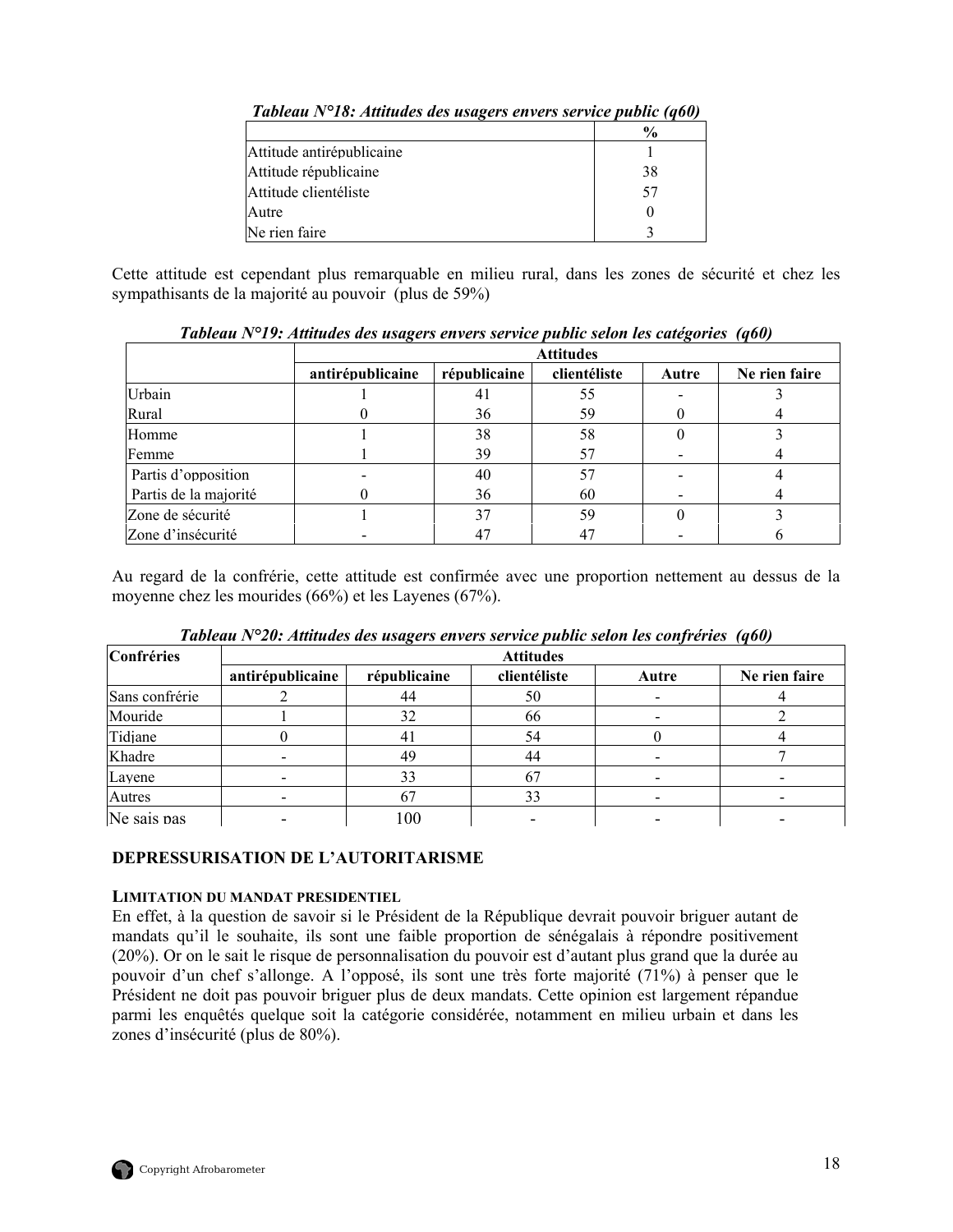<span id="page-32-0"></span>

|                       | A  | D'accord avec aucune | B  | Ne sait pas |
|-----------------------|----|----------------------|----|-------------|
| Sénégal               | 20 |                      |    |             |
| Urbain                | 14 |                      | 80 |             |
| Rural                 | 25 |                      | 63 |             |
| Homme                 | 21 |                      |    |             |
| Femme                 | 19 |                      | 71 |             |
| Partis d'opposition   | 21 |                      | 74 |             |
| Partis de la majorité | 20 |                      | 70 |             |
| Zone de sécurité      | 21 |                      | 69 |             |
| Zone d'insécurité     | 16 |                      | 81 |             |

*Tableau N°21: Limitation ou non-limitation du mandat présidentiel (q32)* 

**A-** Le Président de la République doit briguer autant de mandat qu'il souhaite

**B-** Le Président de la République doit respecter la loi, il ne peut pas briguer plus de deux mandats

Cette volonté de conjurer la personnalisation du pouvoir est d'autant plus remarquable et ferme que la sanction du régime de l'ancien Président Diouf est intervenue quelques mois après, que sa majorité à l'Assemblée ait fait sauter le verrou de la limitation du mandat présidentiel et du quart bloquant pour l'élection du chef de l'Etat dans l'ancienne constitution.

# **TYPE DE REGIME POLITIQUE**

S'agissant du type de régime politique sous l'empire duquel les sénégalais aimeraient vivre, ils sont une très confortable majorité à dire leur opposition au système autoritaire ou totalitaire d'exercice du pouvoir (plus 76% des répondants). Eu égard a la longue tradition des débats politiques ouverts dont est caractéristique le système politique sénégalais ce choix ne saurait surprendre<sup>[7](#page-32-1)</sup>.

| Etes-vous en désaccord ou en accord avec les<br>alternatives suivantes             | <b>Désaccord</b> | Ni désaccord<br>ni accord | Accord | Ne sait pas |
|------------------------------------------------------------------------------------|------------------|---------------------------|--------|-------------|
| A-Seulement un parti politique est autorisé à<br>briguer les suffrages             | 77               |                           | 14     |             |
| B- Toutes les décisions sont prises par un conseil<br>de chefs ou d'anciens        | 45               | 15                        | 39     |             |
| C-L'armée vient gouverner                                                          | 76               |                           | 17     |             |
| D-Les élections abolies et l'Assemblée Nationale<br>le Président peut tout décider | 77               |                           |        |             |

*Tableau n°22 : Catégorie de système politique (q35)* 

#### **COMPARAISON GOUVERNEMENTS PRE ET POST-ALTERNANCE**

S'agissant de la comparaison entre les gouvernements pré et post-alternance, l'étude montre qu'il y a dans l'ensemble une appréciation positive par les Sénégalais du développement et de l'ancrage à la fois des droits et liberté d'association (75%), de pensée et d'expression (77%) et enfin de vote (74%) ; tout comme il y a une amélioration de la sûreté (63%), de la sécurité (50%) et globalement de la prise en compte de l'opinion du citoyen par le gouvernement, dans la gestion des affaires publiques (59%). Toutefois, ils sont à peine la moitié (49%) a estimer qu'il y a une plus grande considération des citoyens par le gouvernement (Q36). L'opinion sur ces différents points est sous-

 $\overline{a}$ 

<span id="page-32-1"></span> $<sup>7</sup>$  Déjà en 1789, les ressortissants sénégalais de la ville de Saint Louis marquaient leur présence sur la scène</sup> politique française par le dépôt d'un cahier de doléances auprès des autorités de l'époque. Par la suite, la participation des habitants de cette colonie a l'animation de la vie politique métropolitaine sera constante jusqu'à l'indépendance du Sénégal..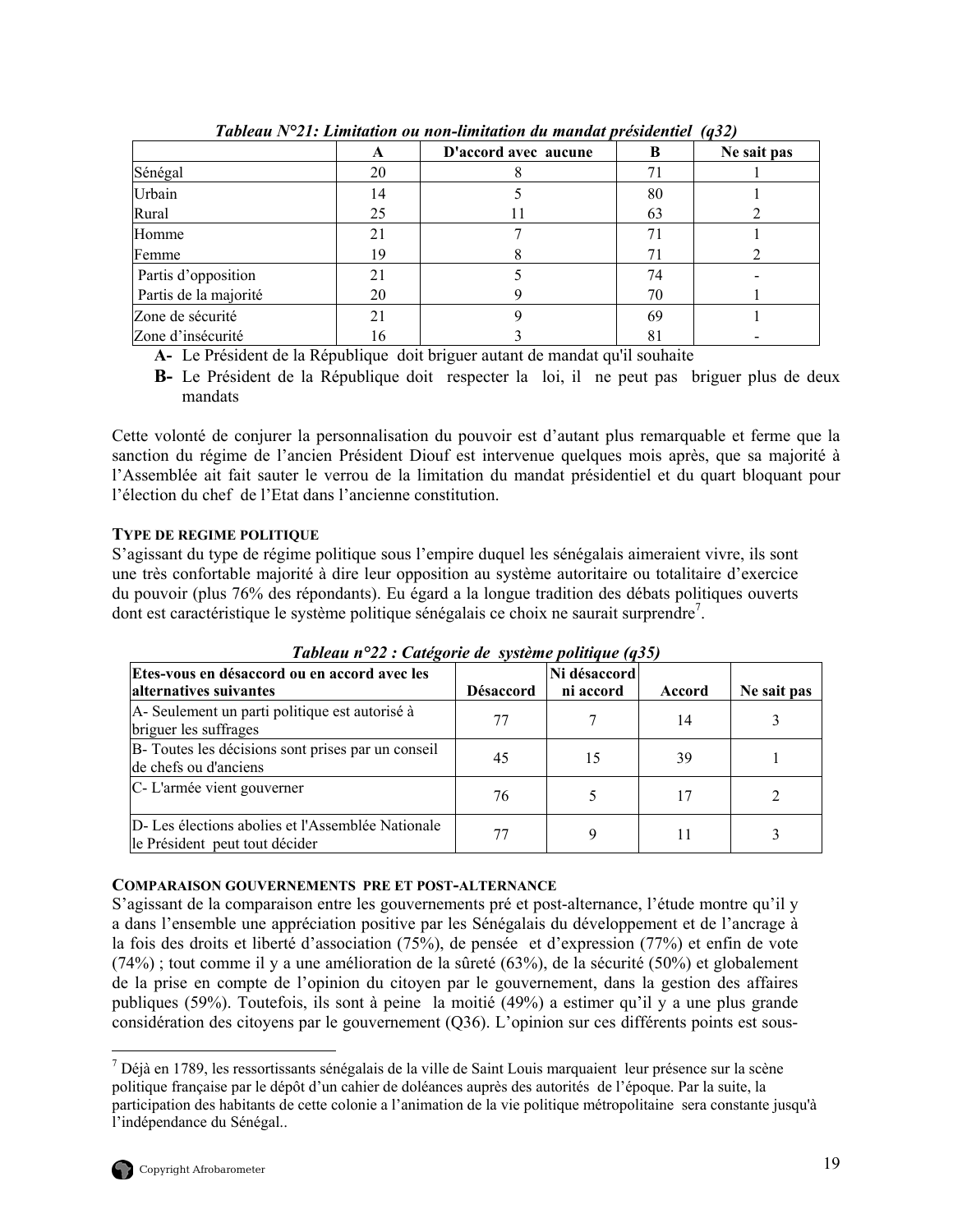<span id="page-33-0"></span>tendu par un certain nombre de faits et d'actions que la nouvelle majorité a voulu poser en rupture par rapport au précédent gouvernement. Il en est ainsi par exemple de la large consultation a travers tous les secteurs socioprofessionnels qui a précède l'adoption de la nouvelle constitution du 22 janvier 2001.

|                                                                               | Pire/<br><b>Beaucoup pire</b> | <b>Presque</b><br>Identique | Mieux/<br><b>Beaucoup</b><br>mieux | Ne sait pas    |
|-------------------------------------------------------------------------------|-------------------------------|-----------------------------|------------------------------------|----------------|
| A-La liberté de dire ce que vous pensez                                       | 8                             | 13                          | 77                                 |                |
| B-La liberté de rejoindre toute organisation<br>politique                     | 6                             | 17                          | 75                                 | 2              |
| C-La liberté de peur d'être arrêté quand<br>vous êtes innocent                | 11                            | 20                          | 63                                 | 6              |
| D-La liberté de choisir pour qui voter sans<br>craindre des pressions         | 5                             | 19                          | 74                                 | $\mathfrak{D}$ |
| E-La capacité des gens ordinaires<br>d'influencer ce que le gouvernement fait | 10                            | 24                          | 59                                 | 8              |
| F-La sécurité contre les crimes et la<br>violence                             | 24                            | 23                          | 50                                 | 3              |
| G-Traitement égal et juste de tous par<br>gouvernement                        | 17                            | 29                          | 49                                 | 5              |

*Tableau n°23 : Comparaison entre gouvernements pré et post alternance(q36)* 

Globalement, on constate une confirmation de l'attachement des sénégalais, toutes catégories confondues, au caractère consensuel de la démocratie. C'est ainsi que des pourcentages sont enregistrés pour l'ensemble des variables : zones rurale (78%) et urbaine (77%), sexe (79% pour les hommes et 76% pour les femmes, zone de sécurité (78%) ou de conflit (76%), affiliation politique (80% pour opposition et 78% pour la majorité). Ces tendances sont d'autant plus intéressantes que l'opposition et la majorité politiques sont toutes deux favorables au choix démocratique des dirigeants, à travers des élections libres et transparentes.

![](_page_33_Picture_4.jpeg)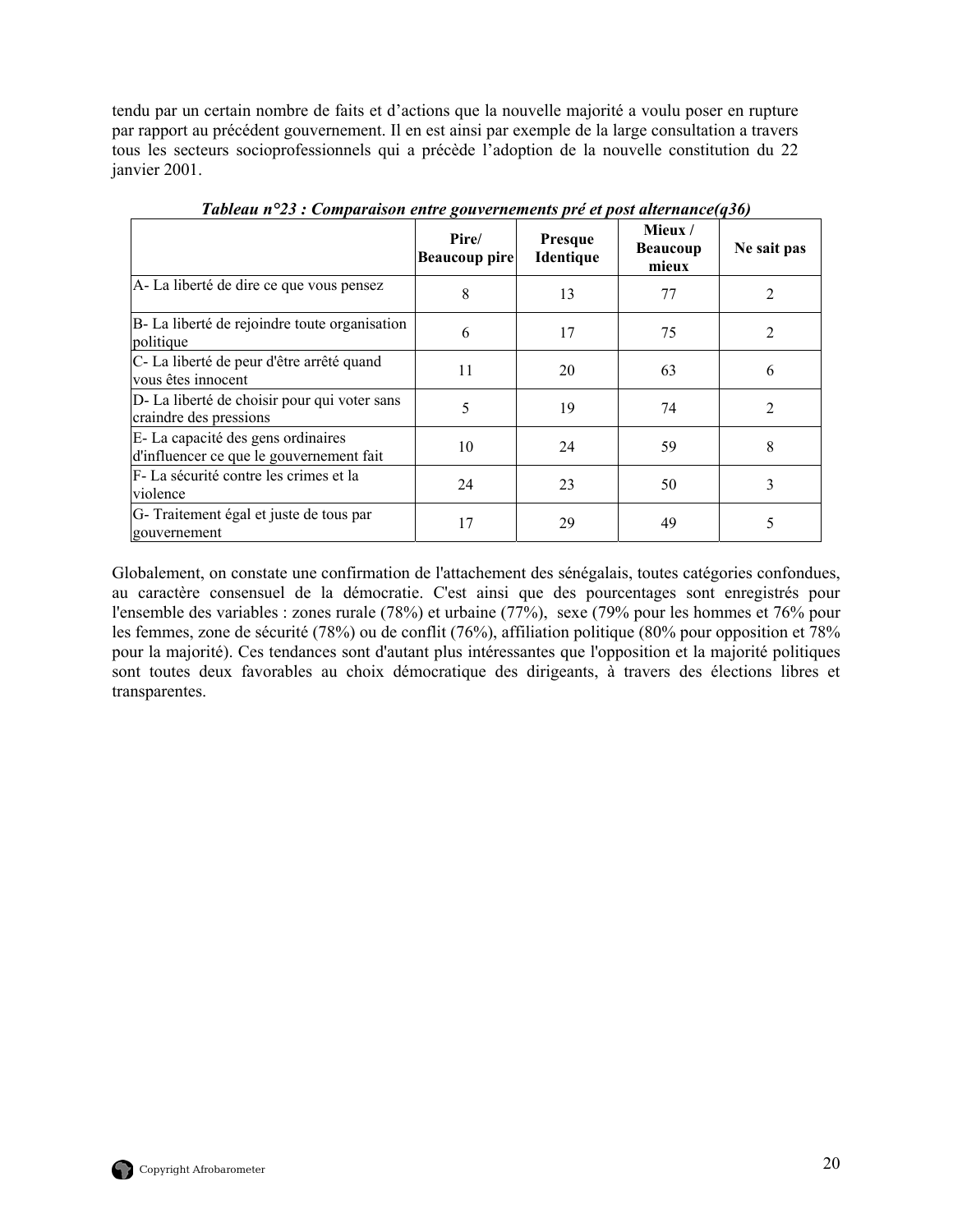<span id="page-34-0"></span>![](_page_34_Figure_0.jpeg)

*Figure N°7 : Choix des dirigeants par des élections selon la confrérie* 

On remarquera que le pourcentage de l'opposition (80%) comparativement à celle de la majorité fait penser que l'on est effectivement dans une hypothèse de la légitimité légale rationnelle au sens Weberien du terme, donc à l'opposé d'un système de démocratie patrimoniale ou autoritaire. De la même façon que l'opposition actuelle a perdu le pouvoir, elle ne désespère pas de revenir aux affaires par le canal d'élections libres, transparentes et démocratiques.

L'avènement de l'alternance en 2000 et la présence dans l'opposition significative de partis politiques de l'ancienne majorité présidentielle (AFP, PS, URD<sup>8</sup>[\)](#page-34-1) inclinent à croire que les Sénégalais sont acquis à la dévolution du pouvoir par les urnes.

Cependant cette démocratie libérale ne doit pas être synonyme de multipartisme sauvage (q31) ou de libéralisme économique (q62). Ils sont en effet 55% à se prononcer en faveur d'un multipartisme maîtrisé, encadré. Cette opinion renvoie à une époque relativement récente, ou les choses étaient malgré tout beaucoup plus simples pour les électeurs. Il s'agit de la période qui a suivi la renaissance du multipartisme limite puis intégral au Sénégal.

Cet attachement des sénégalais a la liberté politique ne va pas forcement de pair avec la liberté économique base d'un régime de libéralisme du même nom (seuls 17% de réponses positives, quelle que soit la catégorie). L'explication d'une telle réserve devrait être recherchée dans le cadre de la culture solidariste africaine en général.

 $\overline{a}$ 

<span id="page-34-1"></span><sup>&</sup>lt;sup>8</sup> L'AFP, Alliance des Forces du Progrès, et l'URD, Union pour le Renouveau Démocratique, sont issues de l'ancien parti majoritaire : le PS, Parti Socialiste.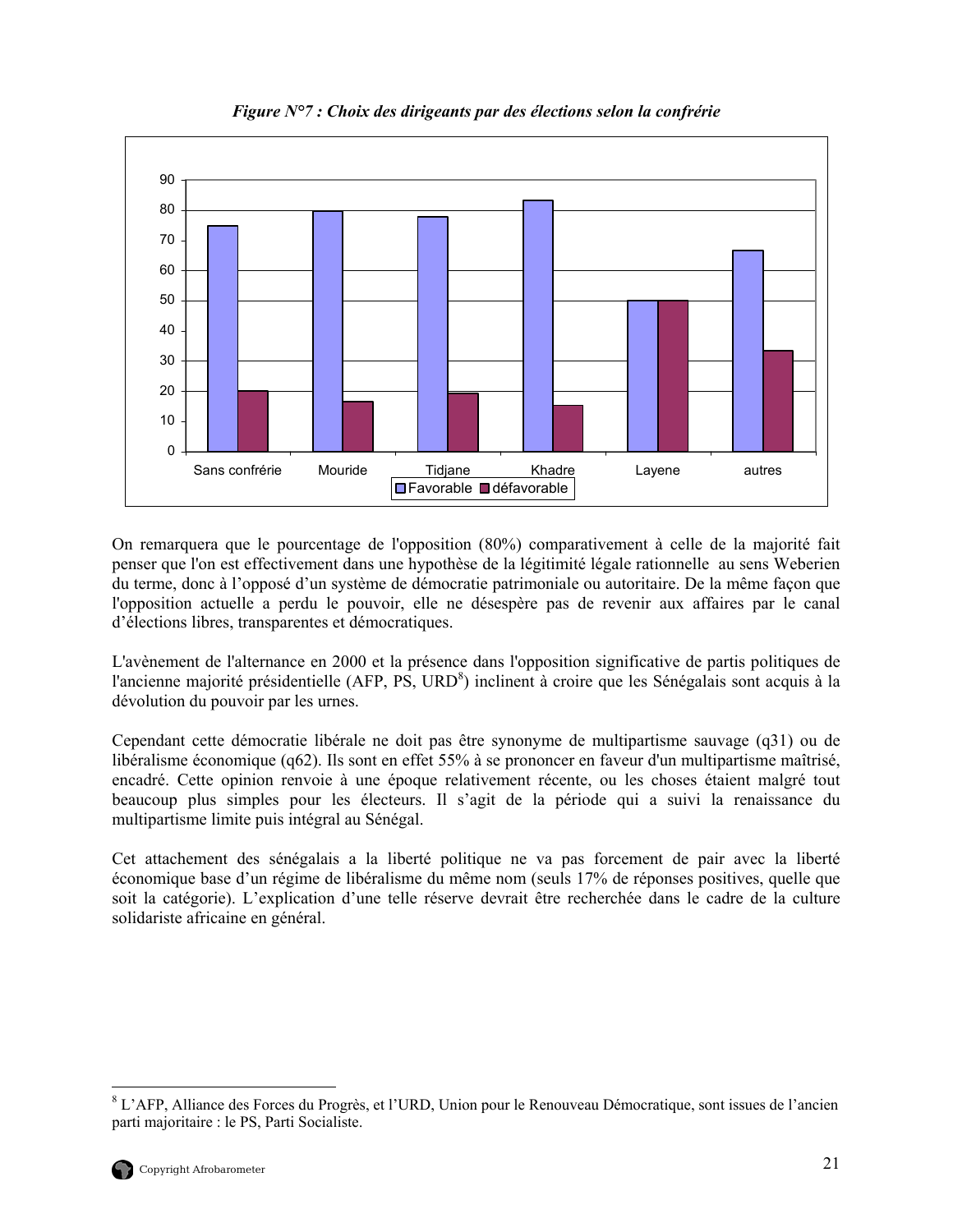![](_page_35_Figure_0.jpeg)

<span id="page-35-0"></span>*Figure N°8 : Choix du type de régime économique selon le milieu, le sexe, les partis et les zones de sécurité*

Mais dans cet attachement à la démocratie libérale, il y a une connotation fonctionnelle voire utilitaire (q39 49%). Toutefois, la démocratie libérale au sens des Sénégalais serait synonyme d'un système de gouvernement pourvoyeur de bien-être économique.

![](_page_35_Figure_3.jpeg)

*Figure 9 : Signification de la démocratie selon le milieu, le sexe, les partis et les zones de sécurité*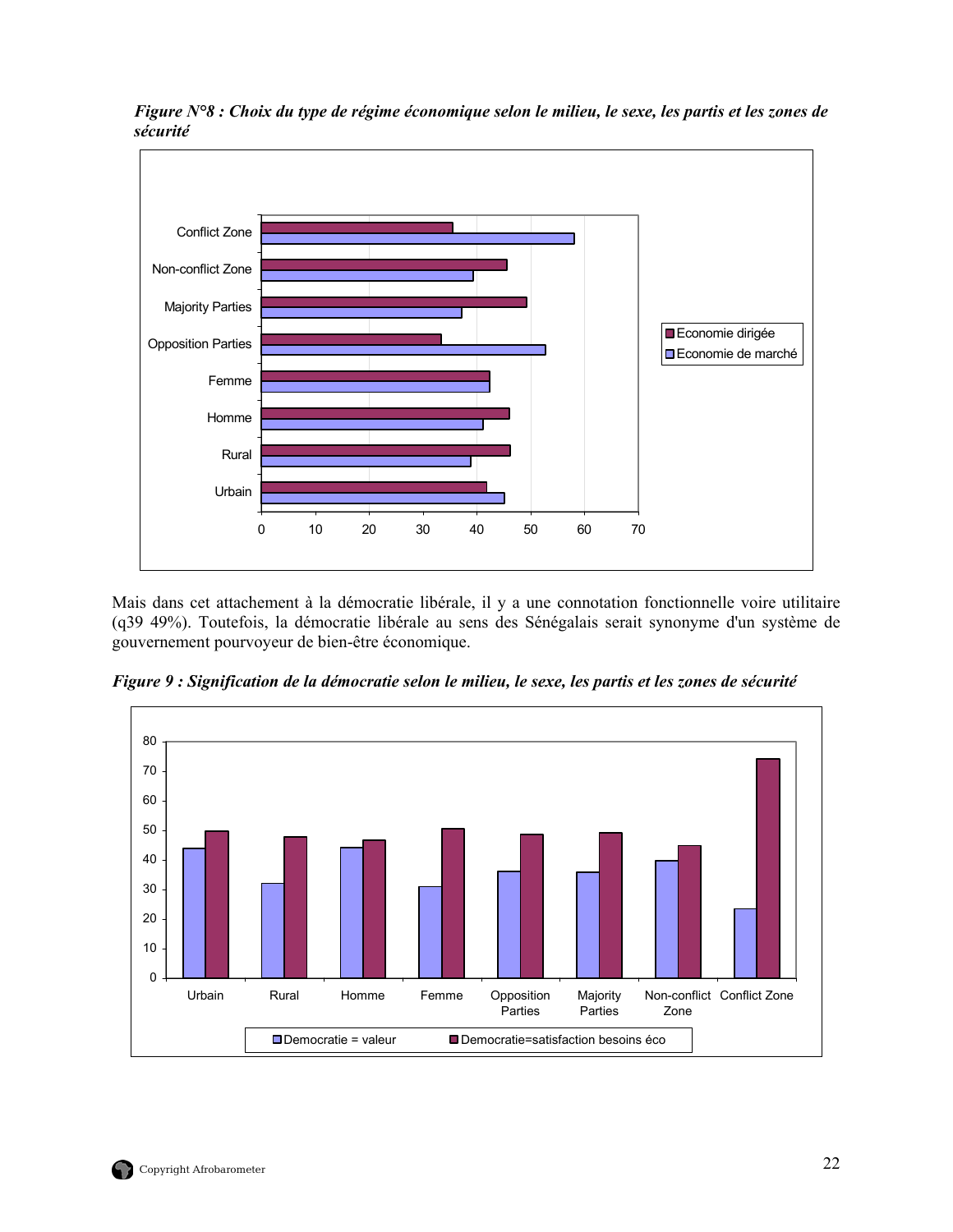## **IV - LES PERFORMANCES GOUVERNEMENTALES, LES ATTITUDES ET LES ATTENTES ECONOMIQUES**

#### <span id="page-36-0"></span>**LES ATTITUDES ET ATTENTES**

Les performances économiques du gouvernement revêtent un intérêt tout particulier dans la mesure ou les Sénégalais dans leur majorité pensent que la démocratie n'a de valeur que si elle parvient a satisfaire les besoins économiques des citoyens, quel que soit d'ailleurs le modèle de gestion dans le cadre duquel ils vivent (cf supra pour la réponse a la question q39 sur la signification de la démocratie). Lorsqu'on demande aux Sénégalais d'apprécier la situation économique actuelle du pays, tout comme leurs propres conditions de vie ; ils ont tendance à en dresser un tableau sombre. Environ 50% des répondants pensent que la situation économique actuelle du pays est mauvaise ou très mauvaise, contre 27% qui sont d'avis que celle-ci n'est ni bonne ni mauvaise. De manière générale, les répondants sympathisants des partis d'opposition apprécient négativement les résultats économiques du pays (50% environ). A l'oppose des citadins et de ceux qui vivent en zones d'insécurité, les ruraux pensent que les conditions économiques du pays sont légèrement meilleures ou très bonnes (Q1a).

S'agissant de leur propre situation, ils sont environ 26% à l'évaluer positivement contre 44% environ qui soutiennent le contraire (Q1b). Lorsqu'on demande aux enquêtes d'évaluer leur propre situation par rapport à celle de leurs compatriotes, ils sont environ 50% à penser qu' ils partagent une situation économique identique (Q2a), et quand ils se comparent à leurs voisins immédiats, la majorité des Sénégalais considère que la leur est meilleure (Q2b).

![](_page_36_Figure_4.jpeg)

*Figure N°10: Appréciation de la situation économique du pays*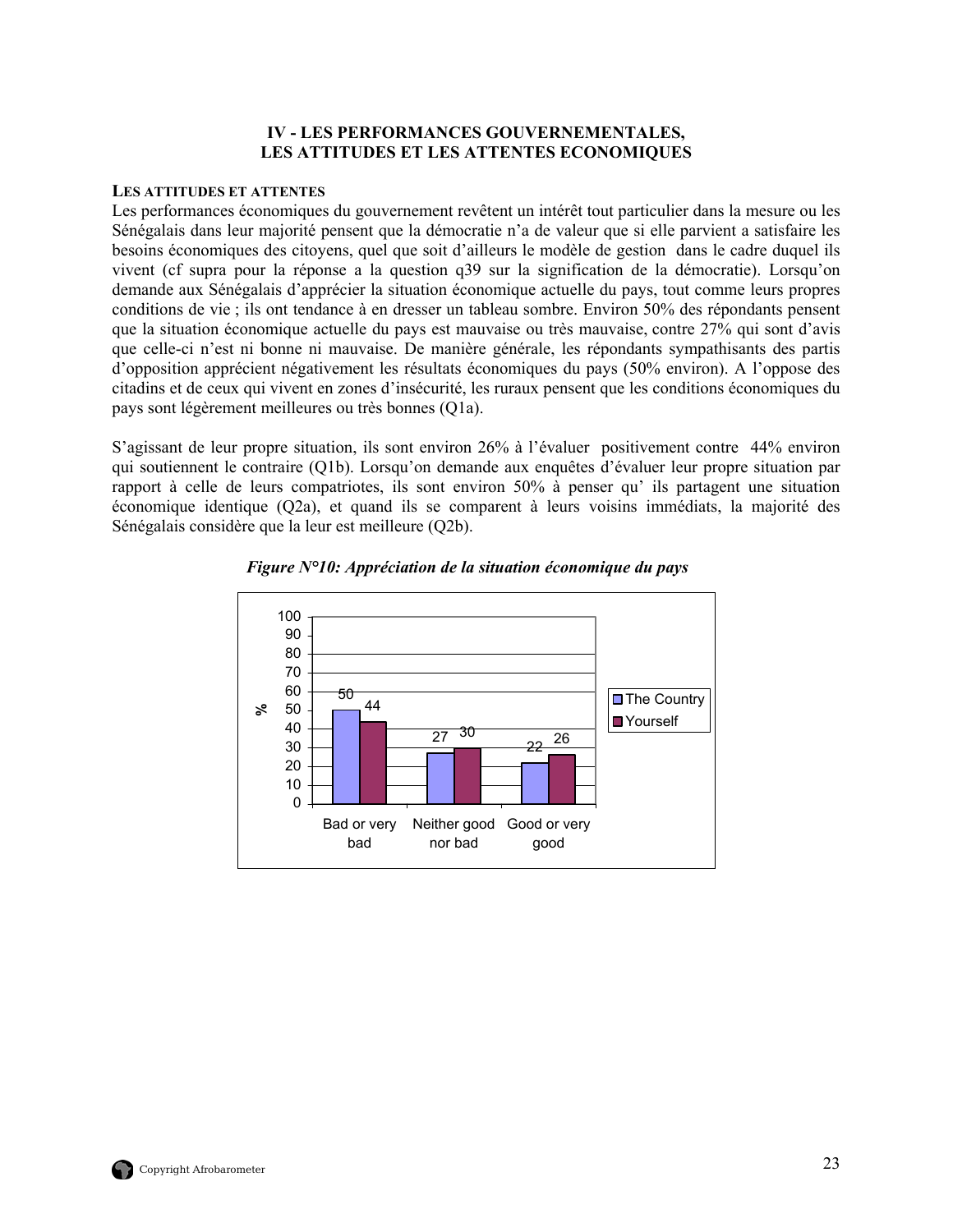![](_page_37_Figure_0.jpeg)

<span id="page-37-0"></span>*Figure N°11 : Appréciation de la situation économique du pays selon le milieu, le sexe, les partis et les zones de sécurité* 

Même si les Sénégalais pensent que leurs conditions économiques (celles du pays, comme les leurs) ne sont pas particulièrement bonnes, celles-ci n'en demeurent pas moins acceptables. Par ailleurs, ils se considèrent, vis-à-vis de leurs concitoyens, comme étant tous « embarqués dans le même bateau », tout en percevant leur situation comme étant globalement meilleure que celle des pays voisins (Q3).

En définitive, pour environ 51% des répondants il y a lieu de croire en des lendemains meilleurs dans la mesure où la situation économique devrait pouvoir s'améliorer dans les 12 prochains mois. Cette amélioration devrait selon 54% des répondants rejaillir sur leurs propres conditions de vie (Q4). En leur demandant de se prononcer sur le véritable rôle du gouvernement dans la gestion de l'économie du pays, les Sénégalais semblent sur ce point fournir des réponses mitigées. En effet, près de 55%, soit plus que la moitié des répondants, sont soit d'accord soit fortement en accord avec la position selon laquelle l'Etat devrait planifier la production et la distribution des biens et services, contre 31% qui ne sont pas du même avis. Toutefois, ces résultats ne devraient point induire l'acceptation d'un interventionnisme économique outrancier de l'Etat ou l'idée d'une absence d'esprit d'entreprenariat chez les Sénégalais. D'ailleurs, la plupart des ruraux sont fortement de cet avis. Le rôle de stabilisation et de garantie des prix dans le secteur agricole, longtemps assuré par le gouvernement, peut constituer un élément d'explication d'une telle tendance. Aujourd'hui, cette politique de subvention est définitivement passée de mode, pour autant l'Etat n'en conserve pas moins son devoir de garantir le bien être économique général. Toutefois, ce rôle central conféré à l'Etat ne devrait pas inhiber la liberté d'entreprendre : en effet, 59% des répondants pensent que « les individus (doivent pouvoir) décider eux-mêmes quoi produire et quoi acheter et vendre », contre seulement 26% qui ne sont pas de cet avis (Q13).

En substance, les sénégalais restent tout à la fois attachés au rôle de garantie que joue l'Etat dans l'équilibre économique qu' à leur liberté d'entreprendre. Mais cependant, ils manifestent encore une forte dépendance vis-à-vis de l'extérieur du fait peut-être de la longue et forte présence des institutions internationales FMI/BM dans la détermination des politiques économiques nationales ou à moins qu'il ne s'agisse d'une question de confiance dans l'expertise nationale. En effet, ils sont 35% à penser que les décisions économiques les plus importantes devraient être laissées a l'initiative des experts étrangers contre environ 49%,d'avis contraire. Mais cette tendance se justifierait peut-être aussi par une sorte de penchant général des sénégalais pour une economie totalement ouverte ; laquelle corroborerait leur refus de l'expropriation par l'Etat des biens individuels même pour une grande cause d'utilité publique, comme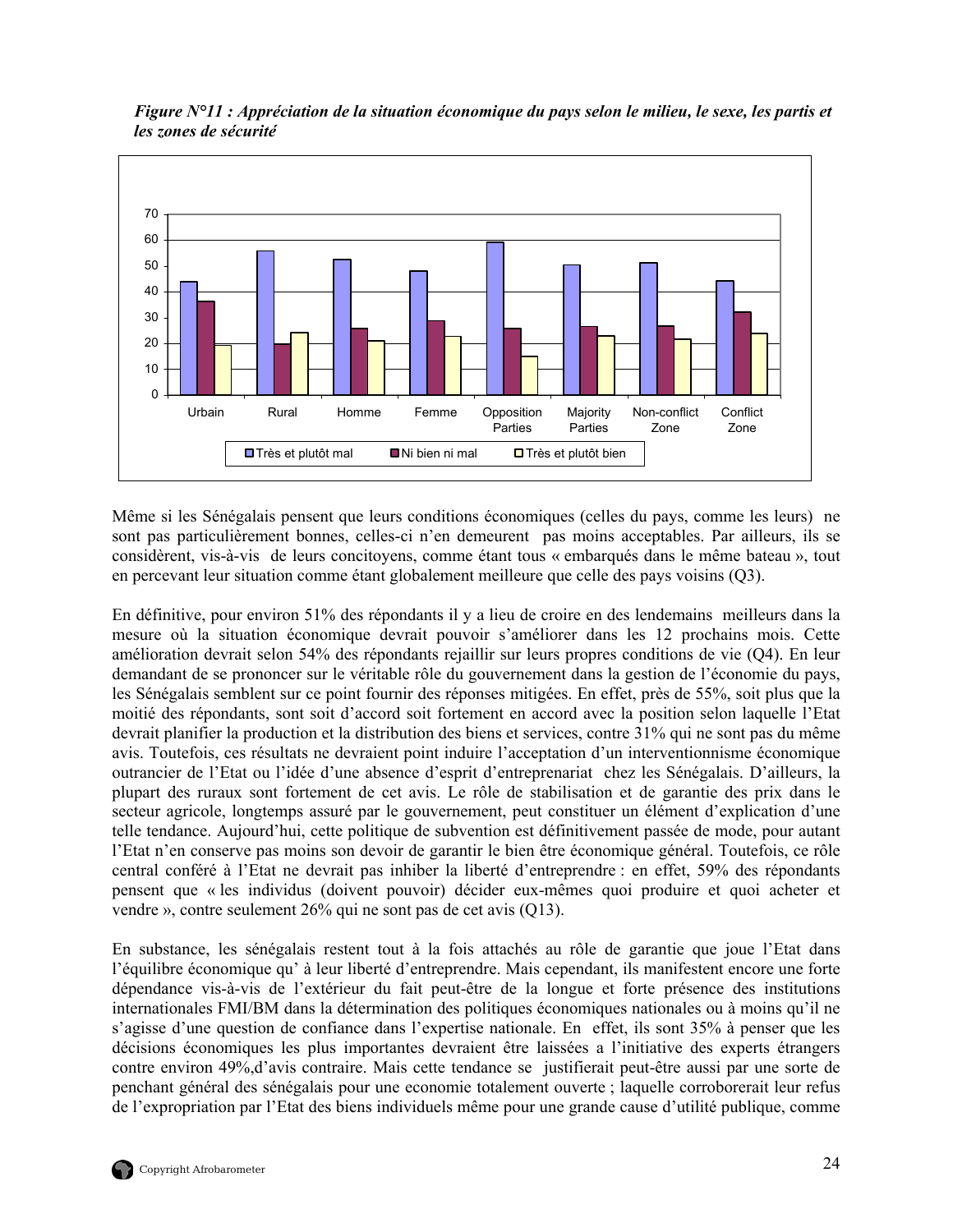<span id="page-38-0"></span>le développement national, sans compensation (8% pour, et 88% contre ; q17).Toutefois, pour les besoins de relèvement de l'économie, une majorité d'entre eux affirme être disposés à faire des sacrifices économiques (55%). Mais dans leur grande sagesse, un bon tiers des personnes interrogées pense que l'Etat devrait abandonner les réformes économiques, si le coût de celles-ci s'avérait onéreux ; d'autant plus qu'elles ne semblent pas avoir bénéficié à la grande majorité des sénégalais. En effet, 69% des personnes interrogées pensent que les politiques économiques ont profité seulement à quelques uns, contre 25% d'avis contraire.

![](_page_38_Figure_1.jpeg)

*Figure N°12 : Attitudes économiques* 

Les attitudes des Sénégalais dans le domaine économique laissent apparaître clairement leur bonne disposition à accepter les réformes économiques, ce qui du reste tendrait à encourager les autorités à en entreprendre. Mais la question qui se pose à cet égard est de savoir, compte tenu de la conjoncture économique, jusqu'à quel point les populations seraient disposées à le faire. Cette interrogation se justifie par la liste des problèmes économiques auxquels le commun des Sénégalais serait confronté suivant les résultats de l'enquête.

#### **LES PERFORMANCES ECONOMIQUES DU GOUVERNEMENT**

Les résultats de l'étude révèlent d'une façon générale que les Sénégalais croient aux droits et libertés et à la capacité du peuple d'influer sur les décisions gouvernementales. Cependant, ils s'accordent aussi, de façon majoritaire, à dire que le pays souffre de problèmes économiques et que les individus sont en situation d'attente par rapport aux efforts du gouvernement tendant à l'amélioration de leur situation. Seulement, les efforts de celui-ci sont jugés insuffisants. A la question de savoir quels sont les problèmes économiques les plus importants auxquels l'Etat devrait s'attaquer, on relève que presque toutes les réponses tournent essentiellement autour du développement économique.

En effet, parmi les huit réponses les plus récurrentes seule une pourrait être extraite du lot à savoir celle du crime et de l'insécurité. S'agissant précisément des performances de l'Etat, elles ne sont pas toujours jugées concluantes dans le domaine ; ce qui ne contribue pas forcément à raffermir la démocratie. En effet, 50% des répondants apprécient positivement les performances du gouvernement dans sa manière de gérer l'économie contre 46%. Cette appréciation positive est largement contrebalancée par l'appréciation négative des Sénégalais par rapport aux actions du gouvernement dans certains secteurs clés. C'est ainsi que, 62% des répondants n'hésitent pas à soutenir que le gouvernement est toujours moins performant dans la création d'emplois, tout comme 70% affirment que le gouvernement fait peu pour assurer la stabilité des prix. Il y a lieu de relever enfin que 66% des sénégalais jugent les performances du gouvernement tendant à réduire le fossé entre riches et pauvres, mauvaises ; et aussi que 54%¨des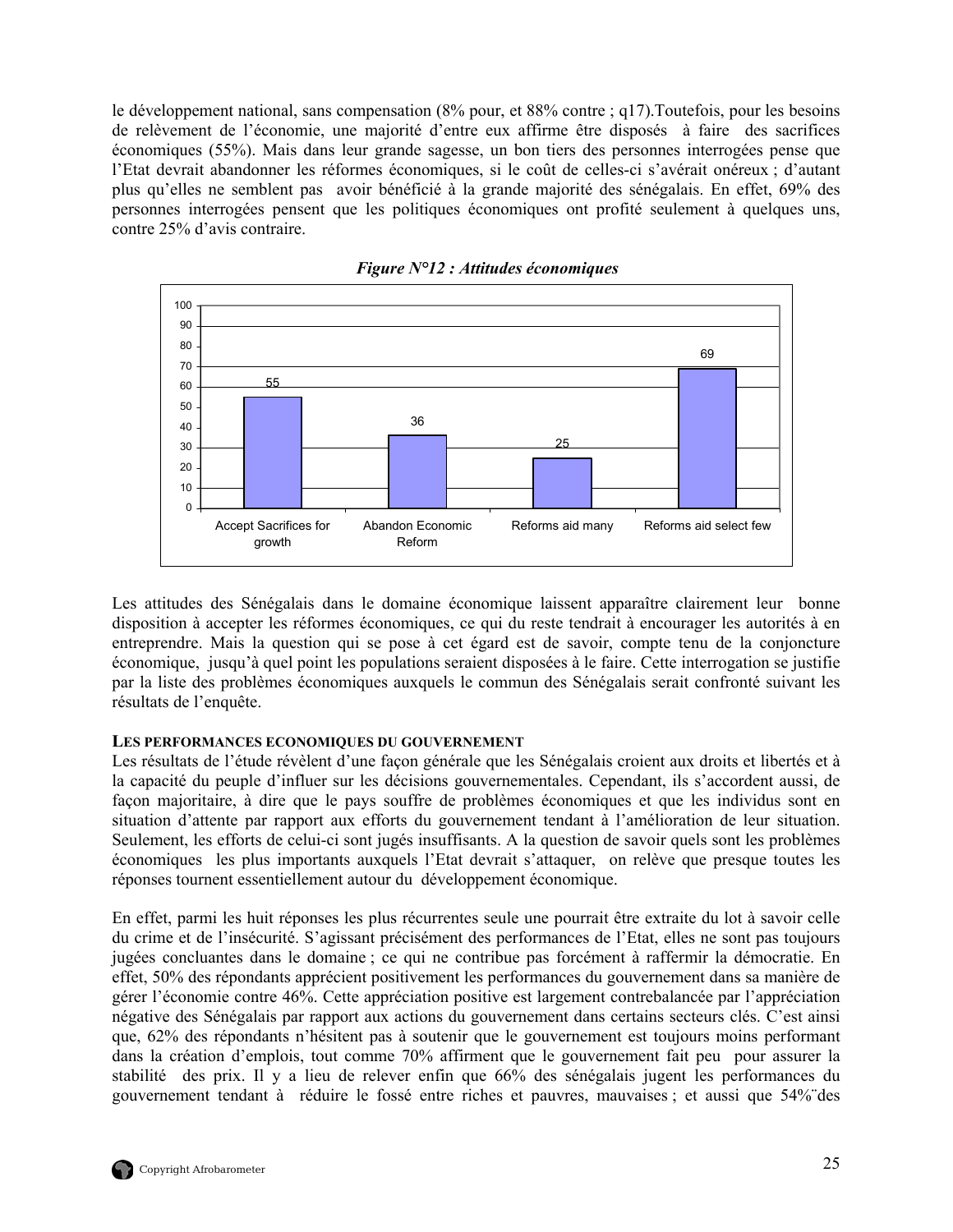<span id="page-39-0"></span>répondants se déclarent non satisfaits des actions entreprises par le gouvernement pour assurer la sécurité alimentaire.

A travers les réponses fournies tendant à identifier à la fois les domaines prioritaires, les problèmes qui s'y posent et les solutions préconisées, il apparaît nettement que le gouvernement a échoué sur ces questions. Il en est notamment ainsi des quatre principaux types de problèmes suivants : chômage, sécurité alimentaire, agriculture et pauvreté/inégalité. Ce n'est que pour le cinquième problème, accès à l'eau potable, que l'on décèle un relatif regain de confiance ; mais de manière générale, une majorité très courte de sénégalais continuent d'affirmer que le gouvernement n'est pas très performant sur ces différentes questions. Par contre, il y' a certains domaines où les actions du gouvernement semblent bien appréciées, ce sont : l'éducation, la sécurité, la lutte contre le paludisme et le VIH/SIDA et enfin la résolution des conflits.

![](_page_39_Figure_2.jpeg)

*Figure N°13 : Les problèmes les plus importants* 

En somme, même s'il y a bien des domaines où le gouvernement parvient à tirer son épingle du jeu (exemples : lutte contre le paludisme et le VIH/SIDA), il en existe par contre plusieurs autres dans lesquels ses efforts sont jugés très limités et même contre performants. Ceux-ci suscitent des interrogations quant à leurs éventuelles conséquences sur la pérennité de la démocratie sénégalaise. En effet, la survie de celle ci dépendra dans une certaine mesure de la capacité du gouvernement à répondre aux attentes des sénégalais dans la réalisation de leurs objectifs économiques. Etant entendu que la démocratie n'a de sens, selon eux ,que dans la mesure où elle permet de satisfaire leurs besoins économiques.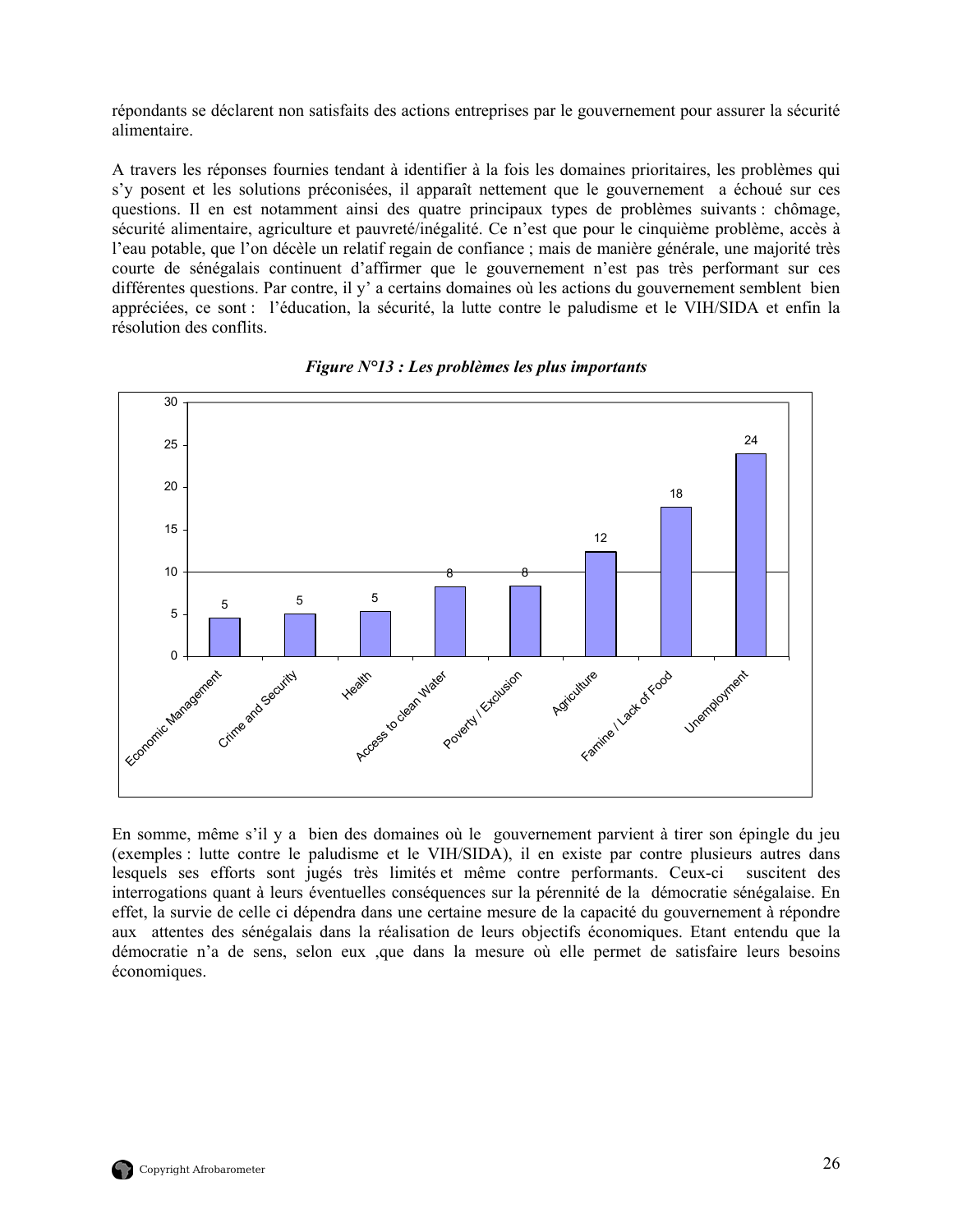<span id="page-40-0"></span>![](_page_40_Figure_0.jpeg)

*Figure N°14 : Les performances gouvernementales selon les domaines* 

# **V - CONFIANCE DES SENEGALAIS DANS LES INSTITUTIONS**

## **LES ELUS**

A propos du degré de confiance que les Sénégalais placent dans l'institution présidentielle (Q43A) , on note l'existence d'une très forte majorité, légèrement supérieure à celle que l'on retrouve pour le Mali. dans le cadre de la première série d'Afrobaromètre (environ 72%),qui se prononce pour une grande confiance. L'institution doit cette forte légitimité, au fait que dans les deux pays, elle porte essentiellement la marque d'une conquête démocratique. L'avènement de M. Konaré au Mali est consécutif à la chute de la dictature militaire tout comme celui de M. Wade est synonyme de possibilité d'alternance par les urnes en Afrique).

|             | l'ableau N°24 : Confiance au Président de la République (O43a) |
|-------------|----------------------------------------------------------------|
|             | $\frac{0}{0}$                                                  |
| Un peu      | 24                                                             |
| Beaucoup    | 73                                                             |
| Ne sais pas |                                                                |

*Tableau N°24 : Confiance au Président de la République (Q43a)* 

Mais ce qui remarquable ici, c'est la large communauté dont ce sentiment est empreint aussi bien en ville qu'en campagne autant parmi les sympathisants de la majorité que ceux de l'opposition, tant dans les zones de sécurité que dans les zones d'insécurité ; et ce quelle que soit l'appartenance confrérique de l'enquêté. Il s'agit ici d'une confirmation à la fois du caractère consensuel de la démocratie sénégalaise et de la prévalence du système de gouvernement fondé sur la légitimité légale rationnelle. De ce résultat on peut en inférer, de la part des sénégalais, une compréhension parfaite du rôle central du chef de l'Etat comme clé de voûte de l'Etat contemporain. Ceci s'est d'ailleurs manifesté lors du référendum constitutionnel du 22 Janvier 2001 à l'occasion duquel les Sénégalais ont adhéré massivement au projet du texte fondamental ardemment voulu et présenté par le Président de la République. C'est d'ailleurs le poids de cet engagement qui donne aux 92% de oui en faveur de la Loi fondamentale valeur de plébiscite pour le nouveau locataire du palais de l'avenue L.S.Senghor. Mais au-delà de l'institution, c'est la personne même du chef de l'Etat qui continue à susciter la confiance auprès d'une forte majorité de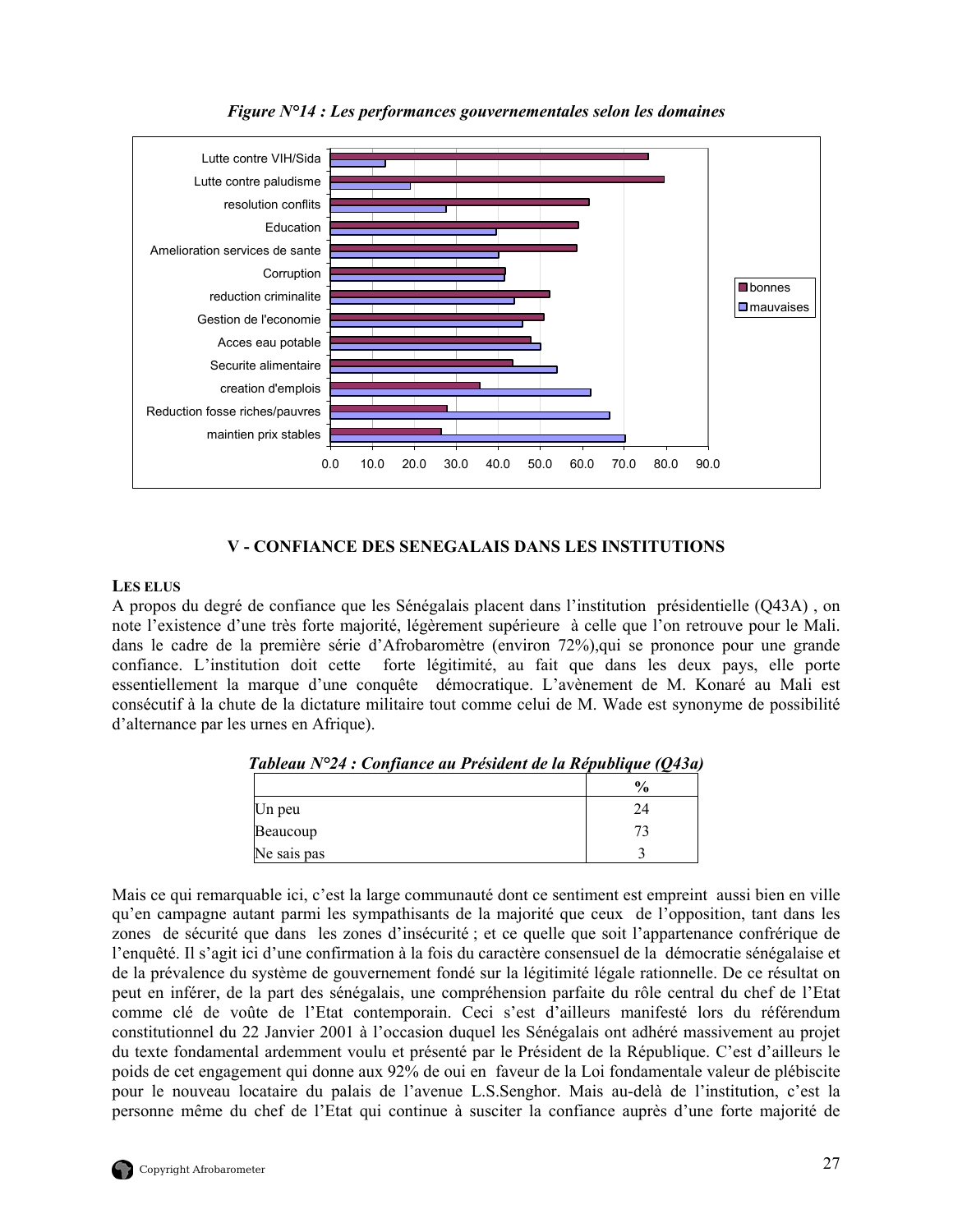<span id="page-41-0"></span>sénégalais (72% environ).Il y'aurait comme une sorte d' « état de grâce », fondé sur le mythe de l'homme providentiel, qui perdure dans différentes catégories de citoyens électeurs.

![](_page_41_Figure_1.jpeg)

*Figure N°15 : Confiance au Président selon le milieu, le sexe, les partis et les zones de sécurité* 

En effet à la veille du troisième anniversaire de l'alternance, la confiance des sénégalais à l'endroit du Président de la République reste encore très grande. A propos de la question q48A sept sénégalais sur dix déclarent être satisfaits de la façon dont Maître Wade accomplit son travail. Cette proportion est tout aussi importante chez les mourides (dont il se réclame volontiers, 74%) que chez les tidianes. Même parmi les sympathisants de l'opposition la proportion de satisfaits reste relativement importante (52%). Cette grande marque de confiance des sénégalais est remarquable surtout après la tragédie du Diola (septembre 2002) et les ratés des deux dernières campagnes agricoles. En effet le pourcentage de personnes qui apprécient positivement l'action du chef de l'Etat s'élève à 79% dans les campagnes et à 82% dans les zones d'insécurité. L'explication réside dans la séduction que l'image du Président continue encore à opérer auprès des masses. En effet les qualités de grand communicateur de celui- ci ont sans doute contribué à atténuer la portée négative des événements précités.

|              | $\frac{1}{2}$ |
|--------------|---------------|
| En désaccord |               |
| D'accord     |               |
| Ne sais pas  |               |

*Tableau N°25 : Performance du Président de la République*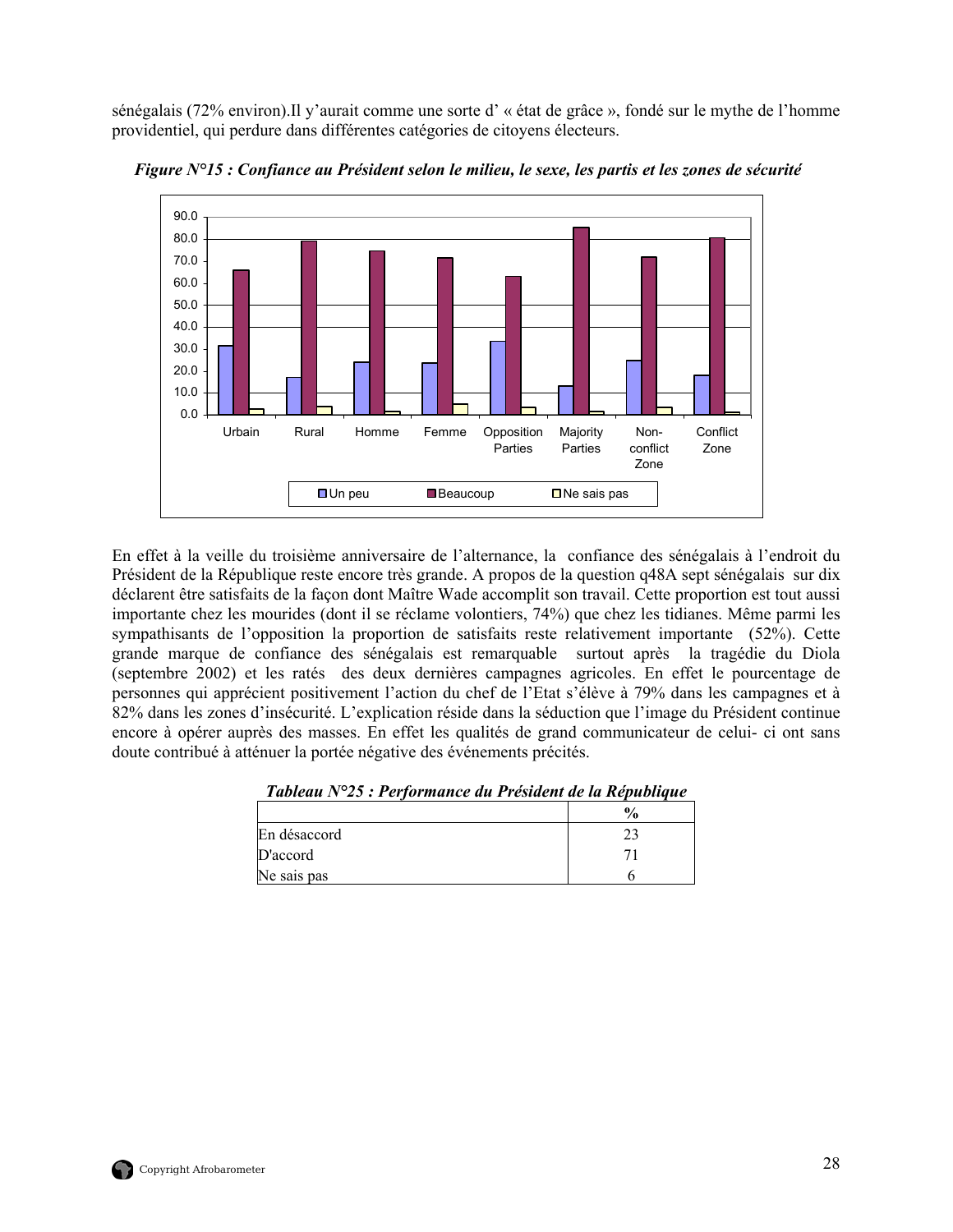![](_page_42_Figure_0.jpeg)

<span id="page-42-0"></span>*Figure N°16 : Performance du Président de la République en fonction des variables clés* 

Cependant malgré la confiance ainsi placée dans l'institution et l'appréciation positive de l'action du Président de la République, la majorité des personnes interrogées jette un regard critique empreint de patrimonialisme, sur les rapports que les fonctionnaires de la présidence entretiennent avec la chose publique (Q51A) .

| ce aco fonchommen co ac ea 1 resulchce (Ostuf |            |                                      |             |  |  |
|-----------------------------------------------|------------|--------------------------------------|-------------|--|--|
|                                               | <b>Non</b> | (certains d'entre eux/pas tous/tous) | Ne sait pas |  |  |
| Urbain                                        | 19         |                                      | 23          |  |  |
| Rural                                         | 24         | 53                                   | 23          |  |  |
| Homme                                         | 23         | 58                                   | 19          |  |  |
| Femme                                         | 21         | 52                                   | 27          |  |  |
| Partis d'opposition                           | 15         |                                      | 18          |  |  |
| Partis de la majorité                         | 26         | 51                                   | 23          |  |  |
| Zone de sécurité                              | 23         | 53                                   | 24          |  |  |
| Zone d'insécurité                             | 16         |                                      |             |  |  |

*Tableau N°26 : Corruption du Président de la République et des fonctionnaires de la Présidence (Q51a)* 

Globalement comparée à l'appréciation portée sur l'institution présidentielle, les sénégalais manifestent une confiance toute relative (Q43B) à l'endroit de l'institution parlementaire (52%). Toutefois des particularités subsistent en la matière dans la mesure où l'institution exerce malgré tout un attrait significatif auprès de deux ruraux sur cinq.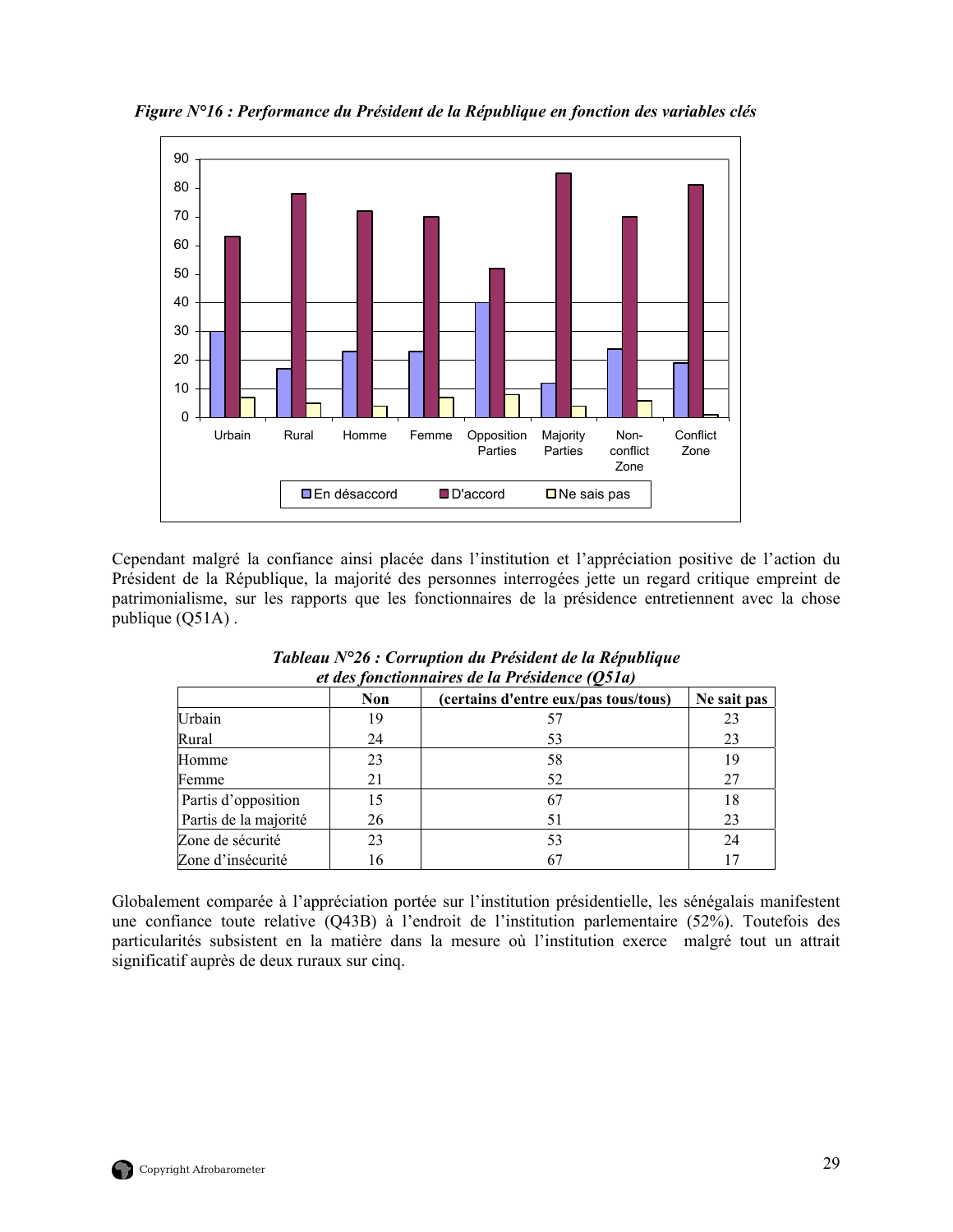<span id="page-43-0"></span>

|                       | Un peu | <b>Beaucoup</b> | Ne sais pas |
|-----------------------|--------|-----------------|-------------|
| Urbain                | 54     | 39              |             |
| Rural                 | 24     | 63              | 12          |
| Homme                 | 39     | 54              |             |
| Femme                 | 36     | 51              | 13          |
| Partis d'opposition   | 45     | 50              |             |
| Partis de la majorité | 29     | 61              | 10          |
| Zone de sécurité      | 39     | 50              |             |
| Zone d'insécurité     | 28     | 66              |             |

*Tableau N°27 : Confiance à l'Assemblée Nationale* 

L'explication se trouverait dans la réponse a la question Q50A.En effet pour 60% des enquêtes les élus se préoccupent peu de leurs intérêts. Cette opinion est d'ailleurs largement partagée en milieu rural (65%) où l'élu est pourtant censé être plus proche de ses mandants. D'un point plus global, cependant, elle reflète somme toute la terne image d'une chambre législative aussi prompte a améliorer sa propre situation qu'elle ne rechigne a mettre en œuvre ses prérogatives dans ses rapports avec le gouvernement<sup>[9](#page-43-1)</sup>.

![](_page_43_Figure_3.jpeg)

# *en fonction des variables- clés*

![](_page_43_Figure_5.jpeg)

En conclusion, il en découle logiquement que les élus représenteraient , dans les faits, plutôt leurs propres intérêts. Autrement dit, la démocratie sénégalaise appréciée à l'aune de la représentation parlementaire confinerait à une démocratie patrimoniale. En effet, ils sont environ trois sénégalais sur cinq, quelle que soit la catégorie considérée, à penser que leurs élus sont corrompus (Q51B).

 $\overline{a}$ 

<span id="page-43-1"></span><sup>&</sup>lt;sup>9</sup>Sous la précédente législature les députés avaient procédé à une substantielle revalorisation de leur traitement mensuel. S'agissant de leurs rapports avec l'éxecutif, la logique du système majoritaire fait le parlement se mue en simple chambre d'enregistrement des décisions qui lui sont soumises.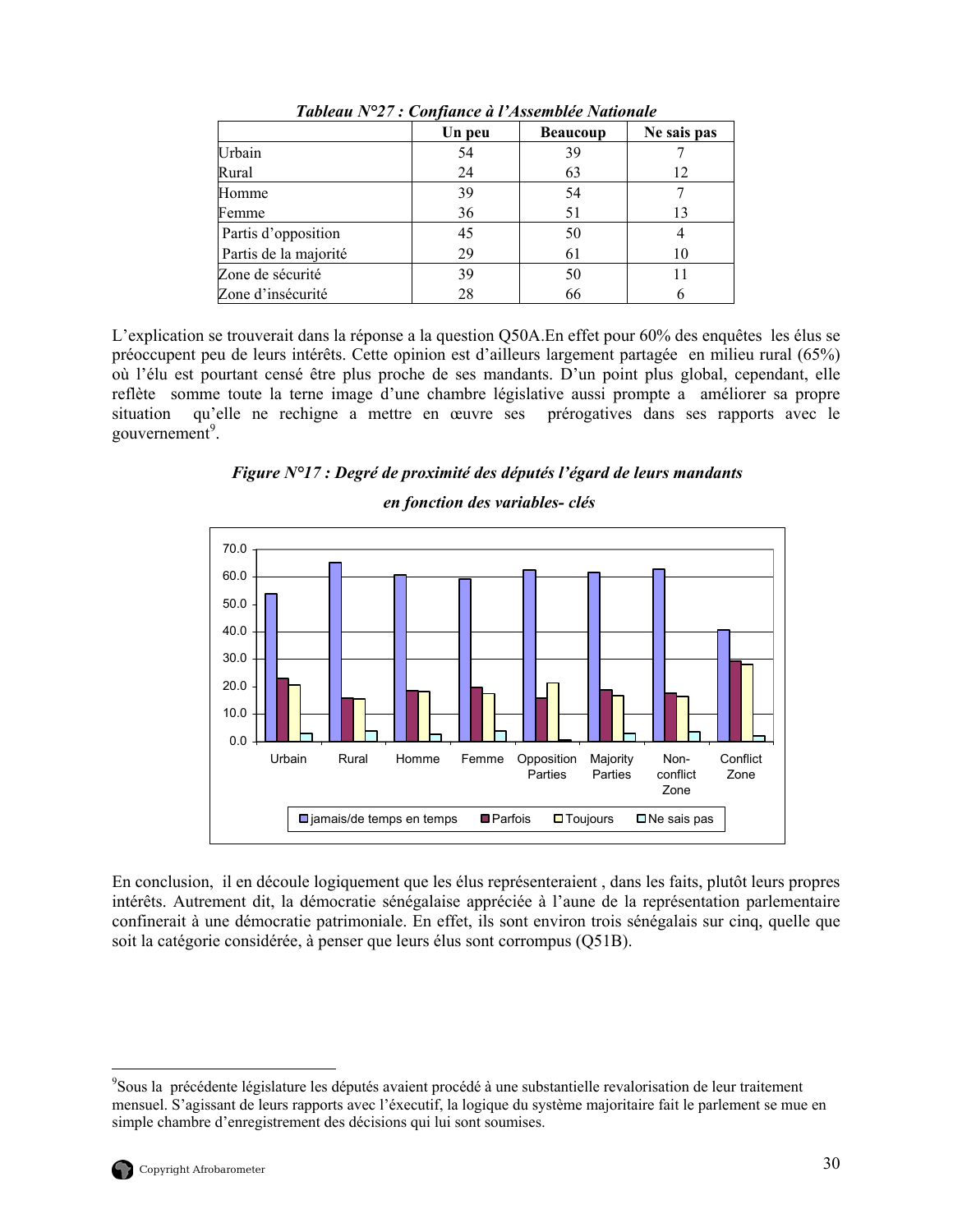<span id="page-44-0"></span>

|                       | <b>Non</b> | Certains d'entre<br>eux/la plupart/tous | Ne sais pas |
|-----------------------|------------|-----------------------------------------|-------------|
| Urbain                | 14         | 68                                      | 19          |
| Rural                 | 14         | 62                                      | 24          |
| Homme                 | 15         | 67                                      | 18          |
| Femme                 | 13         | 62                                      | 25          |
| Partis d'opposition   | 13         | 70                                      | 17          |
| Partis de la majorité | 16         | 62                                      | 22          |
| Zone de sécurité      | 14         | 63                                      | 23          |
| Zone d'insécurité     | 14         | 72                                      | 14          |

*Tableau N°28 : Corruption des élus (Q51b)* 

## **LES NOTABLES CONFRERIQUES**

L'appréciation sur les élus est aux antipodes de celle que les répondants portent sur les dignitaires confrériques. A noter toutefois la réponse mitigée des sans confrérie (environ 45%) et le pourcentage relativement élevé des personnes qui ne se prononcent pas (environ 15%).

Dans ce pays musulman à forte connotation confrérique,<sup>10</sup> les 15% d'enquêtés qui réservent leur réponse à la question q51j tendent à confirmer la césure qui semble depuis quelques temps entre le politique et le religieux  $.11$ 

|                | J          |                      |             |  |
|----------------|------------|----------------------|-------------|--|
|                | <b>Non</b> | Certains d'entre eux | Ne sais pas |  |
| Sénégal        | 52         | 33                   | 15          |  |
| Confrérie      |            |                      |             |  |
| Sans confrérie | 46         | 45                   | 9           |  |
| Mouride        | 57         | 29                   | 14          |  |
| Tidjane        | 51         | 32                   | 17          |  |
| Khadre         | 43         | 38                   | 19          |  |
| Layene         | 67         | 17                   | 17          |  |
| Autres         | 67         | 33                   |             |  |
| Ne sais pas    | 100        |                      |             |  |

*Tableau N°29 : Corruption des chefs selon les confréries*

## **LES SENEGALAIS ET LA JUSTICE**

Globalement les sénégalais font confiance à la justice et à l'institution judiciaire (69%). S'agissant toutefois de son personnel (magistrats) et du recours qu'ils font à ses services, sept personnes interrogées sur dix manifesteraient une confiance toute relative(Q43J ; 51F et 73).

 $\overline{a}$ 

<span id="page-44-2"></span><span id="page-44-1"></span>

<sup>&</sup>lt;sup>10</sup>Plus de 80% des répondants se réclament d'une confrérie, cf Tableau N°1.<br><sup>11</sup> Ce constat avait déjà été fait dans d'autres études, voir à ce propos le rapport du GERCOP « Comportements des électeurs dans les régions de Thiès et de Diourbel » - CPR-UGB/St Louis – Mai 1998.

Les résultats des élections les plus récentes depuis 2000 confirment d'ailleurs cette tendance.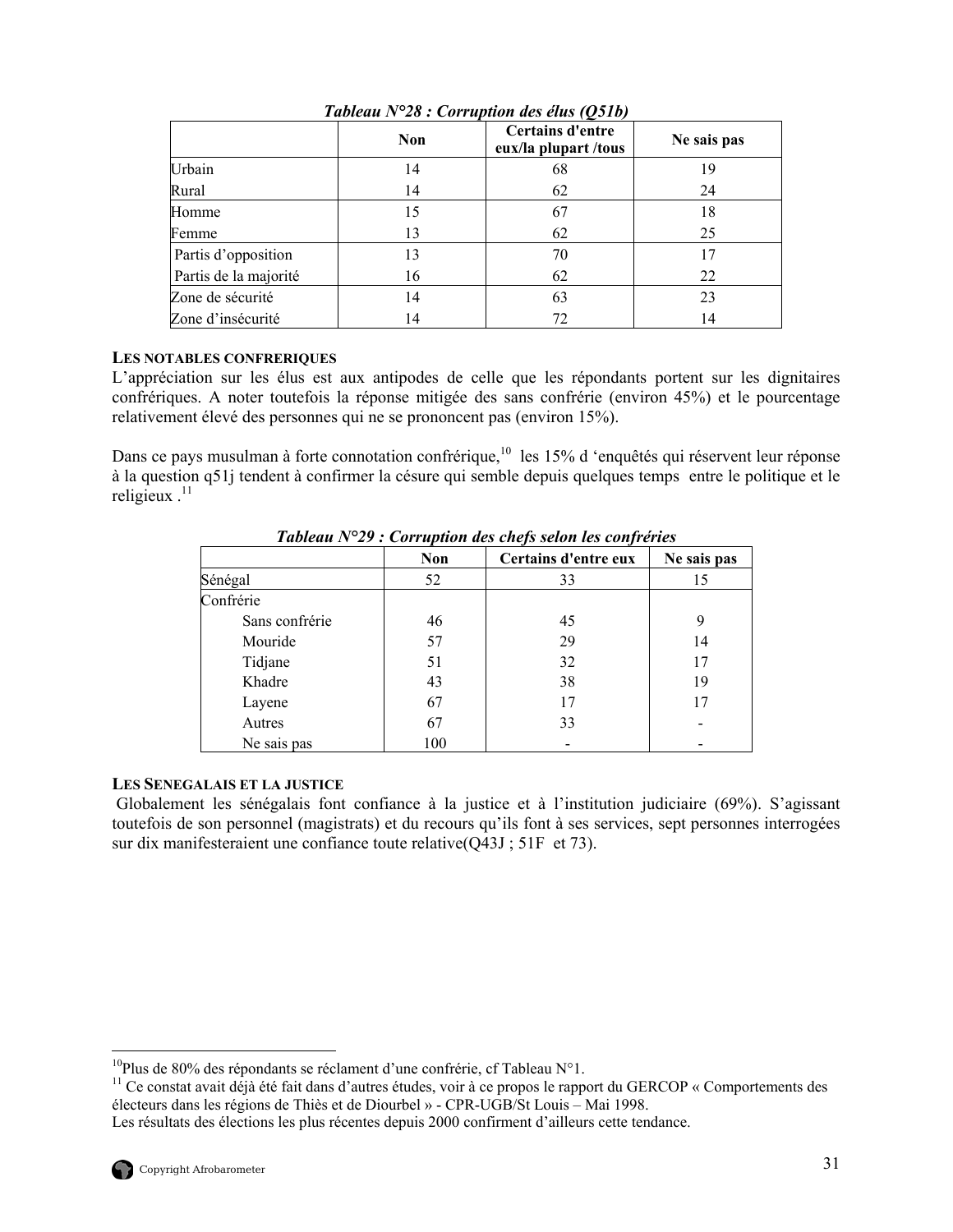<span id="page-45-0"></span>

|                       | Un peu | <b>Beaucoup</b> | Ne sais pas |
|-----------------------|--------|-----------------|-------------|
| Urbain                | 33     | 62              |             |
| Rural                 | 19     | 74              |             |
| Homme                 | 28     | 68              |             |
| Femme                 | 23     | 69              |             |
| Partis d'opposition   | 22     | 74              |             |
| Partis de la majorité | 24     | 72              |             |
| Zone de sécurité      | 26     | 67              |             |
| Zone d'insécurité     | 21     | 76              |             |

*Tableau N°30 : Confiance aux tribunaux (Q43j)* 

A l'inverse, ils se tournent volontiers vers les notables et/ou chefs traditionnels (23%) pour un mode de règlement souvent amiable(médiation, consensus).Une telle attitude s'expliquerait par la nature des conflits en cause (individuels comme collectifs) et la défiance à l'égard des mécanismes juridictionnels.

|                                      | 1ère réponse | 2ème réponse | 3ème réponse |
|--------------------------------------|--------------|--------------|--------------|
| Personne                             | 3            |              |              |
| Les gens impliqués dans le conflit   | 18           | 2            |              |
| Famille/amis/voisins                 | 12           | 6            |              |
| Chefs traditionnels/anciens          | 23           | 15           |              |
| Droit coutumier                      |              | 3            | 2            |
| Tribunaux locaux                     |              |              | 12           |
| <b>Administration</b> locale         | 8            | 11           | 8            |
| Organisation ou dirigeant religieux  | 3            | 4            |              |
| Une ONG                              | 0            | 0            |              |
| Un groupe de surveillance            |              |              |              |
| Les forces armées / la police        | 8            | 14           | 12           |
| Autres agences gouvernementales      |              | 2            | 2            |
| Tribunaux de première instance       |              | 2            | 3            |
| Les forces armées d'autres pays      |              | $_{0}$       |              |
| Médiateurs internationaux            |              | 0            |              |
| Gouvernement central                 |              | $\mathbf{0}$ |              |
| Tous les niveaux de l'Etat           | 0            |              |              |
| Président                            | 5            | $\mathbf{0}$ |              |
| Magistrats                           |              |              |              |
| Moi-même                             |              |              |              |
| Autres leaders de la communauté      |              |              |              |
| Les conflits ne peuvent être résolus |              |              |              |
| Autres                               |              | 29           | 47           |
| Non applicable                       | 2            | 2            | 2            |
| Ne sais pas                          |              |              |              |

*Tableau N°31 : Règlement des conflits violents ? (Q73)*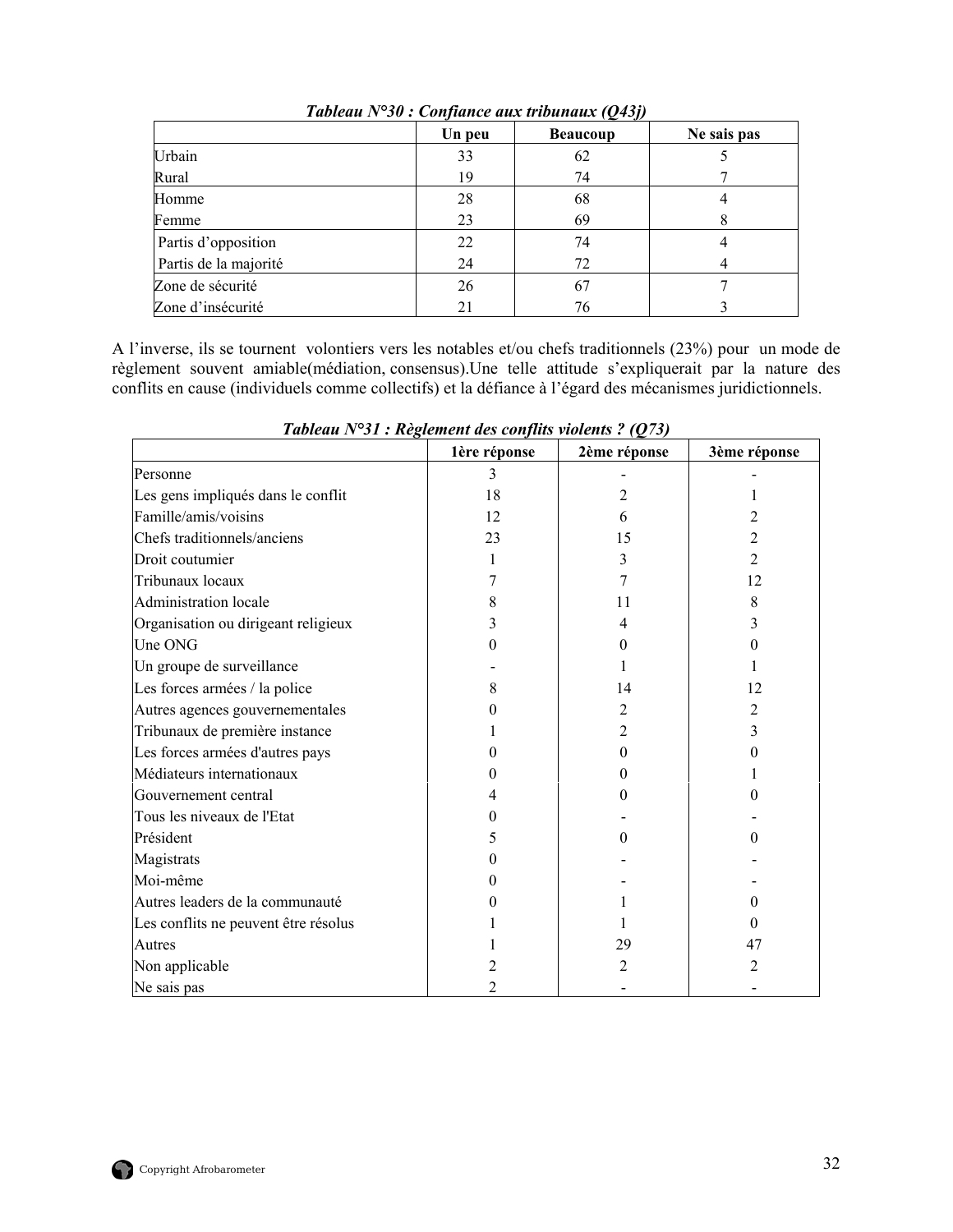<span id="page-46-0"></span>

| Causes de conflits violents                     | 1ère réponse | 2ème réponse   | 3ème réponse   |
|-------------------------------------------------|--------------|----------------|----------------|
| Religion                                        | 1            |                | $\overline{2}$ |
| Différences ethniques/tribales                  | 4            | 8              | 12             |
| Disputes des partis politiques                  |              | 0              |                |
| Disputes des dirigeants politiques              | 0            | 0              |                |
| Propriétés personnelles/héritage                | I            |                |                |
| Ressources naturelles                           | 3            | 1              | 6              |
| Disputes de terre/frontières                    | 8            | 11             | 10             |
| Problèmes économiques                           | 7            | 9              | $\overline{2}$ |
| <b>Exclusion</b> sociale                        | 0            |                | 1              |
| Disputes des chefs traditionnels                | 0            | $\overline{0}$ |                |
| Questions interpersonnelles/familiales          | 7            | 10             | 7              |
| Conflits de groupes                             | 3            | 3              | 4              |
| Corruption/activité illégale                    | 0            | 2              |                |
| Disputes de travail/lieux de travail            | 0            | 0              |                |
| Supporters d'équipes sportives                  | 0            | 1              |                |
| Droits humains/légalité/injustices              | 1            | 1              | 3              |
| Comportements individuels                       | 9            | 10             | 10             |
| Crime                                           | 3            | 4              | 1              |
| Discrimination/inégalité                        | 1            |                |                |
| Question (de)politiques                         | 10           | 8              | 7              |
| Déficit de communication/incompréhension        | 10           | 3              | 2              |
| Problèmes sociaux (homosexualité, prostitution) | 1            | 1              | 2              |
| Surpopulation                                   | 0            | 0              |                |
| Non-respect des personnes âgées ou autres       | 0            |                | 1              |
| Enfants non désirés/orphelins                   | 0            | 0              |                |
| Concurrence dans les affaires                   |              |                |                |
| (Non-paiement de)dettes                         |              | 2              | 5              |
| Drogue                                          | 0            |                |                |
| Racisme                                         | 0            | 1              | 1              |
| Autres                                          | 15           | 18             | 22             |
| Ne sais pas                                     | 12           |                |                |

*Tableau N°32 : Causes des conflits violents* 

Toutefois, à s'en tenir aux chiffres du tableau ci-après relatif à la question(Q51f) de savoir si les juges et les magistrats sont impliqués dans la corruption, on serait tenté d'interpréter la quasi-absence de recours aux magistrats comme étant fondée sur une forte suspicion quant à leur probité professionnelle.

| Tubiculu IV 99. Corruption des juges et mugistruis (Q911) |     |                         |             |  |
|-----------------------------------------------------------|-----|-------------------------|-------------|--|
|                                                           | Non | Certains d'entre<br>eux | Ne sais pas |  |
| Urbain                                                    | 13  | 74                      | 13          |  |
| Rural                                                     | 11  | 69                      | 21          |  |
| Homme                                                     | 12  | 74                      | 14          |  |
| Femme                                                     | 12  | 69                      | 20          |  |
| Partis d'opposition                                       |     | 78                      | 13          |  |
| Partis de la majorité                                     | 11  | 72                      | 17          |  |
| Zone de sécurité                                          | 12  | 71                      | 17          |  |
| Zone d'insécurité                                         | 14  | 71                      | 15          |  |

*Tableau N°33: Corruption des juges et magistrats (Q51f)*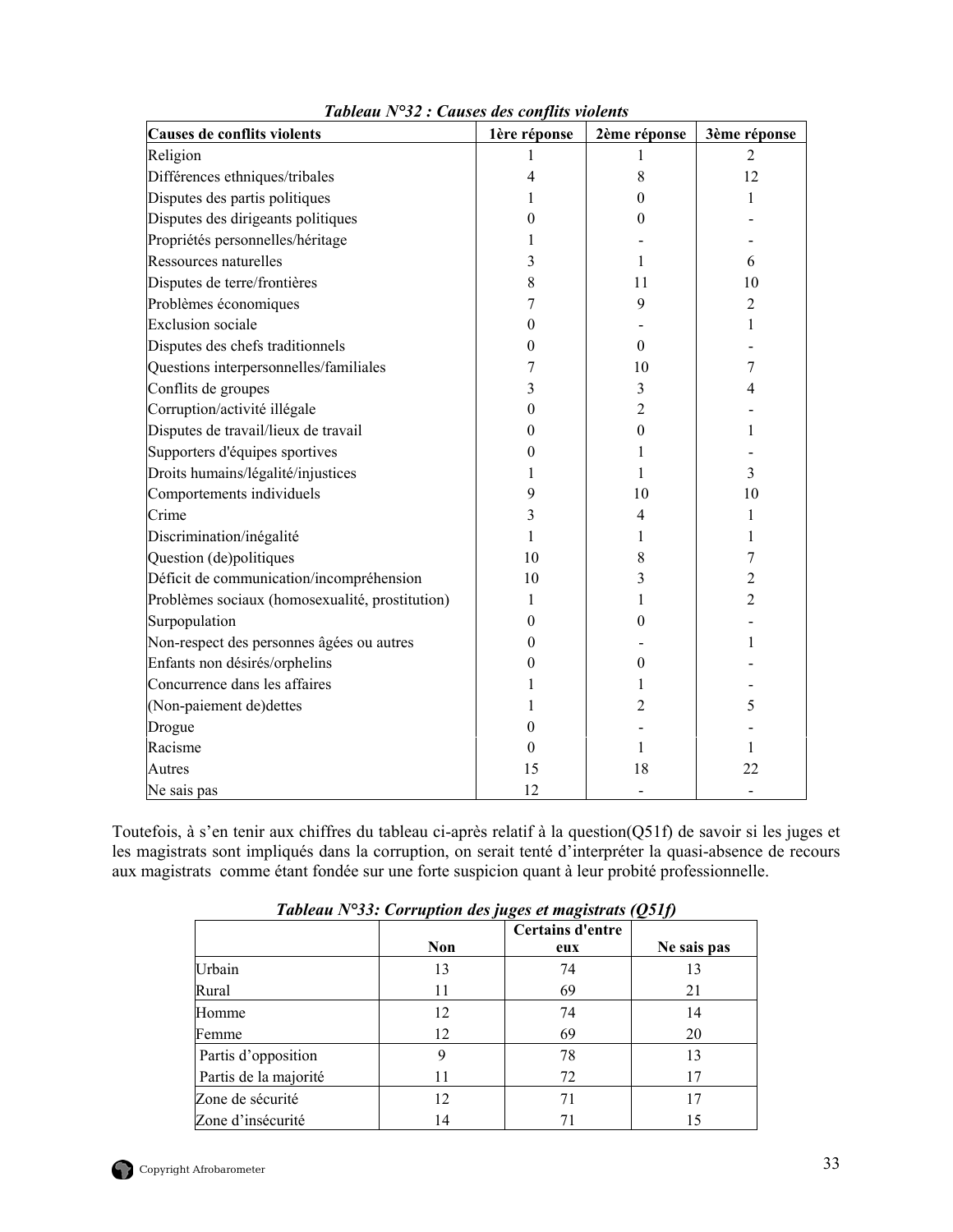# <span id="page-47-0"></span>**LES MEDIAS**

Relativement aux mass média, on peut relever de façon notable une confiance sensiblement plus élevée à l'égard du principal média d'Etat qu'est la RTS (64%), surtout en milieu rural (72% contre 55% en milieu urbain). Toutefois pour la presse écrite, le rapport serait plutôt favorable aux journaux privés notamment en milieu urbain (44%) .Comme partout ailleurs dans le monde, avec la révolution technologique, le Sénégal connaît une formidable effervescente médiatique, grâce à la création de nombreux radios et journaux privés, qui va servir de support à son évolution démocratique. Mais malgré la bonne volonté de ces entrepreneurs la couverture médiatique du territoire national reste encore à réaliser, pour ces médiums, à cause certainement de la lourdeur des coûts d'investissements que seuls les médias publics sont en mesure de réaliser.

|                          |         | Un peu | <b>Beaucoup</b> | Ne sais pas |
|--------------------------|---------|--------|-----------------|-------------|
|                          | Sénégal | 28     | 64              | 8           |
| <b>RTS</b>               | Urbain  | 41     | 56              | 3           |
|                          | Rural   | 16     | 72              | 12          |
|                          | Sénégal | 26     | 56              | 18          |
| Radios et télé privées   | Urbain  | 32     | 63              | 5           |
|                          | Rural   | 22     | 49              | 29          |
|                          | Sénégal | 24     | 36              | 41          |
| Journaux gouvernementaux | Urbain  | 34     | 39              | 28          |
|                          | Rural   | 15     | 33              | 52          |
|                          | Sénégal | 24     | 37              | 40          |
| Journaux privés          | Urbain  | 29     | 44              | 28          |
|                          | Rural   | 19     | 31              | 50          |

S'agissant des journaux, malgré le renouveau qui s'affiche du côté du quotidien d'Etat depuis l'avènement de l'alternance et le rajeunissement de sa direction, l'élite garde toujours sa préférence pour la presse privée, synonyme, à ses yeux, d'indépendance.

## **LES SENEGALAIS ET L'ADMINISTRATION PUBLIQUE**

Concernant la gestion de proximité, les sénégalais avec une légère majorité juge positive l'action de l'Etat, à travers son administration déconcentrée. En effet ils sont environ 53% au moins et 55% au plus à apprécier la performance des autorités administratives déconcentrées (gouverneurs, préfets et souspréfets) (Q48C ; 48D1SEN ; et 48D2SEN).

|              | Gouverneur<br>(Q48c) | Préfet<br>(Q48D1SEN) | <b>Sous Préfet</b><br>(O48D2SEN) |
|--------------|----------------------|----------------------|----------------------------------|
| En désaccord | 16                   | 16                   |                                  |
| D'accord     | 55                   | 54                   | 53                               |
| Ne sais pas  | 29                   | 30                   |                                  |

*Tableau N°35 : Performance des autorités administratives déconcentrées* 

A travers ces chiffres, les Sénégalais entendent célébrer à leur manière les efforts continuels de rapprochement entrepris depuis 1960 par l'Etat au moyen de réformes successives tendant à desserrer son étau sur les populations. L'action de ces représentants de l'Etat est d'autant plus manifeste et appréciable qu'ils assument le plus souvent en même temps le rôle d'interlocuteur et de conseiller immédiat des  $\text{collectivités locales}^{\mathsf{I2}}$ .

<span id="page-47-1"></span> $\overline{a}$  $12$  Au Sénégal, il y a une superposition institutionnelle de la décentralisation et de la déconcentration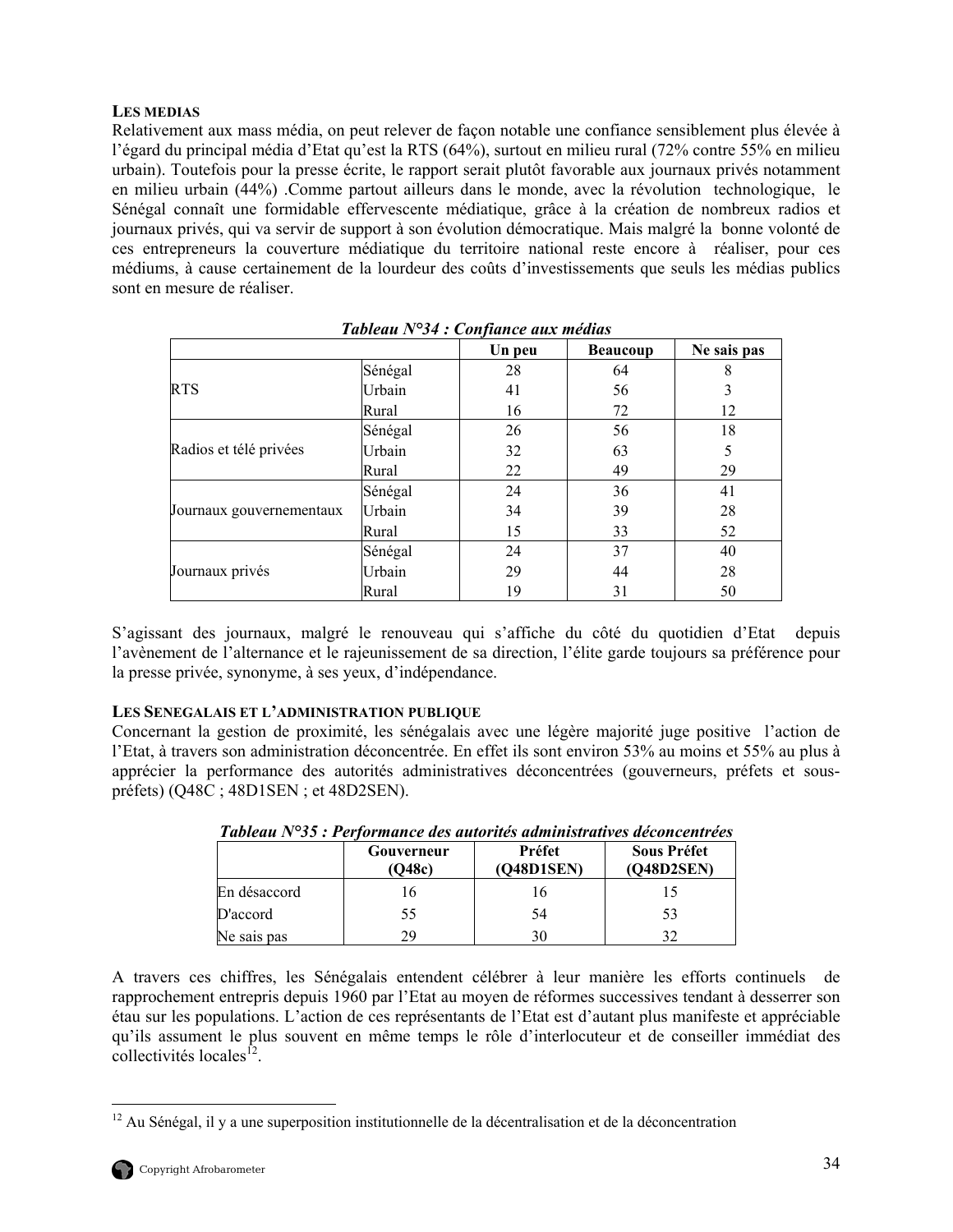## **VI - CULTURE POLITIQUE ET IDENTITE DES SENEGALAIS**

#### <span id="page-48-0"></span>**L'AFFAIBLISSEMENT DU « CONTRAT SOCIAL » SENEGALAIS**

De façon générale, dans la doctrine majoritaire, le Sénégal, avec 94% de musulmans, a toujours été considéré comme étant fortement caractérisé par un « Islam confrérique », profondément lié à l'Etat par des liens séculaires (le « contrat social » sénégalais selon la formule de Cruise O' Brien). Cette relation produisait des effets sur le citoyen-talibé dont le comportement politique semblait être déterminé par son appartenance confrérique (Donal Cruise O'Brien, Coulon, Magassouba).

Depuis quelques années, cette donnée se trouve relativisée par un certain nombre de facteurs (développement de la citoyenneté, crise économique, rajeunissement de la population, urbanisation, forte concurrence de nouveaux courants religieux non confrériques). On en trouve une illustration dans les compétitions électorales de ces dernières années où on a assisté à une chute libre du score électoral des candidats issus de familles religieuses ou fortement affiliées à elles (cf : les récentes élections de 2000, 2001 et 2002). Bref, ce que l'on a appelé le Ndiggël politique perdrait de plus en plus de force. Cette tendance semble se confirmer à l'examen des données de l'enquête : exemple à la question Q54, relative à l'identité, seuls 45% des sénégalais répondent s'identifier d'abord par la religion.

| Identité                                | $\frac{0}{0}$ |
|-----------------------------------------|---------------|
| Ne peux expliquer                       |               |
| Langue/clan/tribu/groupe ethnique       | 32            |
| Race                                    |               |
| Région                                  |               |
| Religion                                | 45            |
| Occupation                              | 12            |
| Classe                                  | 6             |
| Genre                                   |               |
| Individuel/personnel                    |               |
| Identité nationale/sans différenciation |               |
| Leaders traditionnels                   |               |
| Africain/Ouest africain/Pan africain    |               |
| Autres                                  |               |
| Ne sais pas                             |               |

*Tableau N°36 : Les Identités de groupe (Q54)* 

#### **UNE ARDEUR MILITANTE RELATIVE**

De façon globale, pour la religion comme pour les autres identités intra groupes ou infra nationales, les Sénégalais sont peu particularistes (Q24). Ils sont peu syndiqués (plus de 70% ne sont pas membres de syndicats), peu mobilisés dans des structures socioprofessionnelles (moins de 25%) et somme toute peu actifs dans des organisations communautaires de développement (moins de 35%).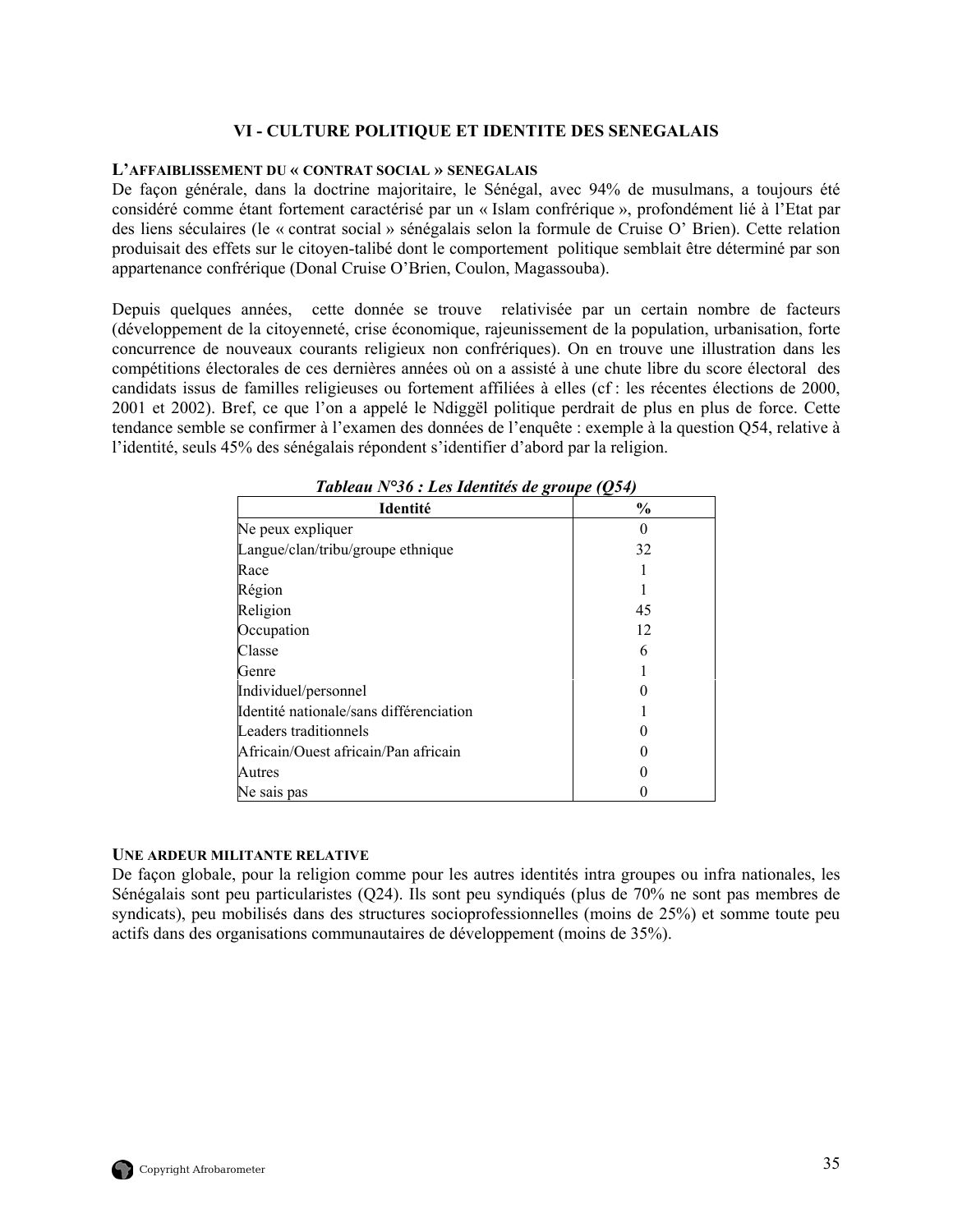|                       | <b>Syndicat</b><br>/association<br>paysanne (Q24b) | organisation<br>professionnelle<br>(Q24c) | Comité de<br>développement<br>(Q24d) |
|-----------------------|----------------------------------------------------|-------------------------------------------|--------------------------------------|
| Urbain                |                                                    |                                           | 19                                   |
| Rural                 | 26                                                 | 9                                         | 30                                   |
| Homme                 | 19                                                 | 10                                        | 26                                   |
| Femme                 | 14                                                 | 6                                         | 24                                   |
| Partis d'opposition   | 16                                                 | 10                                        | 34                                   |
| Partis de la majorité | 23                                                 | 9                                         | 31                                   |
| Zone de sécurité      | 15                                                 |                                           | 23                                   |
| Zone d'insécurité     | 24                                                 |                                           | 36                                   |

<span id="page-49-0"></span>*Tableau N°37 : Dirigeant et membre actif de syndicats, d'organisation professionnelle ou de comités de développement (Q24b)* 

On remarque ainsi une sorte de recul de l'appartenance segmentaire ou du particularisme politico-culturel par rapport à l'identification collective.

# **UNE PARTICIPATION POLITIQUE EN HAUSSE**

Par contre, les sénégalais, quelle que soit leur condition ou leur milieu, aiment beaucoup discuter de politique quand bien même ils seraient confrontés à des conditions socioéconomiques moins favorables (76% pour les femmes et 81% en zone rurale).

De façon générale, on remarque un pourcentage élevé de participation politique chez les Sénégalais. En effet si cette participation devait être évaluée sur la base de l'échelle classique qui va de 0 à 3 : 0 pour le vote, 1 pour l'information politique, 2 pour l'activité de militantisme politique et 3 pour l'appartenance à une organisation partisane, on pourrait situer le sénégalais entre le 2 et le 3.

Comme le montrent bien le tableau suivant, plus de 70% des sénégalais ont déjà pris part à un meeting alors que presque autant sont prêts à initier un débat sur une question d'intérêt général, tout comme ils sont un bon tiers à être prêts à manifester leur mécontentement par rapport à une décision politique quelconque.

|                       | Discuter de<br>politique (Q25a) | Prendre part à<br>un meeting<br>(Q25b) | S'unir à d'autres   Participer à une<br>pour soulever un<br>problème<br>(Q25c) | démonstration<br>ou marche, si<br>(Q25d) |
|-----------------------|---------------------------------|----------------------------------------|--------------------------------------------------------------------------------|------------------------------------------|
| Urbain                | 80                              | 70                                     | 70                                                                             | 38                                       |
| Rural                 | 81                              | 79                                     | 75                                                                             | 35                                       |
| Homme                 | 84                              | 76                                     | 78                                                                             | 35                                       |
| Femme                 | 76                              | 74                                     | 68                                                                             | 38                                       |
| Partis d'opposition   | 90                              | 84                                     | 83                                                                             | 37                                       |
| Partis de la majorité | 87                              | 85                                     | 82                                                                             | 38                                       |
| Zone de sécurité      | 79                              | 74                                     | 71                                                                             | 35                                       |
| Zone d'insécurité     | 87                              | 82                                     | 85                                                                             | 43                                       |

|  | Tableau $N^{\circ}38$ : Activités politiques |  |
|--|----------------------------------------------|--|
|  |                                              |  |

Globalement, les sénégalais restent fortement intéressés par les affaires publiques (de 75% pour les femmes à 87% pour les hommes) et ils se tiennent informés de l'actualité de façon générale et constante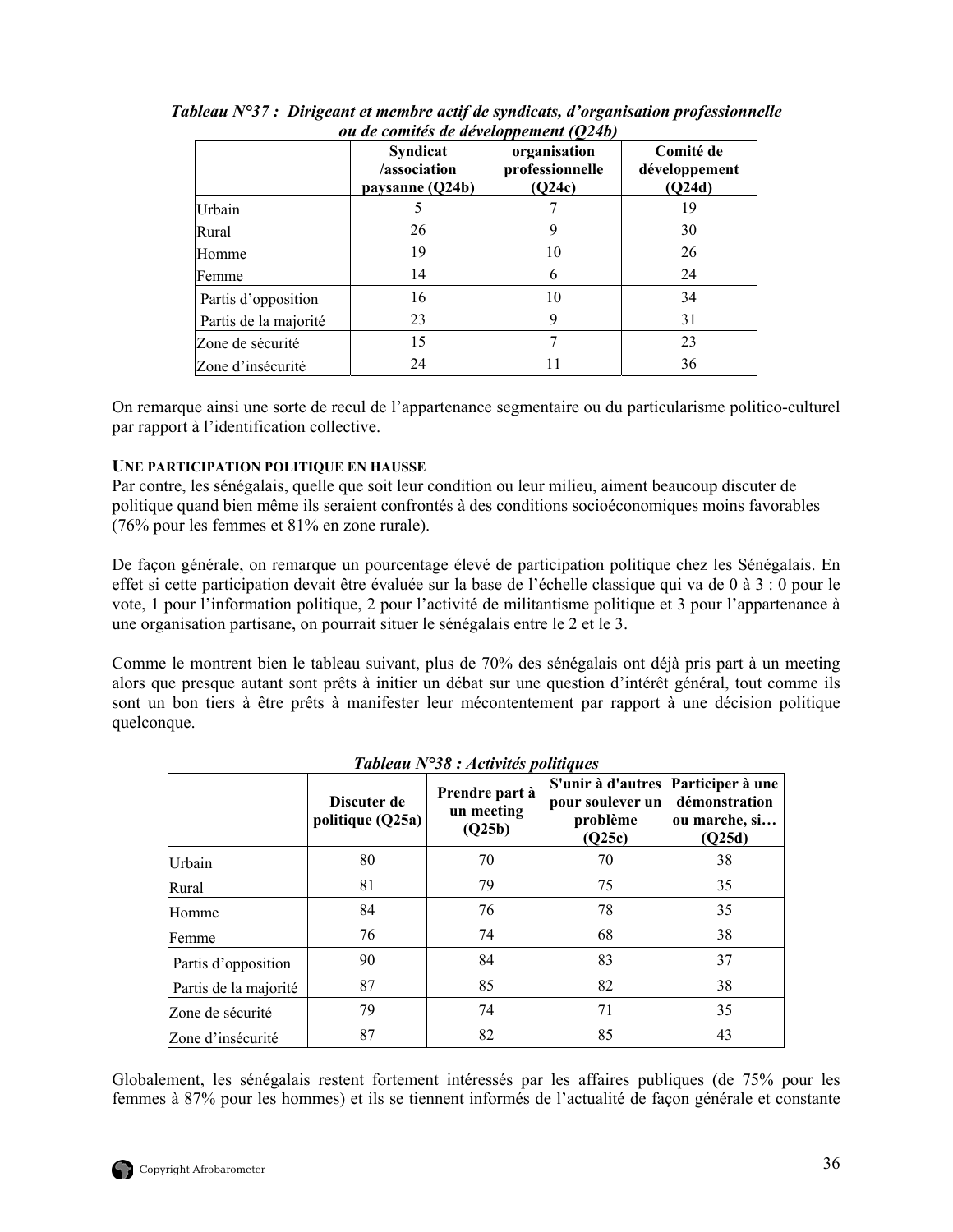<span id="page-50-0"></span>(le taux d'exposition radiophonique dépasse 90%). Ce constat ne surprend pas outre mesure eu égard au degré d'ouverture et à l'ancienneté du système politique sénégalais.

# **UNE CITOYENNETE ACTIVE A L'OCCASION**

Si les Sénégalais manifestent un intérêt aussi grand pour la politique et pour la gestion de leur collectivité, de façon générale, c'est que quelque part ils estiment que leur mobilisation peut produire des résultats sur l'orientation de l'action publique. Ils avouent pouvoir se faire entendre en cas de besoin à plus de 75% (q25D et q36A. Depuis l'alternance au sommet de l'Etat en 2000, 59% des sénégalais pensent que le Gouvernement prend beaucoup plus en considération l'avis des citoyens ordinaires qu'il ne le faisait auparavant sous le régime socialiste (q36E). Tous ces éléments de constat découlent logiquement de la nature libérale, précédemment mentionnée, du système politique sénégalais.

|                       | Tubican IV 97 . Capache a mjinence ac i achon an Gonvernement (Oboci) |                   | Mieux / beaucoup |
|-----------------------|-----------------------------------------------------------------------|-------------------|------------------|
|                       | Pire/Beaucoup pire                                                    | Presque identique | mieux            |
| Urbain                |                                                                       | 28                | 54               |
| Rural                 |                                                                       | 21                | 62               |
| Homme                 |                                                                       | 26                | 59               |
| Femme                 |                                                                       | 22                | 58               |
| Partis d'opposition   | 18                                                                    | 33                | 45               |
| Partis de la majorité |                                                                       | 17                | 69               |
| Zone de sécurité      |                                                                       | 25                | 56               |
| Zone d'insécurité     |                                                                       | 20                | 74               |

*Tableau N°39 : Capacité d'influence de l'action du Gouvernement (Q36e1)* 

Toutefois, s'agissant de la mise en œuvre du pendant naturel de la liberté qui est leur prérogative de contrôle à l'égard de leurs représentants politiques, elle reste à parfaire. En effet, ils sont peu nombreux les Sénégalais qui reconnaissent entretenir une relation suivie avec le personnel politique (25% au maximum des répondants à être en rapport avec un élu national ou local.

|                       | Contacter souvent                    |                                                      |  |
|-----------------------|--------------------------------------|------------------------------------------------------|--|
|                       | un conseiller<br>municipal<br>(Q29a) | un représentant à<br>l'Assemblée Nationale<br>(Q29b) |  |
| Urbain                | 13                                   |                                                      |  |
| Rural                 | 23                                   |                                                      |  |
| Homme                 | 24                                   |                                                      |  |
| Femme                 | 12                                   |                                                      |  |
| Partis d'opposition   | 20                                   |                                                      |  |
| Partis de la majorité | 27                                   | 10                                                   |  |
| Zone de sécurité      | 19                                   | h                                                    |  |
| Zone d'insécurité     |                                      |                                                      |  |

*Tableau N°40 : Contacter souvent des élus* 

## **VII - CONCLUSION**

Au sortir de cette étude sur ce que l'on pourrait considérer à bien des égards comme étant un portrait plus ou moins affiné de la société sénégalaise et des sénégalais, on est tenté de retenir un certain nombre d'idées dominantes articulées autour des préoccupations déjà exprimées dans l'introduction.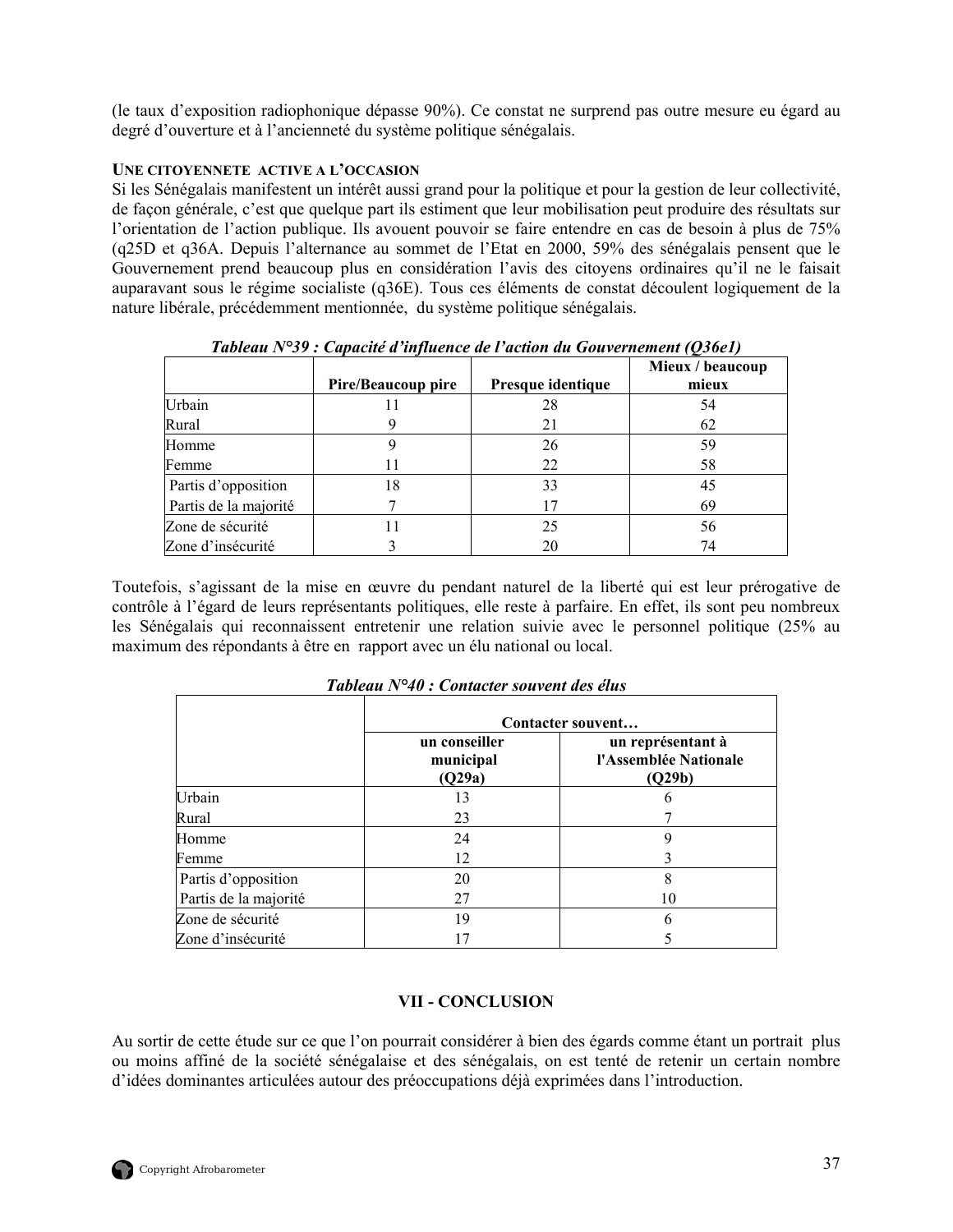Le premier trait qui semble se dégager c'est l'émergence d'une forme d'individualisme politique cependant bien chevillé à une grande solidarité économique. En effet, les Sénégalais restent très attachés aux différentes conquêtes libérales et démocratiques acquises de façon successive depuis 1960. Mais, compte tenu des difficultés économiques qu'ils vivent, ils accordent encore à l'Etat un rôle prépondérant dans la gestion de leur vie quotidienne.

Autrement dit, sur bien des aspects les résultats de l'enquête semblent confirmer l'irréversibilité du choix du modèle de gouvernement démocratique libéral par les Sénégalais qui irait de pair avec un attachement encore vivace aux modes de régulation sociale traditionnels. Cependant, s'agissant de la gestion des affaires collectives, ils s'abandonneraient volontiers dans les bras de l'Etat. Cette prééminence de l'Etat et des autorités publiques de façon générale ne serait pas sans conséquence sur la façon de conduire les affaires publiques et les résultats auxquels celles-ci peuvent donner lieu. Mais somme toute, si les Sénégalais en ont une opinion positive, ils refusent de cautionner les attitudes patrimonialistes qui pourraient en découler. Tout comme ils entendent se défier des tendances autoritaristes de façon générale.

Le dernier trait de caractère qui pourrait compléter ce tableau synoptique apparaît sous la forme d'un grand brassage de groupes socioculturels différents dans le cadre d'un système politique ouvert et dynamique.

![](_page_51_Picture_3.jpeg)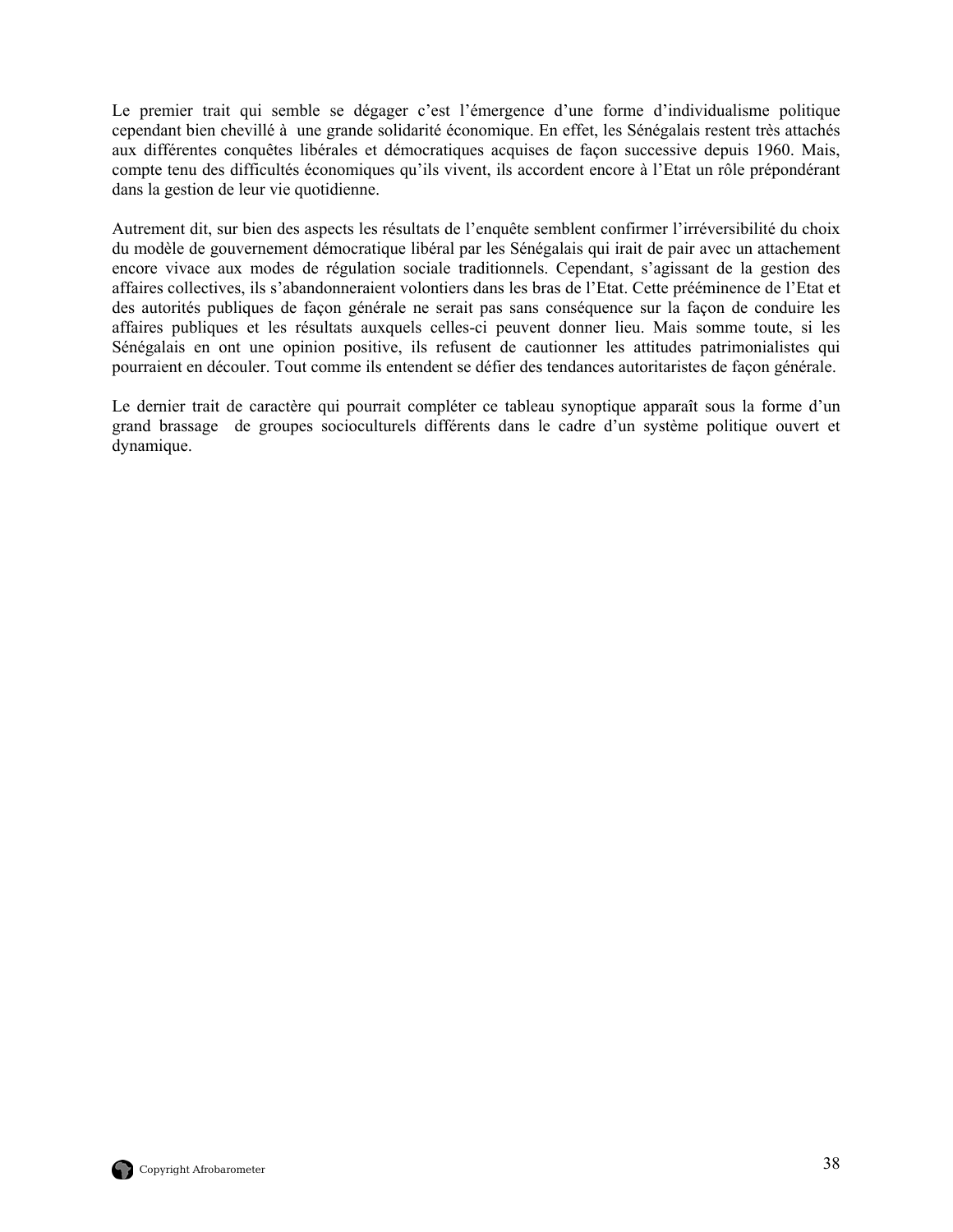## **BIBLIOGRAPHIE**

# <span id="page-52-0"></span>**A – OUVRAGES**

BARKER, R. - Political legitimacy and the state, Oxford : Oxford University Press, 1990 – 216p.

BAYART, J-F. – L'Etat en Afrique, la politique du ventre, Paris : Fayard, 1989.

BAYART, J-F. – Religion et modernité politique africaine, Karthala, 1993.

BEISSINGER, M. and YOUNG, C. – Beyond state crisis – Post colonial Africa and post-soviet Eurasia in comparative perspective Wood, 2002.

BRATTON, M. and VAN DE WALLE, N. – Democratic experiments in Africa, Cambridge University Press, 1997.

CHAZAN, N.; LEWIS, P. ; MURTIMER, R. ; ROTHCHILD, D. ; STEDMAN, S.J. – Politics and society in contemporary Africa, Lynne Rienner Publishers, 1999, 3è ed.

CHOLE, E. et IBRAHIM, J. (dir) – Processus de démocratisation en Afrique, problèmes et perspectives, Dakar, Codesria, 1995.

CONAC, G. – (dir) : L'Afrique en transition politique vers le pluralisme, Paris, Economica, 1993.

COULIBALY, A. L. – Le Sénégal à l'épreuve de la démocratie. – Paris : Harmattan, 1989.

COULON, C. – Le Marabout et le prince. – Paris : Pédone, 1981.

DIAMOND, (ed.) Democracy in developing countries; JUAN J-linz (ed) Seymour Martin Lipset (ed) London : Adamantine Press.

BAUZON, K.E. (ed.). - Developement and Democratization in the third wold : Myths, hopes and realities - London : Crane Russak, 1992 –.

DIAMOND, L. J. – Consolidating the third wave democracies / edited by Larry Diamond … [et al.], 1997.

DIAMOND, L. J. – Global divergence of democratics / Edited by Larry Diamond and Marc F. Plattner, 2001.

DIAMOND, L. J. – Poltics and developing countries, conforming experience with democracy / edited by Larry Diamond , Juan J. Linz, Seymour, Martin Lipset, 1995.

DIAMOND, L. J. – Self-restraining state: power and accountability in new democraties /edited by Andreas Scheller, Larry Diamond, Marc F. Plattner, 1999.

DIAMOND, L. (ed.). - Political culture and democracy in developing countries – New York, NY, Lynne Rienner Publishers, 1982.

DIAMOND, L. (ed.) - Politics in developing countries: comparing experiences with democracy. N. Y. - Lynne Rienner publishers, 1990 VIII + 503 pages.

![](_page_52_Picture_20.jpeg)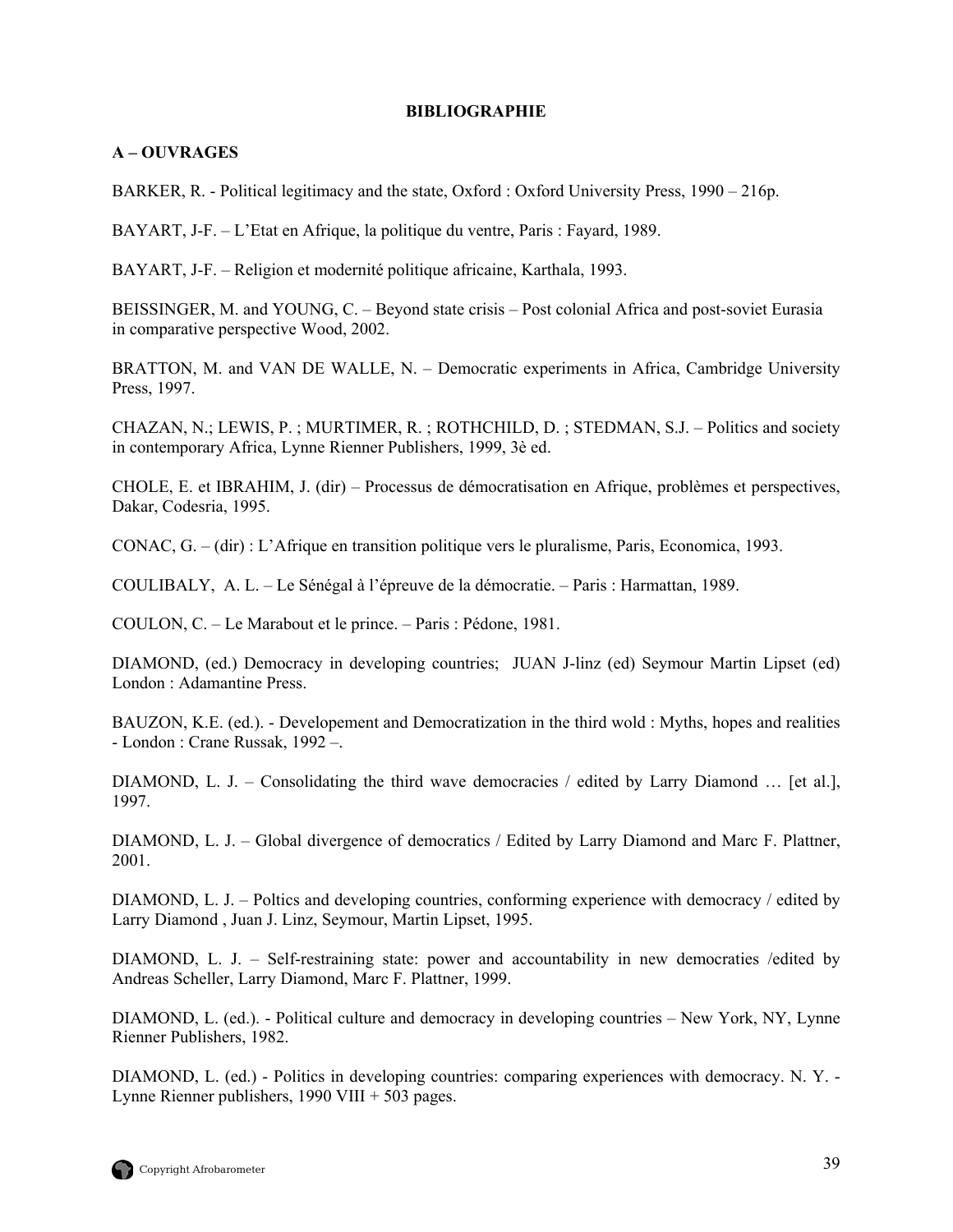DIOP, M.C. – Sénégal, Trajectoires d'un Etat. – Dakar : Codesria, 1992.

DIOP, M.C ; DIOUF, M. – Le Sénégal sous Abdou DIOUF. – Paris : Karthala, 1990.

DIOP, M.C ; DIOUF, M. (dir.) : La construction de l'Etat au Sénégal. – Paris, Karthala, 2001, 230 pages.

DIOP, M.C (dir) : Le Sénégal contemporain. – Paris : Karthala, 2002, 655 pages.

DIOUF, M. – Sénégal, les ethnies et la Nation. – UNRISD/FORUM du Tiers-Monde, l'Harmattan, 1994.

FALL, I. – Sous développement et démocratie multipartisane, l'expérience sénégalaise. – Dakar : NEA, 1977.

FATTON, R-Jr. – The making of a liberal democracy : Senegal's passive revolution 1975 – 1895 – Boulder ; Lynne Rienner Publischers, 1987 – .

FISHKIN, J. S. – Democracy and delibaration : New directions for democratics reform – New haven : Yale University Press, 1991,  $X + 133$  pages.

GAUTRON, J.C ; ROUGEVIN-BAVILLE, M. – Droit public du Sénégal. - Paris : Pédone, 1977.

GEMDEV (Sis-Gemdev), Les avatars de l'Etat en Afrique. – Paris, Karthala, 1997.

GERCOP. – Décentralisation et élections locales dans la région de Saint-Louis (Août 1996 – juillet 1997) rapport inédit.

HESSELING, G. – Histoire politique du Sénégal : Institution, droit et société. – Paris : Karthala, 1985.

HUNTINGTON, S. P. – Political order in changing societies. – New Haven, London, 1968. – XI + 488 pages.

HUNTINGTON, S. P. – The third wave : democratisation in the tate twentieth century – London, Norman University of Oklahoma Press,  $1991. - XVII + 366$  pages.

LE MEDIATEUR. – Statut de l'opposition et financement des parties politiques, rapport au Président de la République, Nis-Edition, 1999.

LY, A. – d'où sort l'Etat présidentialiste du Sénégal ? Saint-Louis : Xamal, 1997.

MEDARD, J-F. – Crise africaine et démocratisation : les perspectives difficiles de la transition démocratique en Afrique subsaharienne ; International round table on democracy and social tensions in third world (Madras, Juanuary 27-31 1992) working paper.

Ministère de l'Intérieur (Sénégal): Groupe de Travail chargé de la mise en œuvre de la politique de régionalisation : Politique régionale: Rapport de synthèse, Dakar, 1993.

NDIAYE, M. A. ; SYLLA, A. A. – Les conquêtes de la citoyenneté. – Essai politique sur l'alternance, Dakar, Sud communication, 2003.

NGOM, B. S. – L'arbitrage d'une démocratie en Afrique : La Cour Suprême du Sénégal. – Paris : Présence Africaine, 1985, 190 pages.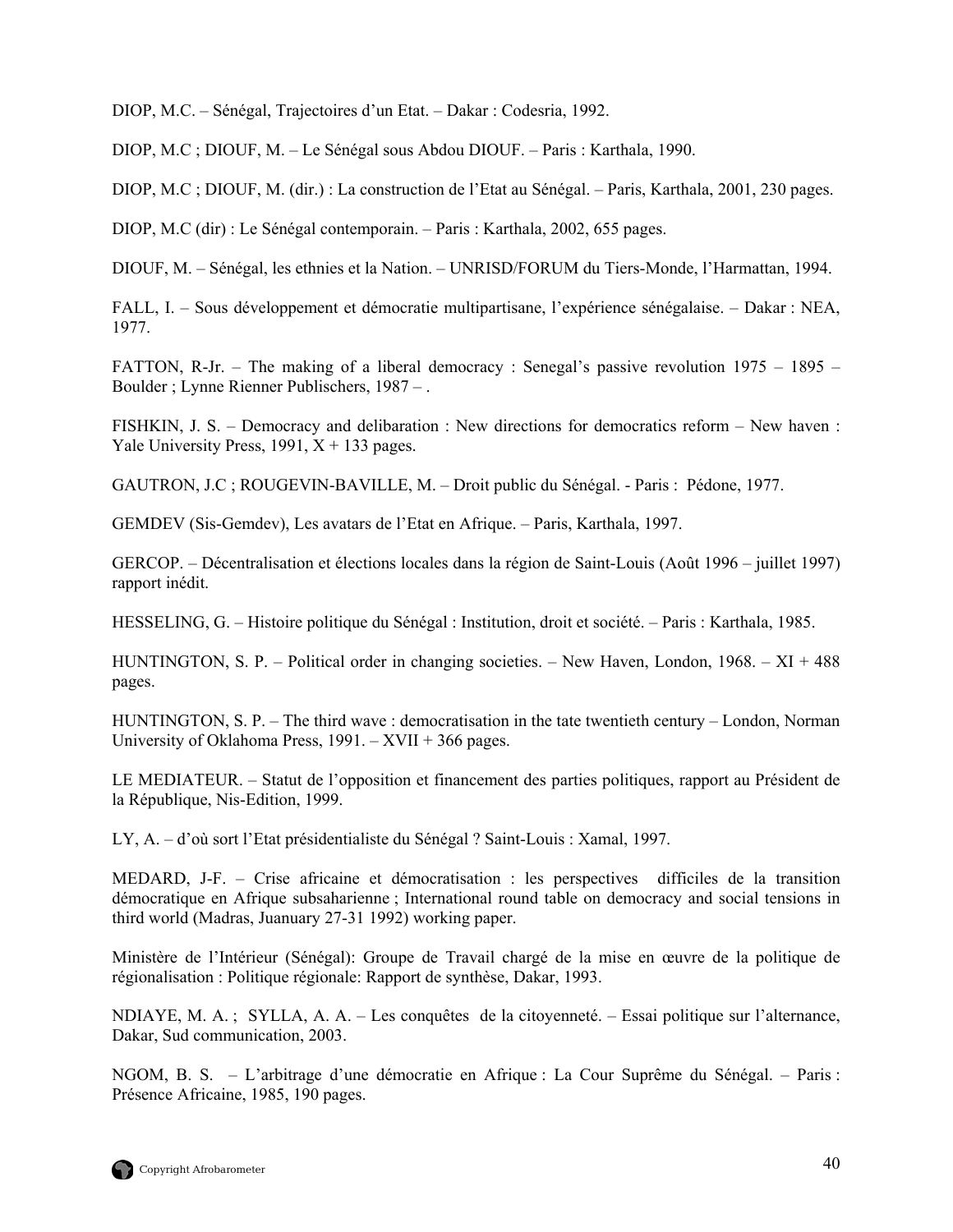NZOUANKEU, J. M. – Les partis politique sénégalais. – Dakar, Editions Clairafrique, 1984.

SCHATZBERG, M.G. – Political legitimacy in middle Africa : Father family food, Indiana University Press, 2001.

VAN DE WALLE, N. – African economic and the politics of permanent crisis, 1797-1999, Cambridge University Press, 2001.

ZUCCARELLI F. – La vie politique sénégalaise (1940-88), vol. 2 . – Paris : CHEAM. 1987.

# **B – ARTICLES**

AMIN, S. – Question démocratique dans le Tiers-Monde contemporain. In : Africa Developement : A quarterly Journal of the council for the developement of economic and social research in Africa. Vol. 14, n°2, (1989), pp. 5-25.

BRATTON, M. – Islam, democracy and public opinion in Africa. Afrobarometer Briefing Paper n° 3, September 2002.

COULON, C. – « Elections, factions et idéologies au Sénégal » in Aux Urnes – L'Afrique ! Elections et pouvoirs en Afrique noire. – CEAN/CERI, Editions Pédone, Paris, 1978.

COULON. C. – La science politique et les modes populaires d'action politique : la descente aux enfers comme voie de salut, Journée d'étude du groupe « Modes populaires d'action politique ». – Paris, 25 mars 1982.

COULON C. – Senegal : the development and fragility of semi democracy, pp. 141-178. – In: Democracy and developing countries, vol. 2 – London : Adamantine Press.

CRUISE O'BRIEN, D. – Les élections sénégalais du 27 février 1983, Politique Africaine, n°II, 1983.

CRUISE O'BRIEN, D., DIOP M-C, DIOUF M. – La construction de l'Etat au Senegal, Paris, Karthala 2002, 231 p.

DEBENE, M. ; GOUNELLE, M. – le Sénégal du Président L. S. Senghor au Président Abdou Diouf (janvier 1981 – janvier 1984), RDP n° 6, 1984.

DIAGNE, M. – Le régime juridique des élections au Sénégal depuis l'ouverture démocratique de 1976, Mémoire de DEA, Faculté de Droit de Dakar, 1986, 138 pages.

DIAMOND, L. – Three paradoxes of democracy. In : Journal of democraty – Vol. 1, n° 3 (1990), PP. 48-60.

DIAW, A.; DIOUF, M. – the Senegalese opposition and its quest for power. In: The politics of opposition in contemporary Africa edited by Obebayo. O. Olukoshi.

DIOP, M. C. – Léopold Sédar Senghor, Abdou Diouf et après? In: Momar Coumba Diop, Mamadou DIOUF, PP. 189-215. In : Année africaine 1989.

DIOP, M. C. (sous dir.) – Le Sénégal contemporain, Paris, Karthala 2002, 655p.

DIOP, M. C. (sous dir.) – La société sénégalaise entre le local et le global, Paris, Karthala 2002, 723p.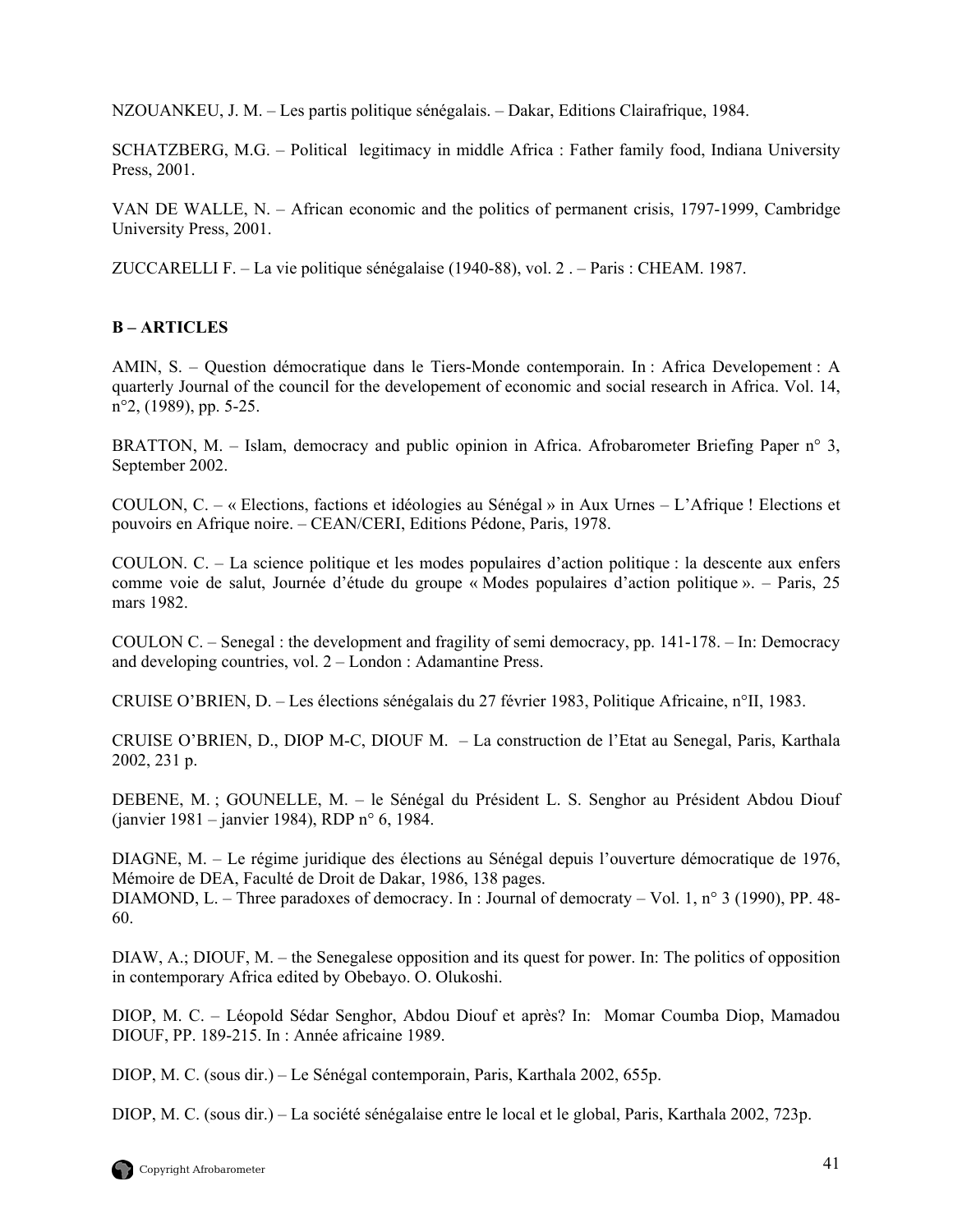GOUNELLE, M. – Les effets prévus du multipartisme limité, Penant, n° 774, 1981, p. 41.

GOUNELLE, M. – Les élections présidentielles et législatives du 27 février 1983 au Sénégal. – Penant, n° 785, 1984, P. 357.

GUISSE, Y. M. – Tendances et ruptures et émergences sociales et politique au Sénégal., In : Année Africaine 1989, pp. 217-227.

HAYWARD, F. M. – Persistance and charge in Senegalese electoral Process / Fred, M. Haymard; Siba N. Grovogui, pp. 239-270, In: Elections in independent Africa / Fred. M. Hayward (ed.), London: Westein Press, 1987 – XVII + 318 pages (Westein special studies of Africa).

KANTE, B. – Les élections présidentielles et législatives du 28 février 1998 au Sénégal. Annales africaines 1989-1990-1991, p. 163.

KANTE, B. – Le Sénégal, un exemple de continuité et d'instabilité constitutionnelle, Revue juridique, politique et économique du Maroc, n° 22, 1989, p. 45.

LIPSET, S. M. / A comparative analysis of the social requisite of democracy / Seymour Martin Llipset ; Kyoug – Ryung seong ; John Charles Torres, pp. 155- 175. In : In international / Social science Journal, vol. 45, n° 136 (1993).

MAINWARING, S. – Juan-Linz, presidentialism and democracy : a critical appraisal / Scott Mainwaring, Matthew Soberg Shugart, University of Notre Dame, In 1993, 23 page (Kellogg Institute Working Papers n° 200).

MARSH, R. M. – Authoritarian and democratic transitions in national political systems – pp. 219 –232. In : International Journal of comparative sociology – Vol 32  $n^{\circ}$  34.

SENEGAL **:** La démocratie à l'épreuve : n° spécial politique Africaine, n° 45, (1992).

SY, S. M. – Le pluralisme au Senegal, in Mélanges P. F. GONIDEC, Paris, LGDJ, 1985, p. 245.

SYLLA, S. – la leçon des élections sénégalaises du 27 février 1983 – In Annales africaines 1983, 1984, 1985, p. 229.

WADE, A. – Progrès de la démocratie au Sénégal / Raisons et espoirs d'une rupture « à l'amiable ». Une interview – 23 pages, In : Géopolitique Africaine – Vol 15 n° 2 (1992).

YOUNG, C. – Governance, democracy and the 1988, Senegalese elections,– In Governance and politics in Africa / Goran Hyden (ed) ; Michael Bratton (ed.) Boulder. Co Lynne Rienner Publishers, 1992 – XI + 329 pages, pp. 57 –74.

ZUCCARELLI, F. – Au Sénégal, la démocratie d'un parti dominant, RJPC, 1966, p. 285.

![](_page_55_Picture_15.jpeg)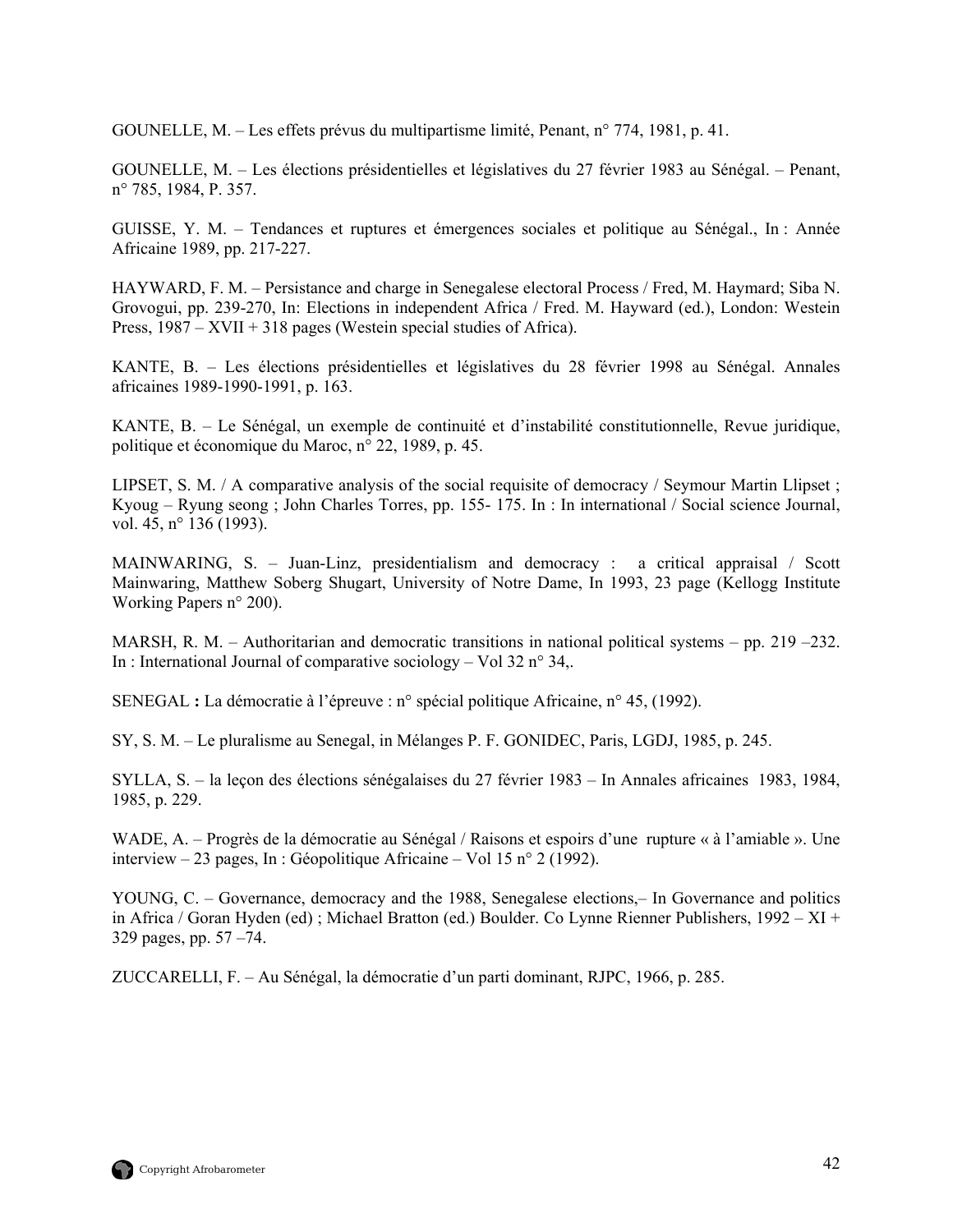# **ANNEXE 1 : PRESENTATION D'AFROBAROMETRE**

<span id="page-56-0"></span>Afrobaromètre est un réseau de recherche regroupant autour de trois partenaires internationaux que sont IDASA, MSU et CDD, 15 pays africains $^{13}$ .

Son objectif général est de collecter régulièrement, grâce à des séries d'enquêtes, dans chacun des pays mentionnés des informations relatives à l'opinion de leurs citoyens sur la démocratie, la gouvernance, les réformes économiques, la société civile et la qualité de la vie.

Ses objectifs spécifiques sont : la production de données scientifiques fiables sur l'opinion publique en Afrique, la dissémination et l'utilisation des résultats des enquêtes et enfin le développement des capacités de recherche en matière de sondage. Pour mener à bien cette mission Afrobaromètre utilise un questionnaire standard dont les cinq principaux thèmes sont les suivants :

- les conditions socioéconomiques
- l'engagement civique
- le fonctionnement de la démocratie
- l'identité de groupe et la gouvernance
- les caractéristiques démographiques

La première série d'enquêtes a eu lieu dans les douze premiers pays membres du réseau entre 1999 et 2001. La seconde série qui a débuté dans le courant de l'année 2002 inclut en plus des précédents trois nouveaux pays dont le Sénégal (les deux autres sont le Cap Vert et le Mozambique).

S'agissant de ce dernier l'enquête a été menée dans le courant du mois de décembre 2002 par des étudiants de deuxième et troisième cycles provenant de l'Université Gaston Berger (UGB) de Saint Louis et de l'Ecole Nationale d'Economie Appliquée (ENEA) de Dakar, auprès d'un échantillon de 1200 personnes tirées de façon aléatoire dans les 10 régions premières régions administratives du pays (La nouvelle région de Matam a été comptabilisée dans celle de Saint Louis). Les résultats issus de l'enquête font l'objet de la présente étude.

L'équipe d'Afrobaromètre Sénégal est composée de :

- Babaly SALL GERCOP/UGB, National Investigator
- Ibrahima GAYE ENEA/ Recherche Appliquée, Co-National Investigator
- Mady DANSOKHO ENEA/ Dpt Statistique, Data Manager

Pour les besoins de l'enquête, l'équipe a été élargie à des enquêteurs, des superviseurs et des agents de saisie dont le remarquable travail a permis la publication du présent rapport. Que tous trouvent ici l'expression de nos remerciements sincères.

 $\overline{a}$ 

<span id="page-56-1"></span> $<sup>13</sup>$  Les 15 pays africains sont représentés au sein du réseau par des groupes ou institutions de recherche qui travaillent</sup> tous sous la direction d'un des trois partenaires internationaux précités.

IDASA (Institut for Democracy in South Africa): Afrique du Sud, Botswana, Lesotho, Malawi, Mozambique, Namibie, Tanzanie, Zambie, Zimbabwé.

MSU (Michigan State University): Cap Vert, Nigéria, Ouganda

CDD (Ghana Center for Democratic Development) : Ghana, Mali, Sénégal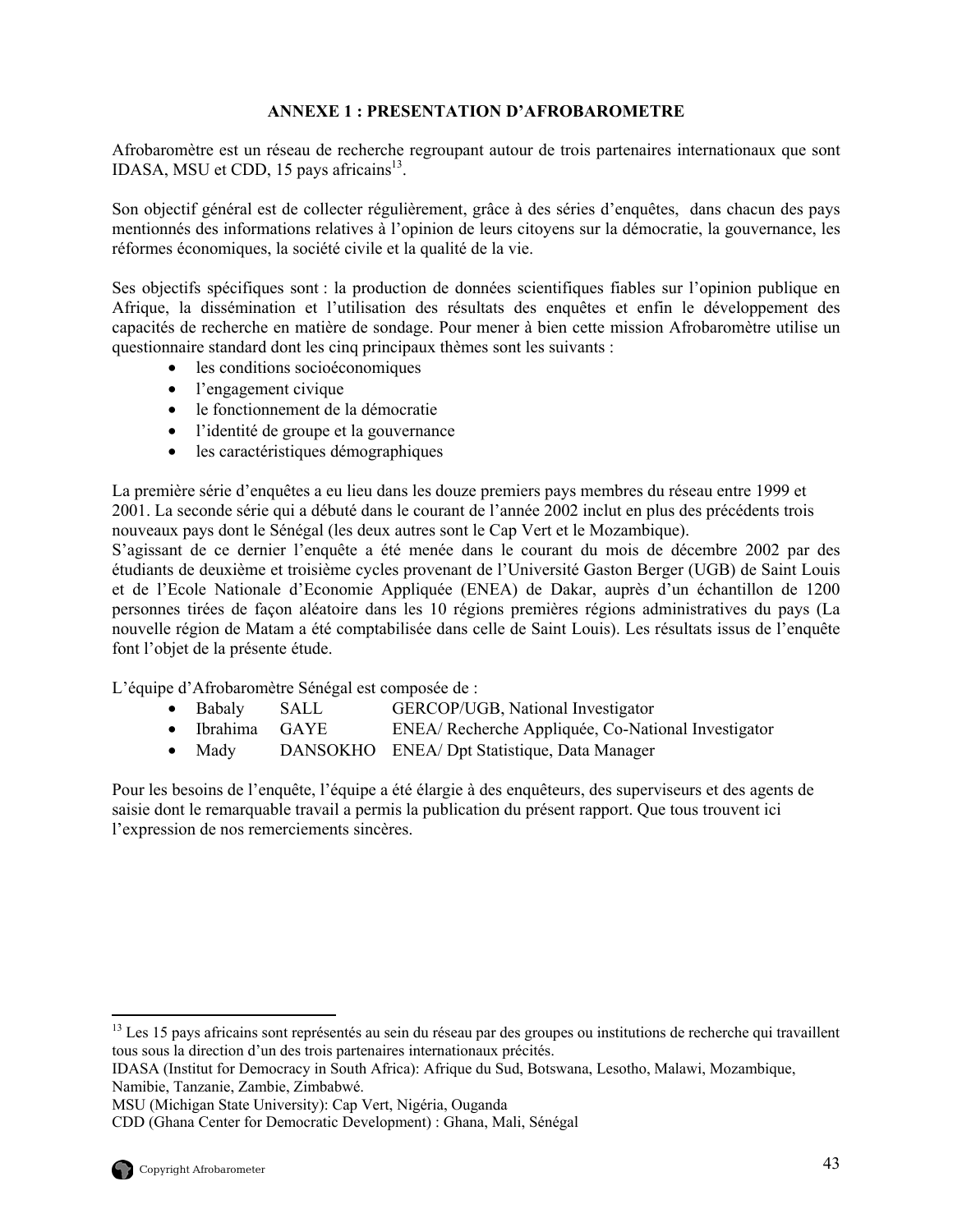# **ANNEXE 2 : PRESENTATION DES VARIABLES -CLES**

<span id="page-57-0"></span>Pour tester nos hypothèses de travail (Consolidation de la démocratie libérale, Consolidation de la démocratie néopatrimoniale et enfin dépressurisation de l'autoritarisme) nous avons eu recours à cinq types de variables qui nous semblent les seules à même de faire ressortir toutes les différenciations socioéconomiques qui structurent la société sénégalaise. Il s'agit du sexe, du milieu, de la sensibilité politique, de la zone et enfin de l'appartenance confrérique.

S'agissant de la première variable, le sexe, son choix se justifie pour plusieurs raisons dont les principales sont le poids démographique des femmes (un peu plus de la moitié de la population sénégalaise), leur rôle historiquement déterminant dans les combats politiques au Sénégal et enfin la récente prise de conscience de leur influence grandissante sur les choix politiques à venir.

En ce qui concerne la variable milieu (rural / urbain), elle reflète la tendance encore fortement rurale de la population sénégalaise ; ce qui rejaillit forcément sur l'orientation, à la fois, sur le débat et les décisions politiques qui en découlent.

Pour ce qui est de la sensibilité politique, elle se rapporte tout simplement à l'actualité du jeu politique fortement structuré autour de l'appartenance ou non à la majorité qui gouverne.

A propos de la zone, son choix découle du poids des répercussions de la crise casamançaise sur la stabilité des régions comprises dans toute la partie sud du pays (Ziguinchor et Kolda) et la sécurité des populations et des biens. En effet, depuis le début de la « rébellion casamançaise » en 1982 les frontières sud sont devenues plus poreuses.

Enfin, pour les confréries, il s'agit d'un choix logique dans la mesure où l'islam sénégalais est largement perçu dans la littérature politique comme étant à caractère confrérique.

Toutes ces données sont reflétées dans le tableau N°3.

![](_page_57_Picture_8.jpeg)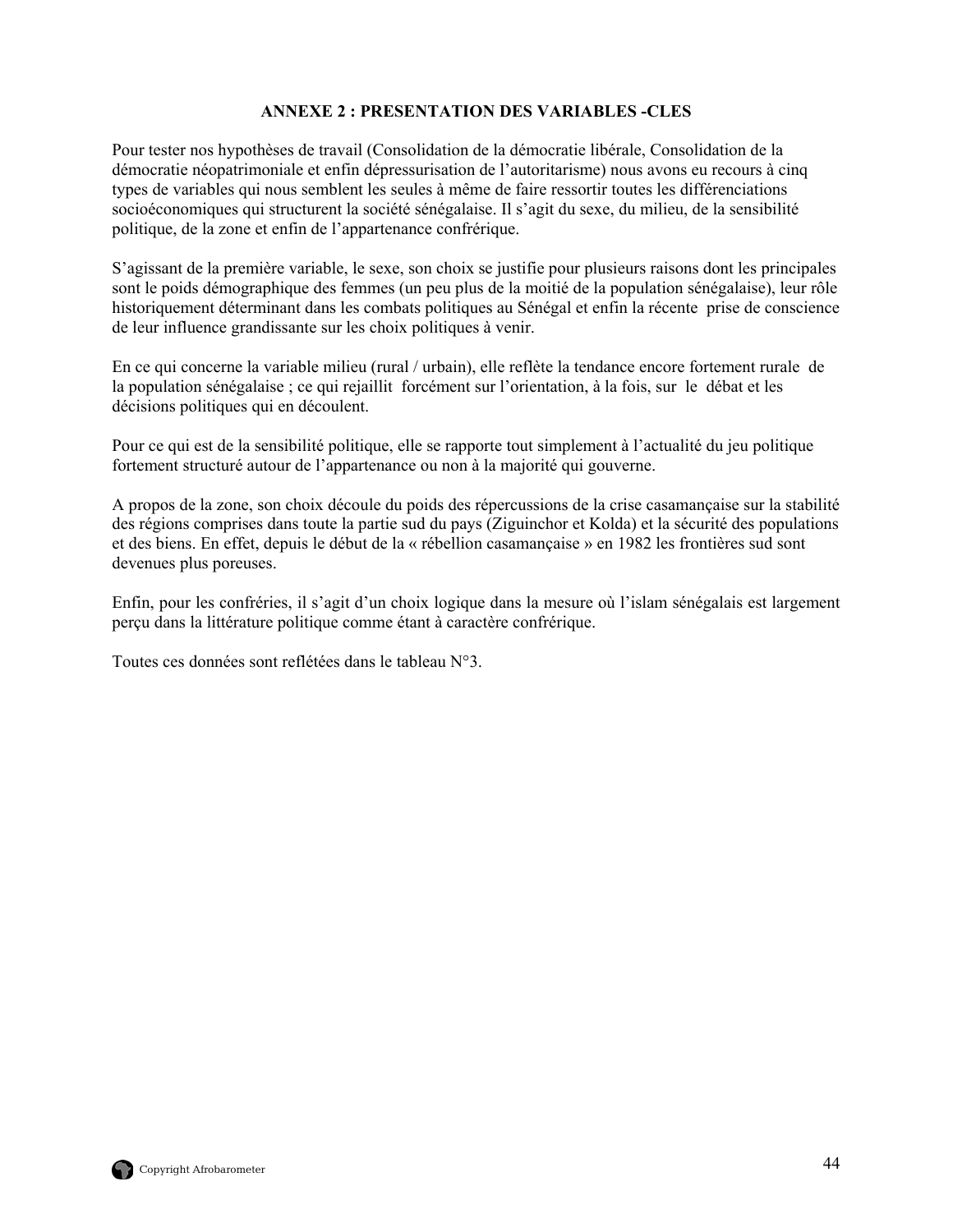# **ANNEXE 3 : LISTE DE QUELQUES TABLEAUX COMPLEMENTAIRES**

<span id="page-58-0"></span>Les tableaux qui vont suivre sont susceptibles d'apporter un complément d'éclairage dans la compréhension de certains résultats dont il est question dans le rapport.

![](_page_58_Picture_2.jpeg)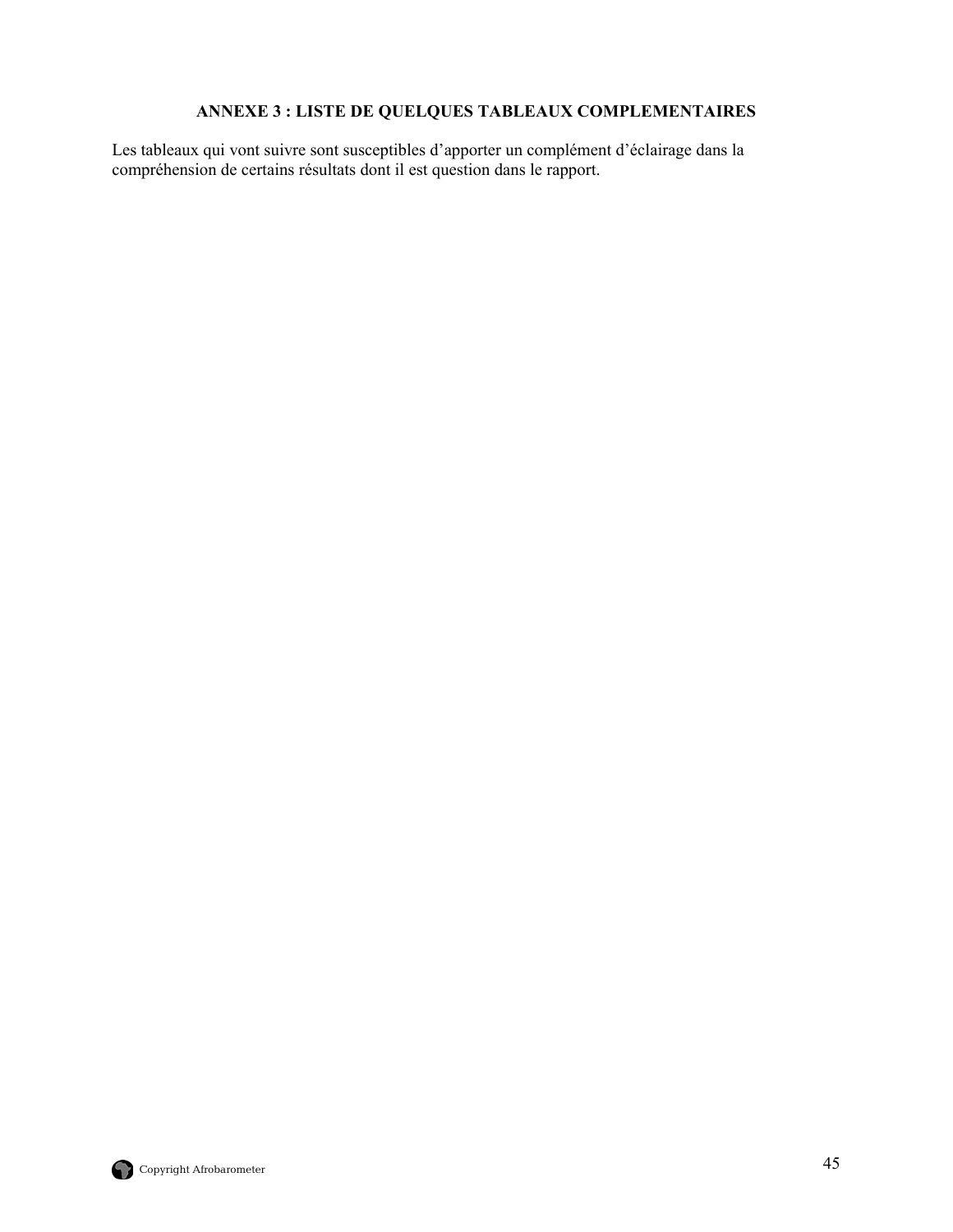|                                  |                          | Dakar Diourbel Fatick |                          | Kaolack                  | Kolda                        | Louga                    |                              | Saint Louis Tambacounda  | <b>Thies</b>             | Ziguinchor               | <b>Senegal</b>   |
|----------------------------------|--------------------------|-----------------------|--------------------------|--------------------------|------------------------------|--------------------------|------------------------------|--------------------------|--------------------------|--------------------------|------------------|
| Personne                         | $\boldsymbol{0}$         |                       | 4                        |                          |                              | 3                        |                              | 8                        |                          | $\overline{\mathbf{3}}$  |                  |
| Gouvernement                     | 50                       | 37                    | 49                       | 35                       | 40                           | 35                       | 38                           | 62                       | 29                       | 40                       | 41               |
| Autorités régionales             | $\overline{\phantom{a}}$ |                       | $\overline{\phantom{a}}$ |                          | $\qquad \qquad \blacksquare$ | $\overline{\phantom{a}}$ | $\qquad \qquad \blacksquare$ | $\blacksquare$           | $\blacksquare$           | 3                        | $\boldsymbol{0}$ |
| Autorités locales (cercles)      |                          | $\blacksquare$        | $\blacksquare$           | $\blacksquare$           | $\blacksquare$               | $\blacksquare$           | $\blacksquare$               | $\blacksquare$           | $\blacksquare$           | $\blacksquare$           | $\boldsymbol{0}$ |
| Autorités communales             | $\boldsymbol{0}$         | $\blacksquare$        | $\overline{\phantom{a}}$ | $\overline{\phantom{0}}$ | $\blacksquare$               | $\overline{\phantom{a}}$ | $\qquad \qquad \blacksquare$ | $\overline{\phantom{a}}$ | $\blacksquare$           |                          | $\boldsymbol{0}$ |
| Présidence                       | 11                       | 30                    | 26                       | 35                       | 23                           | 29                       | $\overline{7}$               | 15                       | 22                       | 3                        | 20               |
| Haut commissaire                 | $\overline{\phantom{a}}$ | $\blacksquare$        | $\blacksquare$           | $\overline{\phantom{a}}$ |                              | $\overline{\phantom{a}}$ | $\overline{\phantom{a}}$     | $\overline{\phantom{a}}$ | $\sim$                   | $\overline{\phantom{a}}$ | $\theta$         |
| Statistique (DNSI/DRPS)          | $\theta$                 | $\blacksquare$        | $\blacksquare$           | 3                        | $\blacksquare$               | $\sim$                   | $\overline{\phantom{a}}$     | $\overline{\phantom{a}}$ |                          | $\overline{\phantom{0}}$ |                  |
| <b>ONG</b>                       | $\overline{2}$           |                       |                          |                          | 4                            | $\overline{2}$           | 5                            |                          | $\overline{2}$           |                          | $\overline{2}$   |
| Ministère/agence gouvernementale |                          | $\overline{4}$        | $\overline{\phantom{a}}$ |                          | $\overline{\phantom{0}}$     | $\overline{\phantom{a}}$ |                              | $\overline{\phantom{a}}$ | $\overline{\phantom{a}}$ | $\overline{\phantom{a}}$ |                  |
| Organisme international          |                          | $\overline{2}$        | 4                        |                          | 8                            | $\blacksquare$           | $\overline{2}$               | $\sim$                   | $\overline{2}$           | 13                       | 3                |
| Centre de recherche              |                          | $\overline{a}$        | $\overline{\phantom{0}}$ | $\overline{\phantom{0}}$ | $\overline{\phantom{a}}$     | $\overline{2}$           | $\blacksquare$               | $\sim$                   | $\blacksquare$           | $\blacksquare$           | $\theta$         |
| Partis politiques                | $\overline{2}$           |                       | $\overline{\phantom{a}}$ |                          | $\blacksquare$               | $\overline{2}$           |                              |                          |                          |                          |                  |
| Université/école                 | $\overline{2}$           |                       | $\overline{\phantom{a}}$ | $\overline{\phantom{0}}$ | $\blacksquare$               | $\overline{2}$           | 5                            | $\sim$                   | $\overline{\phantom{a}}$ | $\overline{\phantom{a}}$ |                  |
| Entreprise privée                | $\mathbf{0}$             |                       | $\blacksquare$           | $\sim$                   | $\overline{\phantom{a}}$     | $\overline{\phantom{a}}$ |                              | $\sim$                   | $\blacksquare$           | $\overline{2}$           | $\theta$         |
| Entreprise privée de services    | $\theta$                 | $\blacksquare$        | $\overline{a}$           | $\overline{a}$           | $\blacksquare$               | $\blacksquare$           | $\overline{\phantom{a}}$     | $\overline{\phantom{a}}$ | $\blacksquare$           |                          | $\theta$         |
| Les Blancs                       | $\overline{2}$           |                       | $\overline{\phantom{0}}$ |                          |                              | 10                       |                              | $\boldsymbol{2}$         | 6                        | $\overline{2}$           | $\overline{c}$   |
| <b>GERCOP/ENEA</b>               | 8                        | 5                     |                          | 3                        | 5                            | 3                        | 18                           |                          | 11                       | 17                       | 8                |
| Organisation religieuse          | $\overline{\phantom{a}}$ |                       | $\overline{\phantom{a}}$ |                          |                              | $\blacksquare$           | $\blacksquare$               | $\overline{\phantom{a}}$ | $\blacksquare$           | $\blacksquare$           | $\theta$         |
| Autres                           | $\overline{4}$           | 6                     | 6                        | 8                        | 4                            | $\overline{2}$           | $\blacksquare$               | $\overline{3}$           | $8\,$                    | 5                        | 5                |
| Refus                            |                          | ۳                     | $\overline{\phantom{a}}$ |                          |                              | $\overline{\phantom{a}}$ |                              |                          |                          |                          | $\mathbf{0}$     |
| Ne sais pas                      | 11                       | 14                    | 8                        | 11                       | 14                           | 11                       | 21                           | 10                       | 17                       | 13                       | 13               |

*Tableau A3.1 : (Q99) Qui pensez vous nous avoir envoyé …..*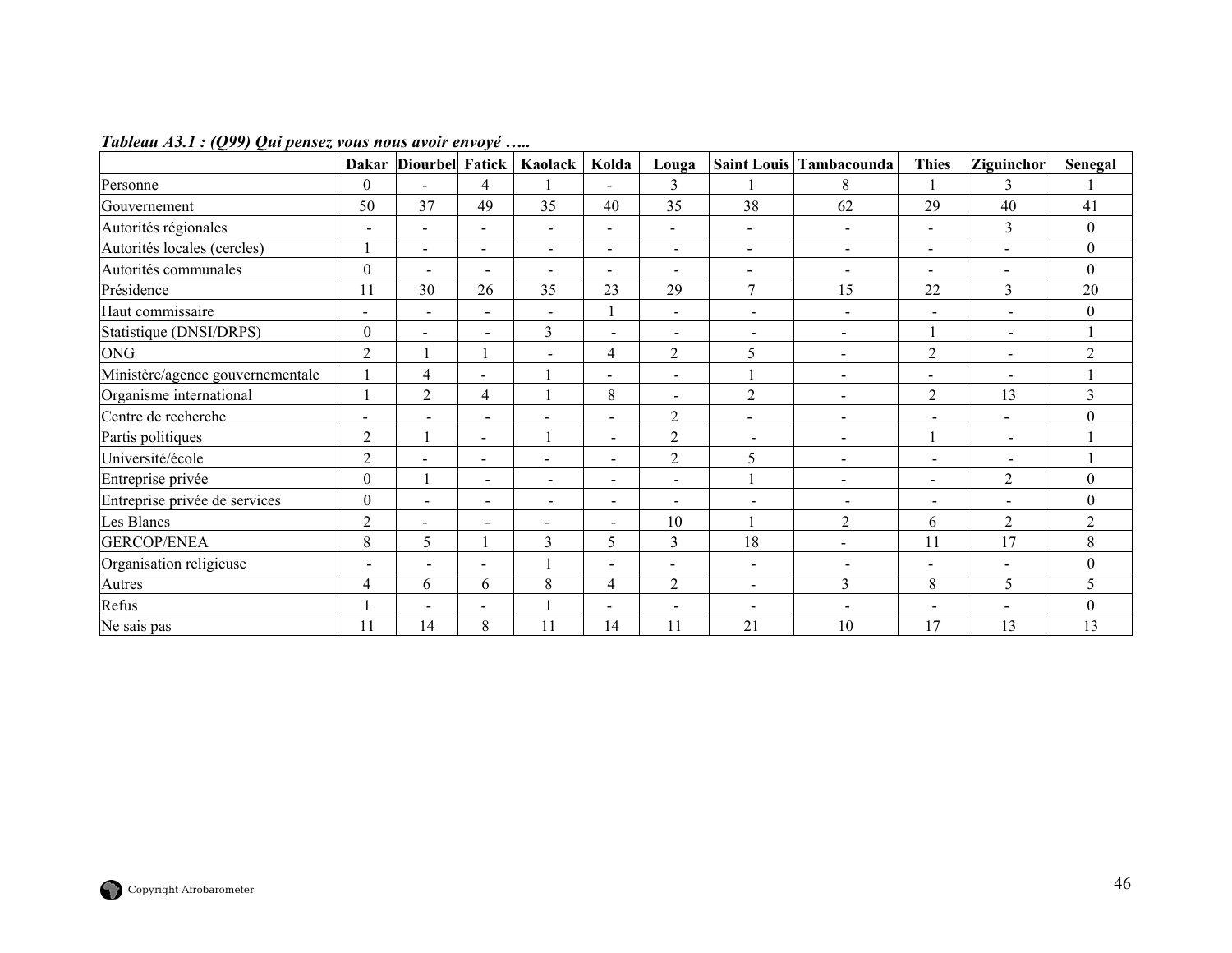| <b>Régions</b> | A l'aise | $\overline{\phantom{a}}$<br><b>Entre les deux</b> | Méfiant(e) | <b>SENEGAL</b> |
|----------------|----------|---------------------------------------------------|------------|----------------|
| Dakar          | 24       | 33                                                | 42         | 26             |
| Diourbel       | 9        | 8                                                 | 3          | 9              |
| Fatick         | 5        | 6                                                 | 16         | h              |
| Kaolack        | 11       | 20                                                | 11         | 13             |
| Kolda          | 8        |                                                   | 5          | 8              |
| Louga          | 6        |                                                   |            | n              |
| Saint Louis    | 8        |                                                   | 8          | 8              |
| Tambacounda    | 5        |                                                   | 3          | 5.             |
| Thies          | 17       | 11                                                | 13         | 16             |
| Ziguinchor     | 6        | $\overline{2}$                                    |            | n              |
| Total          | 100      | 100                                               | 100,00     | 100            |

*Tableau N°A3.2 : (Q103e) Aisance du répondant* 

*Tableau N°A3.3 : (Q24b) Etre membre d'un syndicat/association paysanne* 

|                           | Dirigeant et<br>membre actif | Membre inactif | Pas membre |
|---------------------------|------------------------------|----------------|------------|
| Urbain                    | 5                            | 3              | 92         |
| Rural                     | 26                           | 8              | 66         |
| Homme                     | 19                           |                | 74         |
| Femme                     | 14                           | 5              | 81         |
| <b>Opposition Parties</b> | 16                           | 10             | 73         |
| <b>Majority Parties</b>   | 23                           | 6              | 71         |
| Non-conflict Zone         | 15                           | 6              | 79         |
| Conflict Zone             | 24                           | 6              | 70         |

*Tableau N°A3.4 : (Q24c) Membre d'une organisation professionnelle* 

|                           | Dirigeant et<br>membre actif | Membre inactif | Pas membre |
|---------------------------|------------------------------|----------------|------------|
| Urbain                    |                              | 2              | 91         |
| Rural                     |                              | 3              | 88         |
| Homme                     | 10                           | 3              | 87         |
| Femme                     | 6                            | 2              | 92         |
| <b>Opposition Parties</b> | 10                           | 2              | 88         |
| <b>Majority Parties</b>   | 9                            |                | 87         |
| Non-conflict Zone         |                              | 2              | 90         |
| <b>Conflict Zone</b>      |                              |                | 84         |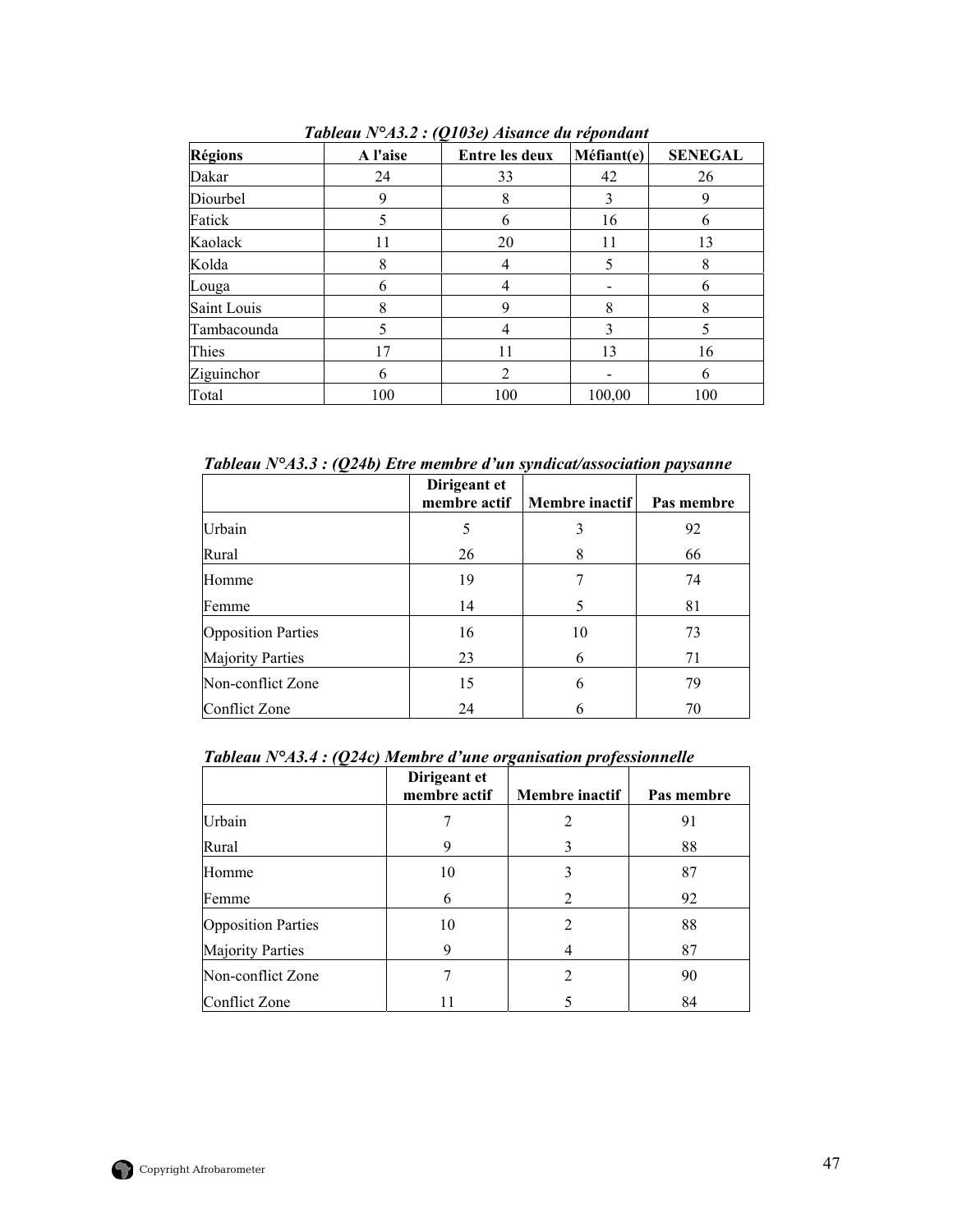|                           | Dirigeant et<br>membre actif | Membre inactif | Pas membre |
|---------------------------|------------------------------|----------------|------------|
| Urbain                    | 19                           |                | 73         |
| Rural                     | 30                           | 12             | 58         |
| Homme                     | 26                           | 9              | 64         |
| Femme                     | 24                           | 10             | 66         |
| <b>Opposition Parties</b> | 34                           | 9              | 57         |
| <b>Majority Parties</b>   | 31                           | 9              | 59         |
| Non-conflict Zone         | 23                           | 10             | 66         |
| Conflict Zone             | 36                           | 6              | 58         |

*Tableau N°A3.4 : (Q24d) Membre d'un Comité de développement* 

*Tableau N°A3.5 : (Q25a) Discuter de politique* 

|                           | Oui | <b>Non</b> | <b>NSP</b> |
|---------------------------|-----|------------|------------|
| Urbain                    | 80  | 19         |            |
| Rural                     | 81  | 19         |            |
| Homme                     | 84  | 15         |            |
| Femme                     | 76  | 22         |            |
| <b>Opposition Parties</b> | 90  | 10         |            |
| <b>Majority Parties</b>   | 87  | 13         |            |
| Non-conflict Zone         | 79  | 20         |            |
| <b>Conflict Zone</b>      | 87  | 13         |            |

|                           | Oui | <b>Non</b> | <b>NSP</b>       |
|---------------------------|-----|------------|------------------|
| Urbain                    | 70  | 30         | $\boldsymbol{0}$ |
| Rural                     | 79  | 20         | $\theta$         |
| Homme                     | 76  | 24         | 0                |
| Femme                     | 74  | 25         |                  |
| <b>Opposition Parties</b> | 84  | 16         | 0                |
| <b>Majority Parties</b>   | 85  | 15         | $\theta$         |
| Non-conflict Zone         | 74  | 26         | 0                |
| <b>Conflict Zone</b>      | 82  | 18         |                  |

*Tableau N°A3.6 : (Q25b) Prendre part à un meeting*